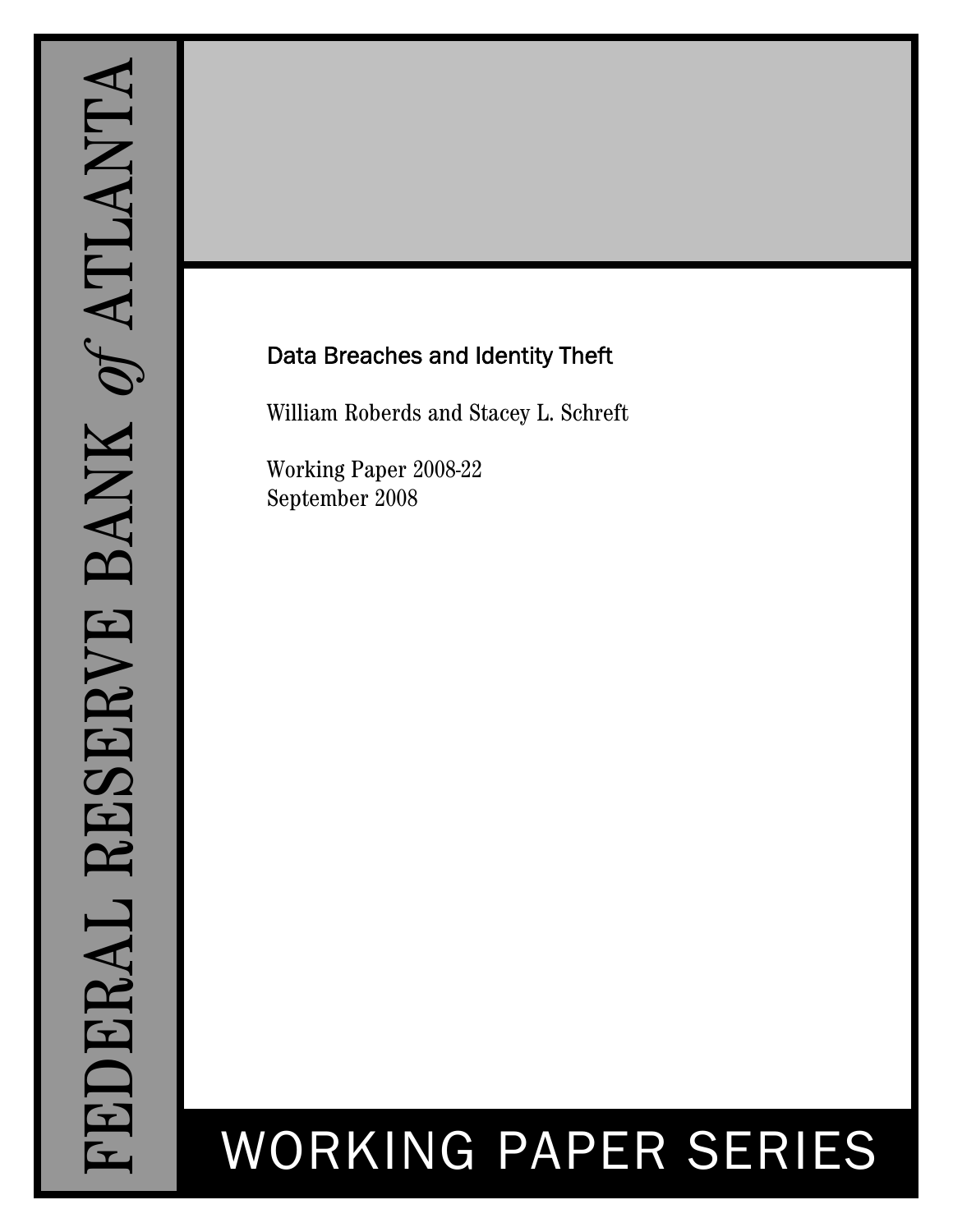### Data Breaches and Identity Theft

William Roberds and Stacey L. Schreft

Working Paper 2008-22 September 2008

Abstract: This paper presents a monetary-theoretic model to study the implications of networks' collection of personal identifying data and data security on each other's incidence and costs of identity theft. To facilitate trade, agents join clubs (networks) that compile and secure data. Too much data collection and too little security arise in equilibrium with noncooperative networks compared with the efficient allocation. A number of potential remedies are analyzed: mandated limits on the amount of data collected, mandated security levels, reallocations of data-breach costs, and data sharing through a merger of the networks.

JEL classification: D83, E42, G28

Key words: identity theft, identity fraud, data breach, fraud, money, search

The authors thank participants at the Chicago Fed Workshop on Money, Banking, and Payments for helpful comments. The views expressed here are the authors' and not necessarily those of the Federal Reserve Bank of Atlanta or the Federal Reserve System. Any remaining errors are the authors' responsibility.

Please address questions regarding content to William Roberds, Research Department, Federal Reserve Bank of Atlanta, 1000 Peachtree Street, N.E., Atlanta, GA 30309-4470, 404-498-8970, william.roberds@atl.frb.org; or Stacey L. Schreft, The Mutual Fund Research Center, 7301 College Blvd., Ste. 220, Overland Park, KS 66210, 913-319-8167, sschreft@mutualfundstore.com.

Federal Reserve Bank of Atlanta working papers, including revised versions, are available on the Atlanta Fed's Web site at www.frbatlanta.org. Click "Publications" and then "Working Papers." Use the WebScriber Service (at www.frbatlanta.org) to receive e-mail notifications about new papers.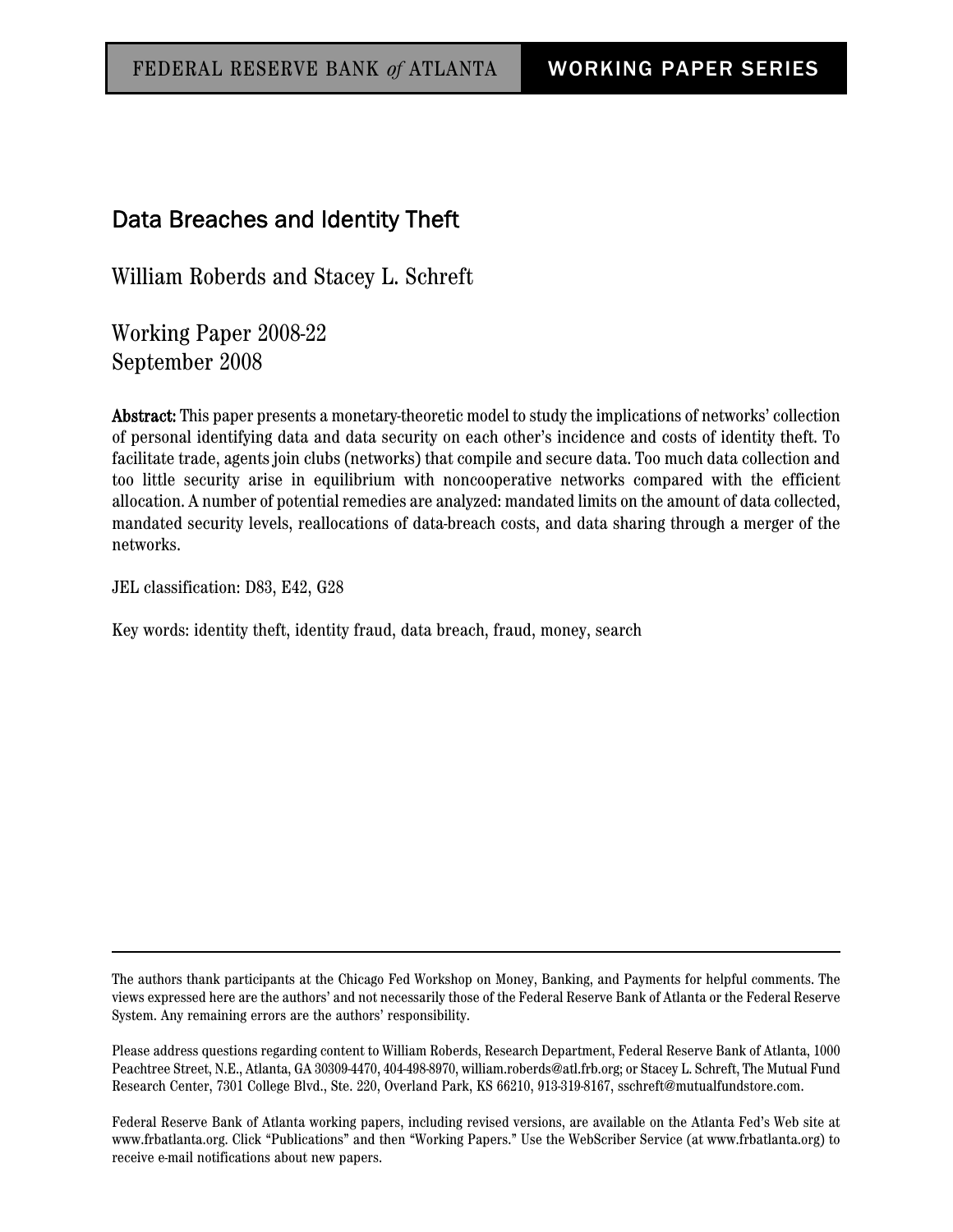#### **1. Introduction**

 $\overline{a}$ 

More and more personal data is being collected as the cost of information technology falls. While collecting such data undoubtedly provides economic benefits, it has proved impossible to keep data completely secure against criminal misuse. Survey data suggest that in 2006 identity thieves obtained about \$49.3 billion from U.S. consumer victims. Add in the time and out-of-pocket costs incurred to resolve the crime, and identity theft cost the U.S. economy \$61 billion in 2006. Even this estimate, however, omits many contributors to the true economic  $\cosh^{-1}$ 

Dollar estimates of the cost of identity theft do not by themselves indicate that too much identity theft is occurring. However, press accounts of data breaches suggest that personal identifying data (PID) is being stolen too frequently, and that the data thefts are unduly facilitating various kinds of identity theft.<sup>2</sup> This view is echoed in the legal literature on identity theft and data confidentiality.<sup>3</sup> There is also a general sense that "too much" PID is being collected, though some suggested policy fixes imply that more, not less, PID should be collected as a deterrent against its potential misuse.

Economists (economic theorists in particular) have remained relatively quiet on issues

<sup>&</sup>lt;sup>1</sup> These estimates are derived in Schreft (2007). It is difficult to gauge the extent and direction of identity theft from available data. The Federal Trade Commission (FTC) has conducted surveys of consumers to determine the incidence of identity theft. A superficial reading of the FTC's 2006 survey, released November 2007, suggests that rates of identity theft might have stabilized in the last few years, but the FTC acknowledges that methodological changes to the 2006 survey make the survey's results noncomparable to those from earlier surveys, thus preventing the survey from being used to identify trends in the incidence of identity theft (Synovate, 2007). Javelin Strategy and Research conducted the survey in years when the FTC did not and in 2006, and made the same methodological changes in its 2006 survey as did the FTC. Hence Javelin's 2006 results are also noncomparable to its earlier survey results.

Regardless of methodology, the FTC and Javelin surveys, as well as any other surveys of consumers, at best yield estimates of acts of identity theft known to consumers. Acts of identity theft not known to consumers obviously cannot be captured by surveys of consumers. (Schreft 2007, footnotes 13-15)

<sup>2</sup> Recent examples include "To Fight Identity Theft, A Call for Banks to Disclose All Incidents," *New York Times*, March 21, 2007; "Who's guarding your data in the Cybervault? ChoicePoint redeemed itself but not all brokers as careful," *USA Today*, April 2, 2007; "Securing Very Important Data: Your Own," *New York Times,* October 7, 2007; "Data Breaches Surpass 2007 Level, But businesses Rarely Are Penalized," *Wall Street Journal* September 9, 2008. 3  $3$  See e.g., LoPucki (2001, 2003), Solove (2003, 2004), Swire (2003), and Chandler (2007).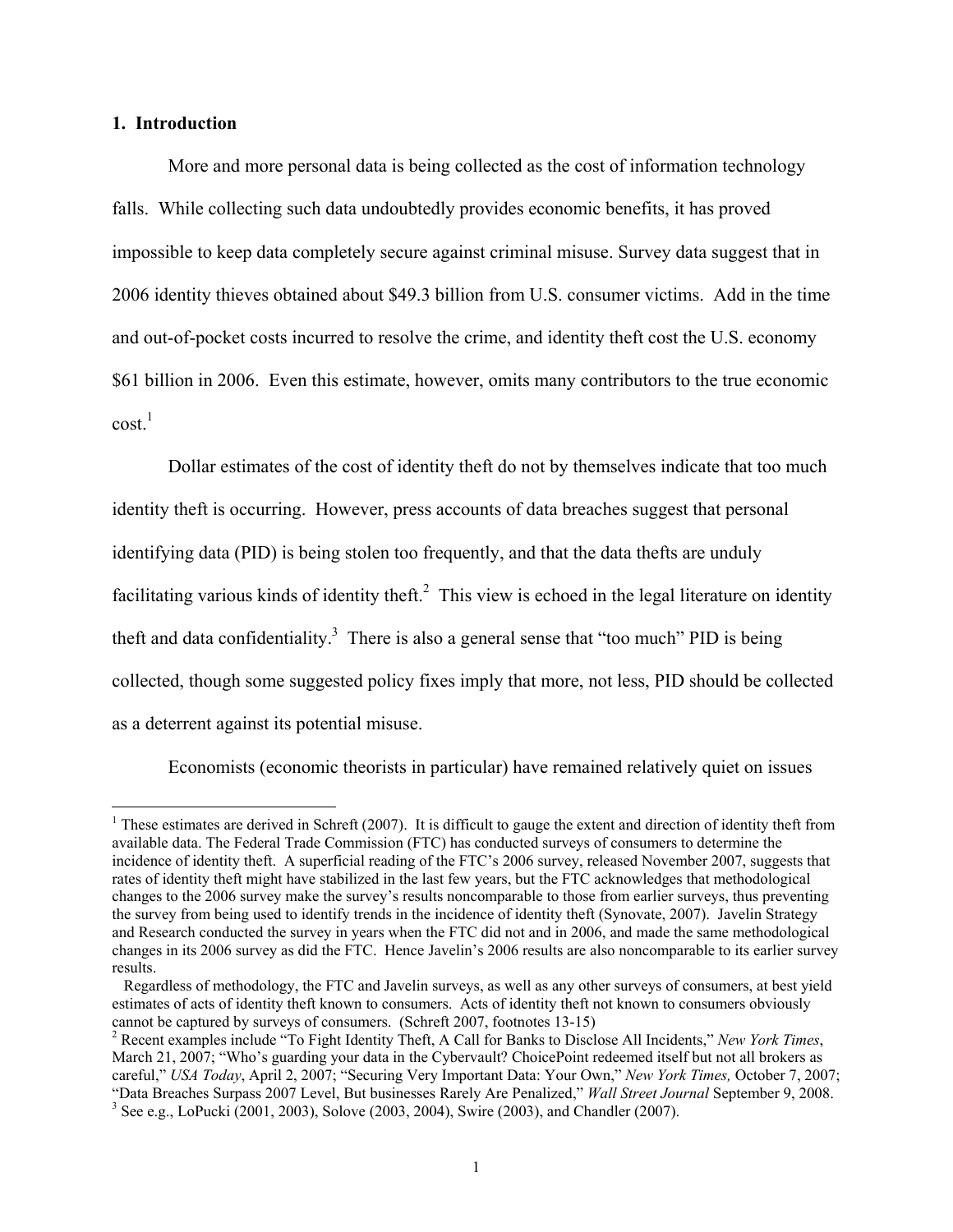regarding identity theft and data breaches.<sup>4</sup> Swire (2003) attributes this lack of interest to the commonly held belief among economists that information revelation generally promotes efficiency, leading economists to systematically overemphasize the costs and underestimate the benefits of data security. Reliance on economic theory can therefore lead to a serious underestimation of the efficient degree of data confidentiality, according to Swire.

Swire's argument is a challenge to economists to develop more precise notions of what constitutes an efficient level of PID accumulation and security. This paper is one response to this challenge. The formal model presented below uses contemporary monetary theory to evaluate the costs and benefits of amassing and securing PID as key elements of a credit-based transactions arrangement. This framework allows exploration of what is gained and lost through the accumulation, sharing, and theft of PID.

The application of monetary theory is fundamental to this task, as it explicitly delineates two key market frictions that might be counteracted through the use of PID: (1) displacement of agents' consumption demands over time, and (2) a limited ability to force agents to repay debts. The economic benefit of a credit-based payment system derives from its ability to counteract these frictions, and sufficient knowledge of agents' identities is indispensable to the provision of this benefit—credit is impossible without knowing who the debtor is.

The environment in this paper extends the model of identity theft developed in Kahn and Roberds (2008) to incorporate the possibility of identity theft through data breaches. The paper begins by presenting a game-theoretic model of multiple credit-card networks. Card networks are modeled as club arrangements for the sharing of essential information for intertemporal trade: sufficient knowledge of agents' identities and credit histories. Each club must decide how much data on its members to assemble into a database, and each also must choose how

 $\overline{a}$ 

<sup>4</sup> Some relevant literature is discussed in Section 5 below.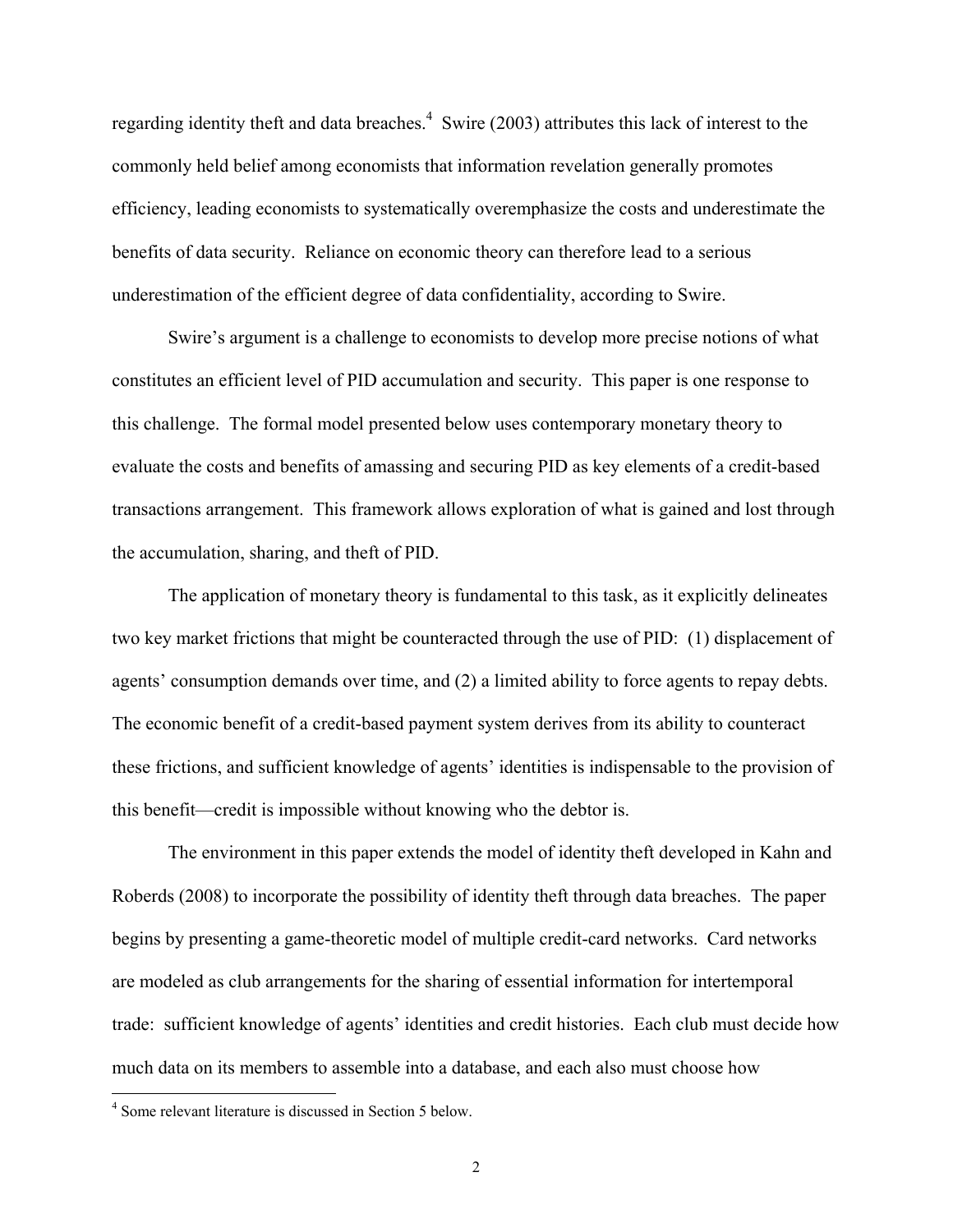thoroughly to secure its database. Collecting more PID imposes costs on card-network participants, but yields a benefit in terms of identifying the most casual, opportunistic, and simplistic attempts at fraudulent access to the network. On the other hand, collecting such data can have negative spillover effects, because one network's data can be stolen and used to open an account with another network. A network can deter data theft (and therefore suppress identity fraud) by better securing its database, but it might be cheaper to suppress fraud by increasing the amount of PID compiled.

The paper proceeds to compare the networks' data and security decisions to the decisions that a planner would implement. Under mild technical conditions, this analysis confirms the popular wisdom concerning data breaches: in equilibrium, too much PID is collected, and the data is insufficiently secured. The paper then considers a number of regulatory remedies for this inefficiency.

The model environment is initially developed for networks of fixed size. A later section extends the analysis to networks of variable size. Merging networks internalizes the benefits of fraud deterrence and can reduce the scope for identity theft. For sufficiently heterogeneous preferences, however, it is shown that agents may prefer to separate into multiple networks, even when this facilitates identity theft through data breaches. This analysis, while exploratory, illustrates bounds on efficiency gains achievable from consolidation of PID.

In summary, the approach here allows for explicit calculation of the efficient levels of data accumulation and data security, and for straightforward evaluation of policies meant to attain efficiency. More generally, it offers an illustration of how any such calculation should balance the costs associated with data misuse against the substantial gains afforded by the relaxation of anonymity.

3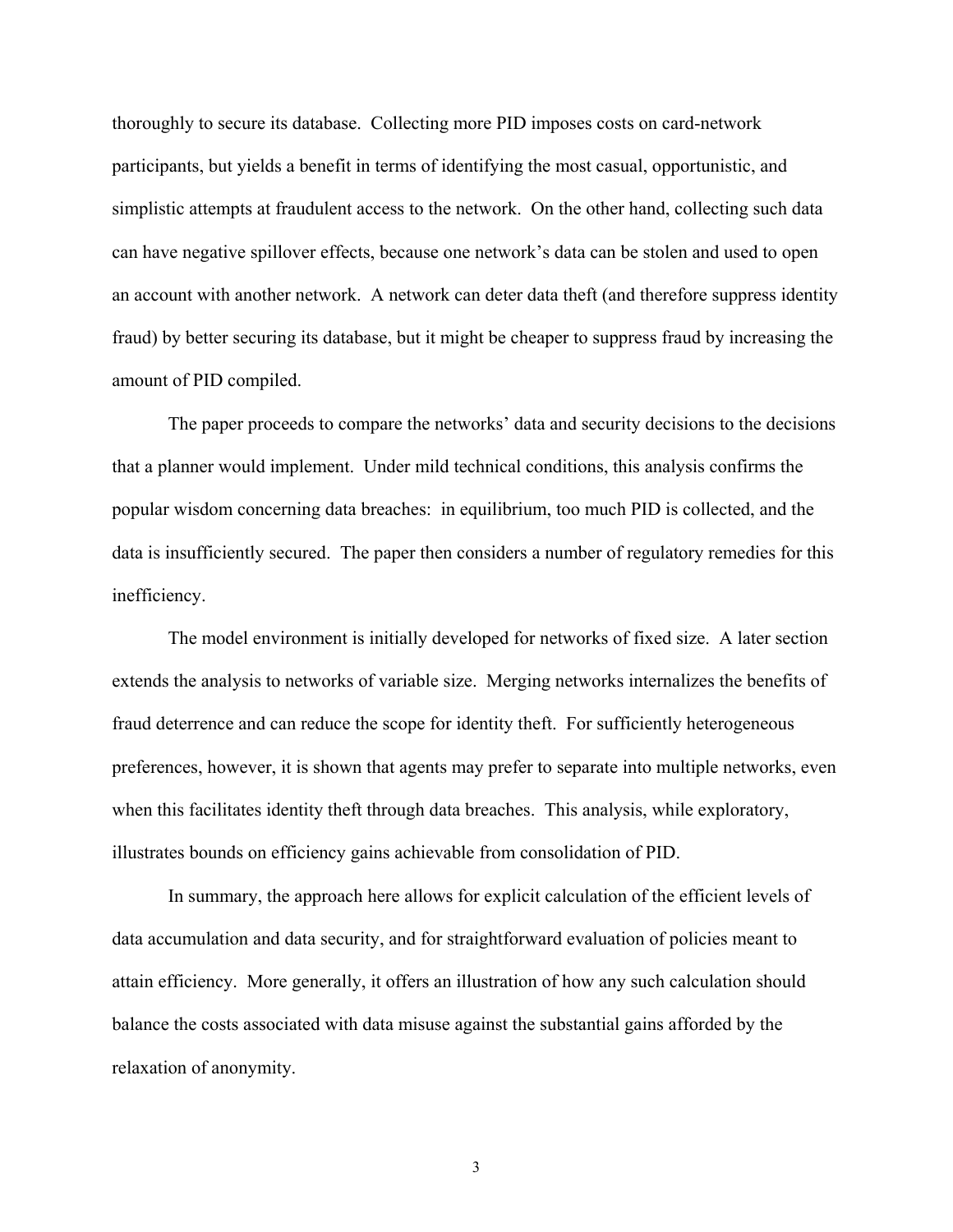#### **2. Institutional Background**

1

 This section provides a brief overview of the phenomenon of identity theft and its relationship to data security. More extensive surveys are given in Schreft (2007) and Anderson et al. (2008).

It is constructive to begin by defining terms. Identity theft can take many forms in practice and need not involve data breaches. The Federal Trade Commission (2007) divides identity theft into two broad categories: *existing-account fraud* and *new-account fraud*. Existing account fraud occurs when a thief steals an existing payment card or similar account information (e.g., a checking account number) and uses these to purchase goods and services. Traditionally, new account fraud occurs when a thief uses someone else's PID to open a new account. An increasingly prevalent type of identity fraud is *fictitious* or *synthetic identity fraud*, in which a thief combines information taken from a variety of sources with invented information to create a new, fictitious identity (Schreft 2007). Synthetic identity theft is actually a type of new account fraud, with the new account being in the name of a real or fictitious person.<sup>5</sup> By one recent estimate, more than 80 percent of all new-account identity theft has occurred using synthetic identities (Coggeshall 2007). As will be clear below, new-account fraud is the type of identity fraud that occurs in the model.

Data breaches can facilitate either existing-account fraud (as when credit-card

 $<sup>5</sup>$  It has been noted that the payment-card industry uses some additional terminology in discussing identity theft.</sup> Cheney (2005) distinguishes *payment-card fraud*, which refers to the theft of information about an existing payment card and use of the information to make fraudulent card purchases, and *account-takeover fraud*, where the identity thief changes the address on an existing financial account, which allows the thief to more fully control the account and to deter capture longer. Both *payment-card fraud* and *account-takeover fraud* are cases of *existing account fraud* under the FTC definition.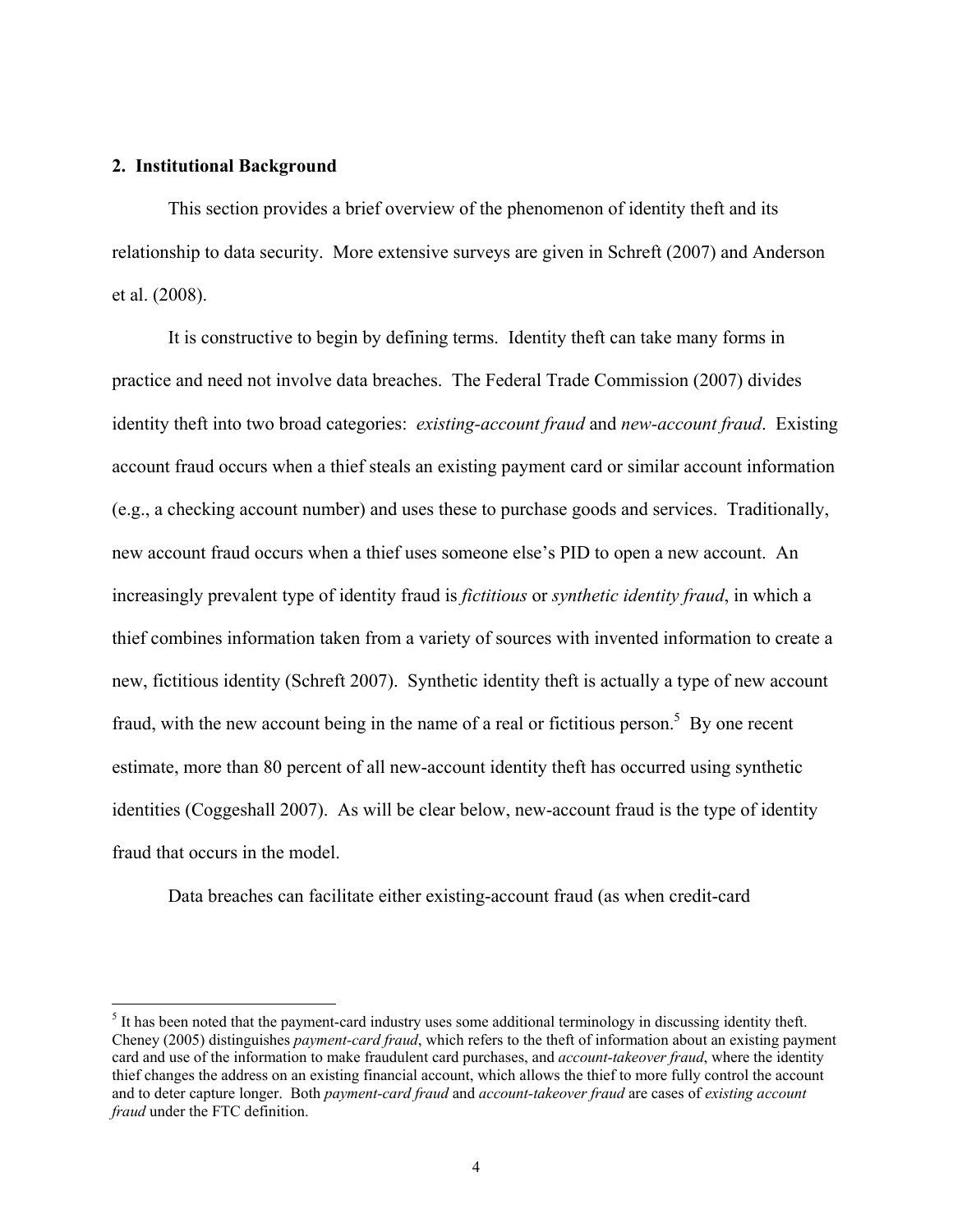information is stolen) or new-account fraud (as when PID is stolen). <sup>6</sup> There is no definitive estimate of how many cases of identity theft have resulted from data breaches. Certainly, data breaches are numerous and increasing: although no comprehensive surveys are available, the information-security website *Attrition.org* lists 326 reported data breach "incidents" for 2007, leading to the compromise of 162 million records of personal data, as compared to 11 reported incidents and 6 million compromised records in 2003. These figures are likely underestimates as many breaches are not reported.

Of course, a data breach is neither a necessary nor a sufficient condition for identity theft. Data can be stolen without being used for fraudulent purposes.<sup>7</sup> Nevertheless, there seems to be widespread recognition that data breaches can promote identity theft, particularly in its more costly and pernicious forms.<sup>8</sup>

The costs of identity theft must be weighed against the benefits provided by the availability of PID, which lie at the heart of modern credit-based systems of exchange. There are no direct estimates of these benefits, but the sheer volume and increasing popularity of services such as card-based payments indicates that these are substantial. In 2005 in the U.S. alone there were 43 billion card transactions worth \$2.6 trillion (Bank for International Settlements (2007)).

#### **3. The Model**

 $\overline{a}$ 

#### *3.1 Modeling choices*

As discussed in the Introduction, the central policy issue concerning identity theft is

<sup>&</sup>lt;sup>6</sup> Actually, because many credit-card issuers will open accounts for people who present an existing credit card, a data breach involving the theft of credit-card information also contributes to new-account fraud.

<sup>7</sup> For example, the Javelin 2008 *Identity Fraud Survey Report* finds that 7 percent of consumers surveyed who knew how their identifying information was stolen reported a data breach as the culprit (Javelin 2008). However, year after year, a large majority of consumers surveyed by Javelin do not know how their identifying information was stolen.

<sup>&</sup>lt;sup>8</sup> Such data breaches include the 2005 breach at TJX Companies, with an estimated total cost in the hundreds of millions of dollars (Schreft 2007).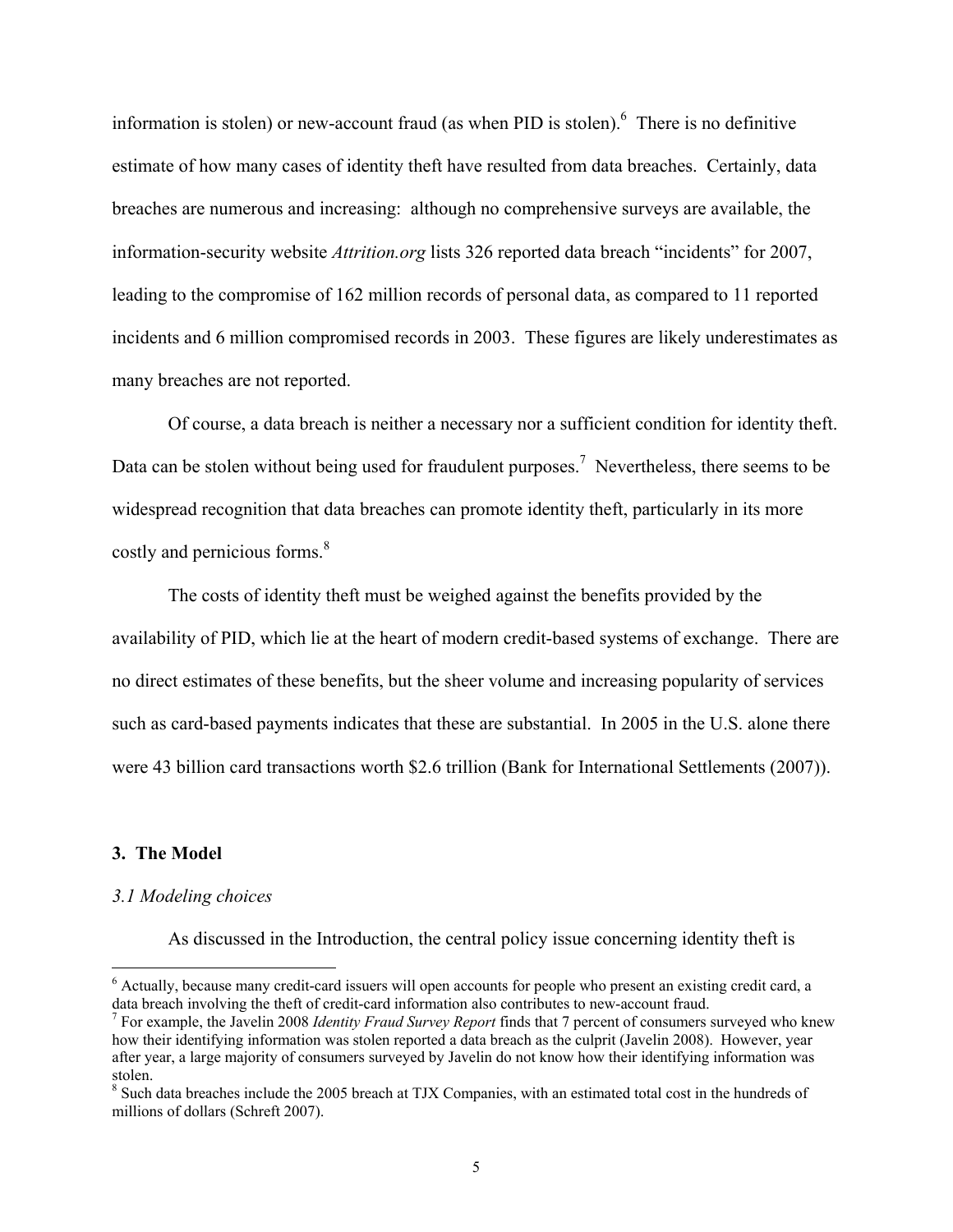whether, under current arrangements, PID is being efficiently collected and secured.<sup>9</sup> There are two obstacles to analyzing this issue. The first is that with modern information technology, knowledge of PID and control of access to it has been effectively transformed into a type of nonrival good, whose efficient allocation is bound to be less straightforward than that of standard, rival goods (Varian 1998, 2004). The second is that in the marketplace, these nonrival goods are provided through the interaction of many disparate parties (e.g., consumers, merchants, credit bureaus and other information brokers, credit-card issuers, financial intermediaries, and firms that provide transaction processing and information-security services) whose actions are subject to complex laws, regulations, and contractual obligations.

To shed some light on the relevant policy questions, the analysis below abstracts from the second difficulty to concentrate on the first. That is, in the model environment, PID is accumulated and shared through simple club arrangements. By forming and dividing across multiple clubs, agents can facilitate exchange in the presence of uncertainty about agents' identities. For concreteness, a club is referred to as a "credit-card network," and there is sufficient homogeneity so that each club *qua* network can be sustained through straightforward agreements among club members. Collecting and maintaining a database of personal information provides benefits to club members by assuring that debts will be repaid and deterring frauds. However, if a club's database is not adequately secured, it also can facilitate identity theft.

The model environment does not incorporate existing account fraud. This is done to maintain tractability and concentrate on the more costly varieties of identity theft, i.e., new

 $\overline{a}$ 

 $9<sup>9</sup>$  As noted in Anderson et al. (2008) there are many open questions about the properties of efficient allocations. Should there be limits on how much PID can be compiled and shared? Is there a "market failure"? Should criminal penalties for identity theft be increased? These questions, however, cannot be meaningfully addressed without some underlying notion of efficiency.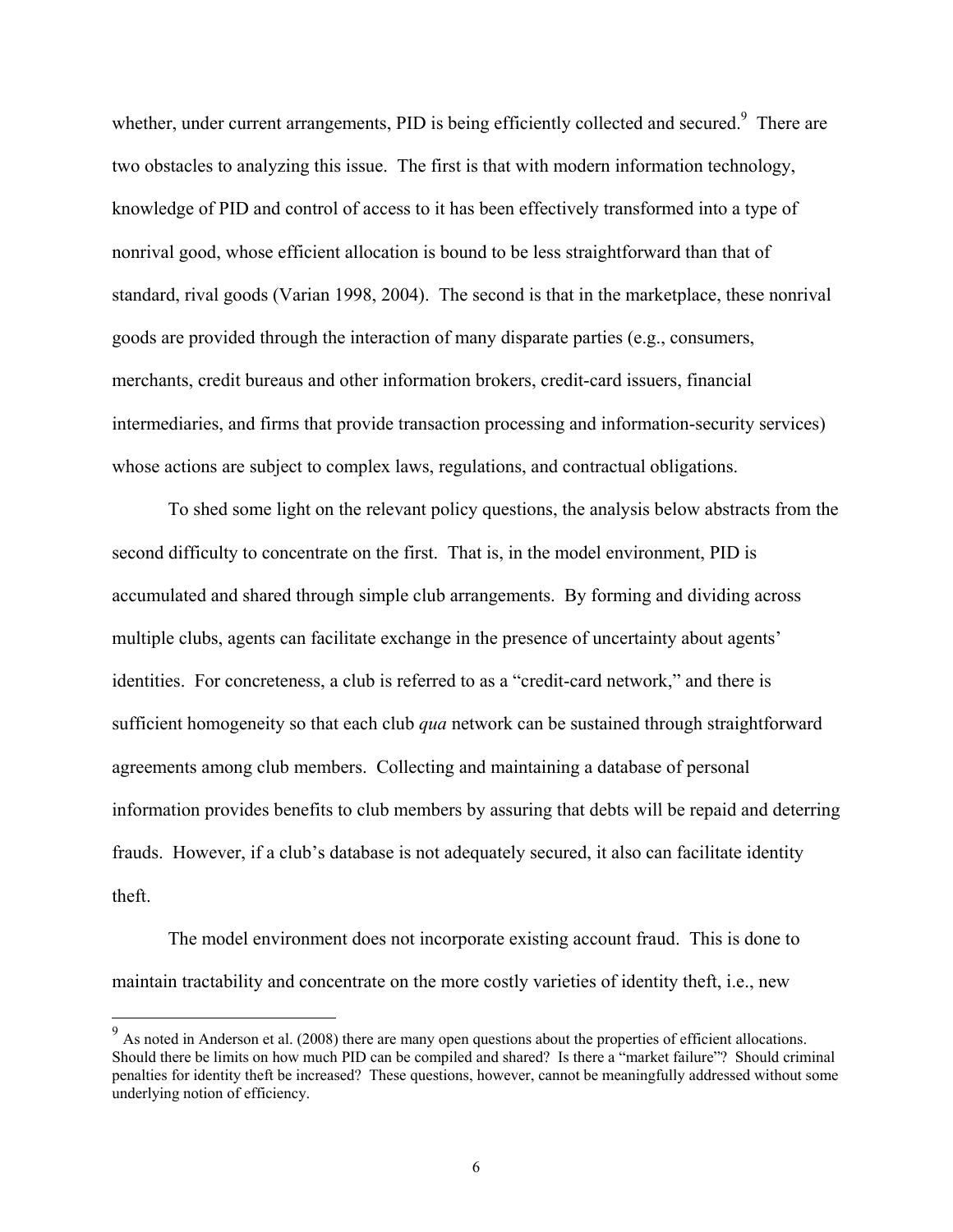account and synthetic identity theft. Existing account fraud is actually quite similar to counterfeiting, which already has been formally modeled and analyzed in the money literature (discussed in Section 5 below).

The basic building block of the model is a simple model of payments, adapted from Kiyotaki and Wright (1989) (see Kahn and Roberds (forthcoming) for application of a similar model to various payments environments). A distinctive feature of the model is that it "accelerates" the matching of buyers and sellers, so that every possible variety of match occurs within a finite period of time. This matching is also cast in continuous time, which allows for continuous variation over the size of the card networks. These features, while not essential, allow for analytical characterization of economies with identity theft.

#### *3.2 Basic environmental features*

 $\overline{a}$ 

The economy exists in continuous time and consists of a continuum of risk-neutral agents. Associated with each agent is a unique fixed vector known as the agent's *identity*. The dimension of this vector is sufficiently high as to be effectively infinite. An agent's identity is private information and never automatically revealed. Each agent is congenitally either a *legitimate agent* or a *fraud* (i.e., an identity thief).<sup>10</sup> *F* denotes the fraction of frauds in the population. The next subsection describes frauds in more detail, while this subsection further describes legitimate agents.

A positive measure of legitimate agents is of type  $\alpha$ , where  $\alpha$  denotes the agents' production *types*, meaning the consumption good the agents can produce. It is convenient to think of an agent's type as his "location," although the model does not rely on geography. Also,

 $10$  As modeled here, only certain agents have the option to engage in identity theft. The environment studied can be generalized to allow for endogeneity along this margin (see Kahn and Roberds (2008)).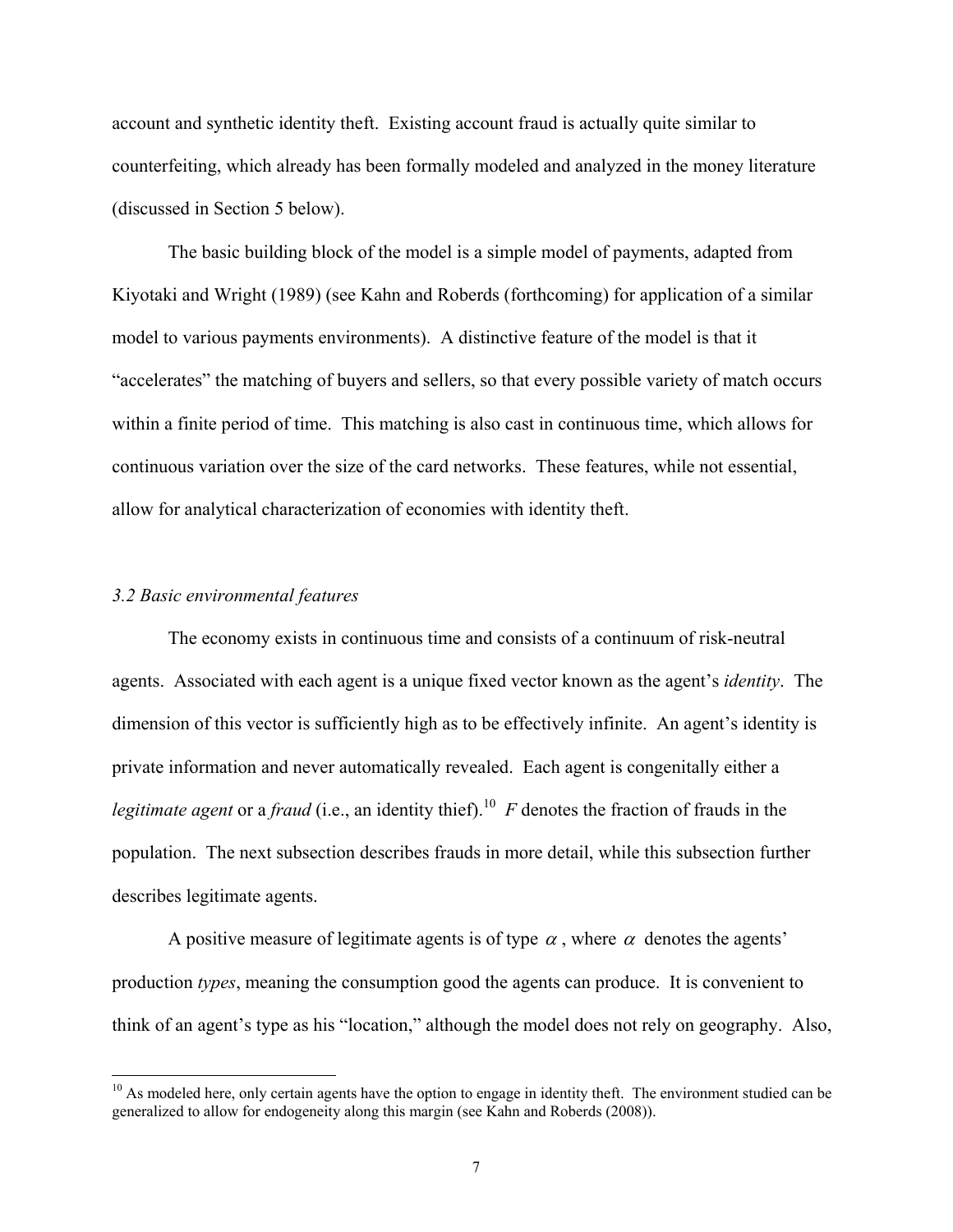the production types fall into two distinct groups,  $G_A$  and  $G_B$ , where  $G_A \cap G_B = \emptyset$ . The measure of group  $G_A$  ( $G_B$ ) is given by  $\mu_A$  ( $\mu_B$ ). In this section,  $\mu_A = \mu_B = 1$ .

Within each group, production types are distributed uniformly over the unit interval. Agents within each group wish to consume the goods of all other agents of the same group. Time begins at date  $t = 0$ . During the initial interval  $t \in [0,1)$ , nondurable goods of type *y*,  $y \in [0,1)$ , are available for purchase and consumption at time *y*, when each type-*y* agent can supply up to a unit measure of good *y*. Intuitively, potential consumers of type  $y' \neq y$  "journey" to location *y* to purchase and consume good *y.* This process is repeated during subsequent unit intervals; i.e., at any time  $t \ge 0$ , goods of type  $y(t) = t - \llbracket t \rrbracket$  are available for purchase and consumption, where  $\llbracket t \rrbracket$  denotes the largest whole number less than or equal to *t*.

Over all times  $t \geq 0$ , production within group *i* imposes an instantaneous disutility of  $c_i \theta(y) \delta(y(t)-y) dt$  on type-*y* agents, where  $c_i > 0$ ,  $\theta_i(y)$  denotes the measure of goods produced by type-*y* agents, and  $\delta$  is Dirac's delta function.  $\theta_i(y)$  will be determined in equilibrium as described below. For type- *y'* agents of group *i*, where  $y' \in [0,1)$  and  $y' \neq y$ , time *t* consumption of one unit of a type-*y* good yields instantaneous utility  $u_i dt$ , where  $u_i > c_i > 0$ . At each time *t*, potential consumers of type  $y' \neq y(t)$  are randomly matched with one (and only one) producer within the same group of type  $y(t)$ , with i.i.d. matching over time, so that all transactions are between agents without any previous contact.

Both groups of agents consist of stochastically lived overlapping generations. At each discrete date  $n = 0, 1, 2, \dots$ , a randomly selected subset of types dies and is replaced by newborn agents of the same type. The measure of deaths and births is given by  $1-\beta$ , where  $0 < \beta < 1$ .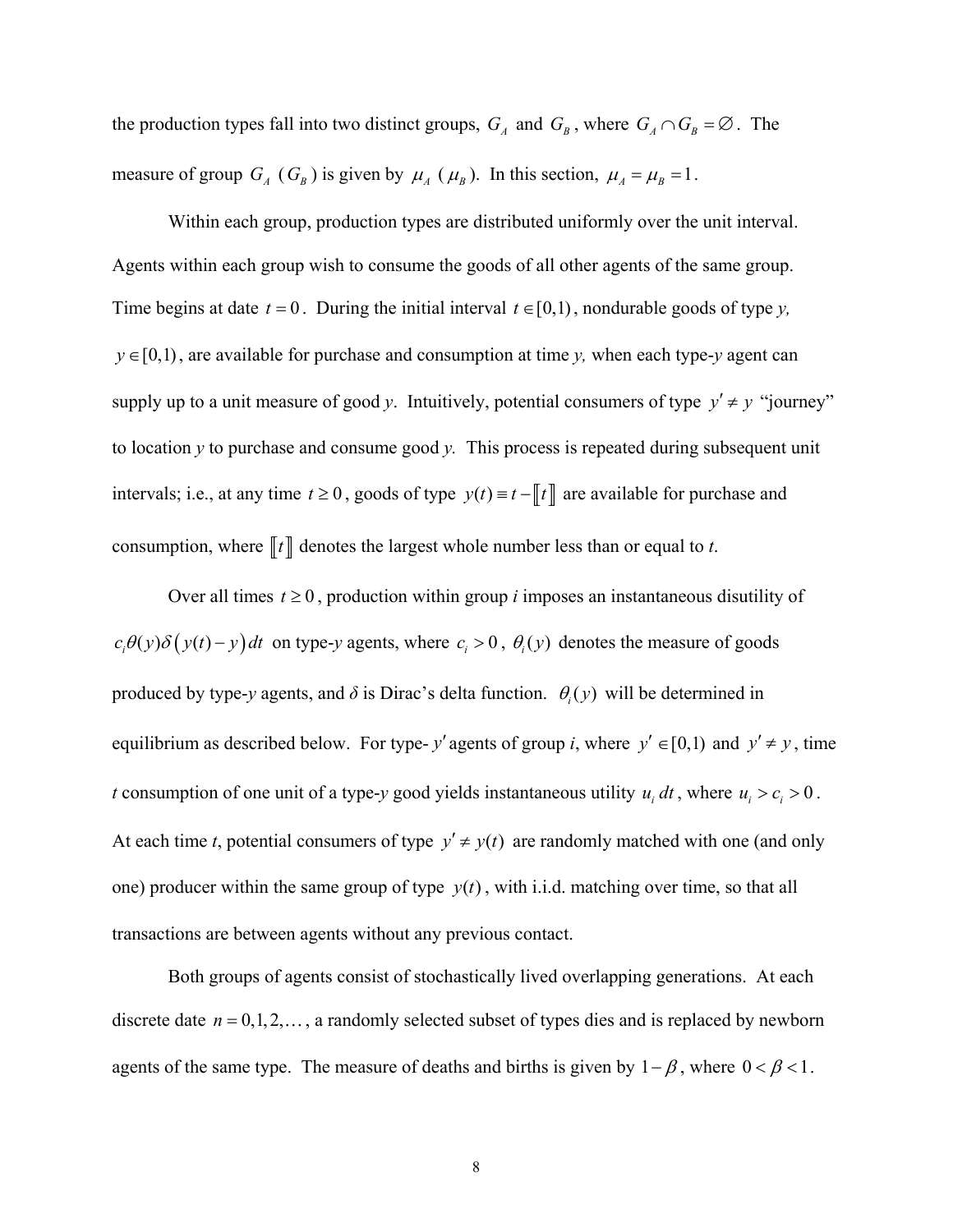The deaths of agents and the identities of the dead immediately become public information, so only the living are potential victims of identity theft.

By construction, barter cannot occur in this economy, and money does not exist. Exchange thus depends on the existence of some sort of credit arrangement, and therefore on sufficient knowledge of agents' credit histories (Kocherlakota 1998).<sup>11</sup> A difficulty in constructing such histories is private information: in addition to an agent's identity, an agent's group and type are private information ex ante. Without some arrangement to overcome these frictions, no one would have an incentive to supply a good, and trade would not occur.

To enable trade to occur in some circumstances, a central authority (or "court") exists with three limited and specific powers. First, the central authority can observe an agent's actions *as a producer* (i.e., whether an agent has supplied a unit measure of goods during a time interval  $[0,1), [1,2), \ldots$ ). Second, at discrete dates  $n = 0,1,2,\ldots$ , the court can publicly announce the observed action.<sup>12</sup> Third, the court can, when making this announcement, impose a nonpecuniary penalty of *X* > 0 utils on an agent who has refused to supply a good, *provided that the agent can be identified*.

#### *3.3 Benchmark: exchange without identity theft*

<u>.</u>

As a benchmark, this subsection considers the case where there are no frauds  $(F = 0)$  and thus no identity theft.

An agent's actions as a consumer (purchases of goods away from the agent's "home

 $11$  At the cost of considerable added complexity, the model could be modified to allow agents the option of transacting with cash as well as by credit. This generalization is explored in, for example, Martin, Orlando, and Skeie (2008) and Monnet and Roberds (forthcoming). Here it might be useful to think of agents' utility from consumption, *u*, as their "credit benefit," i.e., the utility from additional consumption (or convenience) beyond that which would be available if cash were the only means of transacting. The analysis below implicitly assumes that this credit benefit outweighs the privacy advantages of using cash (see Kahn et al. (2005)).<br><sup>12</sup> In practice, such announcements (or close approximations thereto) are provided by credit bureaus.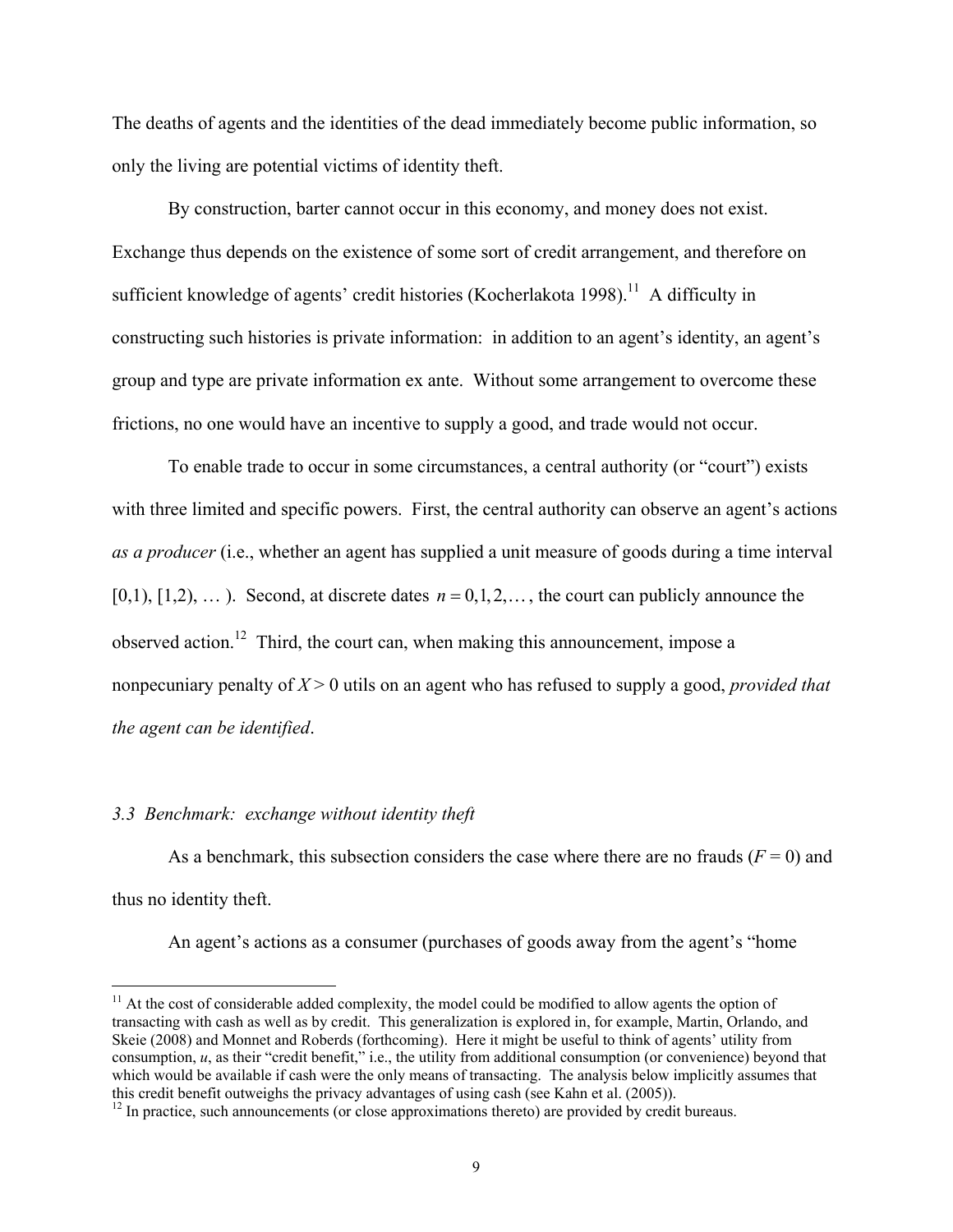location") are not observable by the center. Exchange will require some arrangement for associating the identities of would-be buyers with histories. These arrangements are modeled as clubs for sharing information on buyers' identities.<sup>13</sup> The analysis will initially consider the case where one club exists for each group of agents. Each club *i*,  $i = G_A$ ,  $G_B$ , is formed at time  $t = 0$ . An agent joining the club agrees to reveal a subset of his identity, sufficient to distinguish him from all other agents.<sup>14</sup> Having revealed part of his identity, the agent receives an uncounterfeitable credit card that signals his membership in the club. The card can be costlessly authenticated by all club members.

By joining club *i*, an agent also reveals his group, though not his type. Club membership entitles the agent to a (flow) unit of a consumption good from any other club member in return for agreeing to provide a quantity  $\theta_i(y)$  of his own type of good to other club members, at some point during each unit interval of time.  $\theta_i(y)$  is determined as follows. Let  $\gamma_i(y)$  be the measure of agents of type- *y* agents who participate in club *i* and let  $\gamma$  be the measure of club- *i* members of all types. Then

$$
\theta_i(y) = \begin{cases} \max\left\{\frac{\gamma_i}{\gamma_i(y)}, 1\right\}, & \text{if } \gamma_i(y) > 0, \\ 1, & \text{if } \gamma_i(y) = 0. \end{cases}
$$
\n(1)

At subsequent discrete dates  $n = 1, 2, \dots$ , the center publicly announces the default of any club members who have not supplied goods and imposes penalty *X* on them, and they are excluded from the club. Membership in each club subsequently is opened to newborn agents.<sup>15</sup>

 $^{13}$  As in Boyd and Prescott (1987), membership in the clubs will vary over time even as the clubs persist.

<sup>&</sup>lt;sup>14</sup> Legitimate agents have no talent for obtaining goods through fraudulent activity. For the purposes of this introductory section only, it is assumed that data on legitimate agents can be assembled at a negligible cost

<sup>&</sup>lt;sup>15</sup> In a more general setup, the club would need to keep track of each agent's detailed consumption history as well. In the structure considered here, these histories would be essentially identical (differing only in the instants when goods are supplied), so that an agent's history is automatically revealed through his decision to supply goods.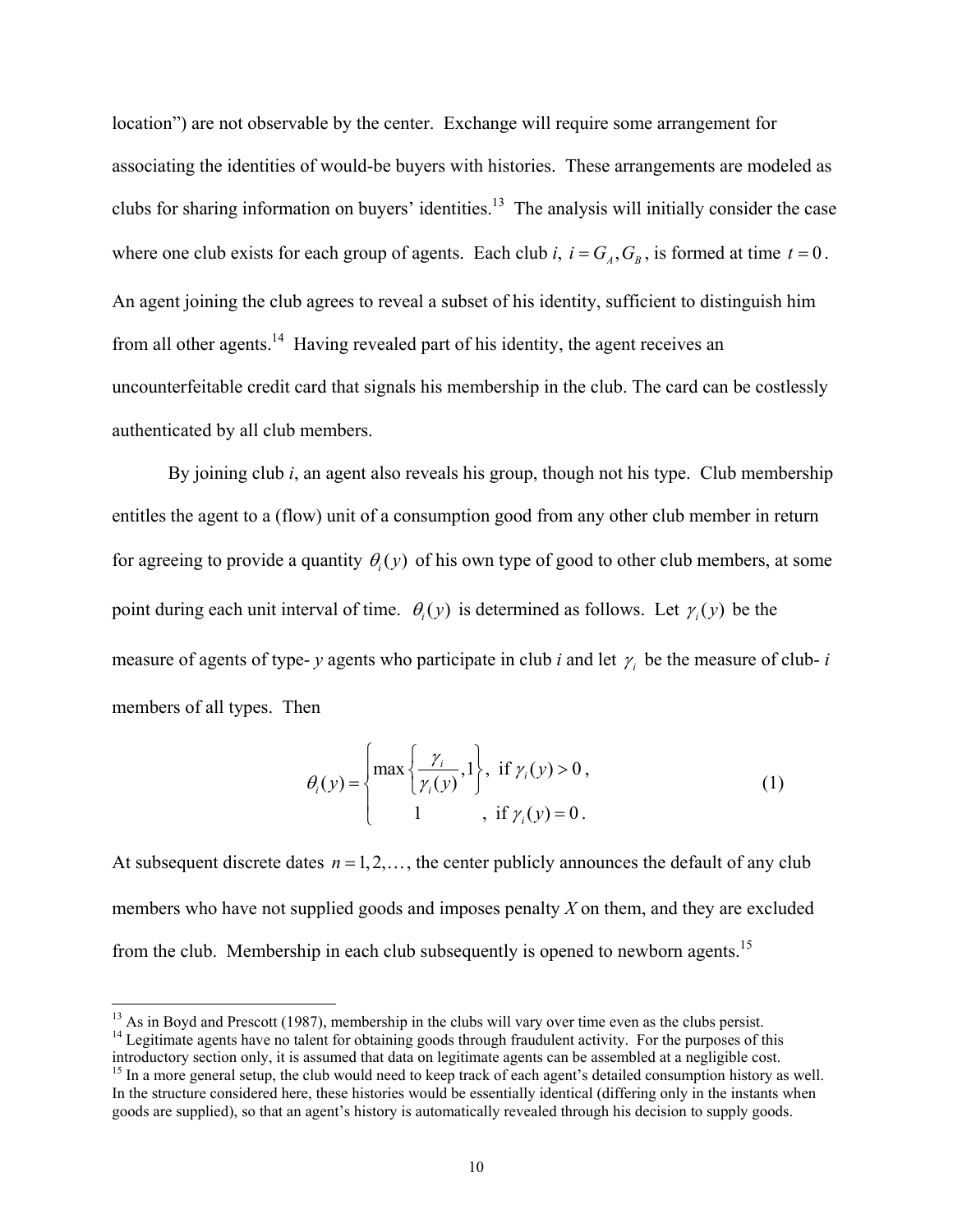Suppose that all agents of group *i* and type  $y' \neq y$  decide to join club *i*. For an agent of type  $y \in [0,1)$  in group *i*, the value of club membership during the interval  $t \in [n, n+1)$  is given by

$$
\int_{t=n}^{n+1} \left( u_i - c_i \theta_i(y) \delta(y(t) - y) \right) dt = u_i - \theta_i(y) c_i \tag{2}
$$

for  $n = 0, 1, 2, \ldots$  If all agents of group *i* join club *i*, <sup>16</sup> then the date *n* discounted present value of club membership is

$$
V_{i,n} = u_i - c_i + \beta V_{i,n+1}.
$$
 (3)

In steady state,  $V_{i,n} = V_{i,n+1} = V_i$ , which implies

$$
V_i = \left(\frac{1+r}{r}\right) \left(u_i - c_i\right),\tag{4}
$$

where  $r = \beta^{-1} - 1$ . Ongoing membership in the club requires that a type-*y* agent be willing to supply a unit measure of goods at time  $n + y$ . Absent nonpecuniary penalties, this requires that the disutility of producing goods be less than the value of continued club membership, i.e.,

$$
c_i \leq \beta V_i, \tag{5}
$$

or equivalently that  $\beta u_i \ge c_i$ . If a nonpecuniary penalty *X* is available, condition (5) becomes

$$
c_i - X \le \beta V_i, \tag{6}
$$

which implies that the club can always sustain the efficient allocation, in which everyone trades, for *X* sufficiently large. The analysis below will assume that condition (6) holds, so that all difficulties in organizing exchange stem from the presence of fraud.

 $\overline{a}$ 

 $16$  Legitimate agents are restricted to symmetric pure strategies.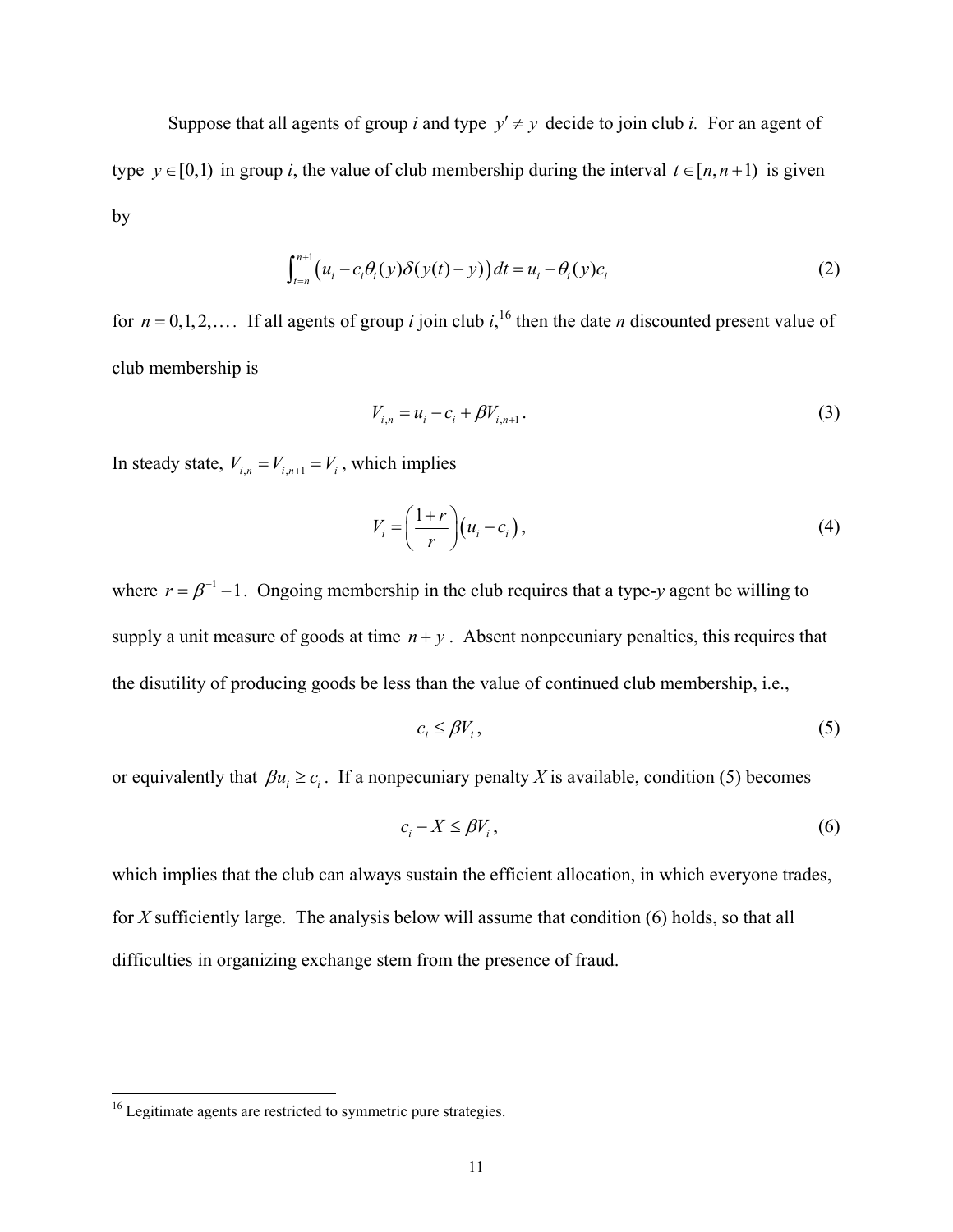#### *3.4 Fraud and frauds*

 In general, a subset of the agents within each group at each date are frauds. Frauds resemble legitimate agents, except in the detail that they are unable (or for unknown reasons unwilling) to supply goods to other agents. However, frauds still enjoy consuming the goods produced by others. Thus, they cannot gain legitimate access to their preferred club without incurring penalties and subsequent exclusion. As a result, they have an incentive to obtain consumption goods by posing as legitimate agents. Within each group, frauds are not distributed uniformly over production types but are instead confined to a measurable set of known "locations," where the measure of this set is given by  $F > 0$ . No legitimate agents are found at these locations.

The presence of frauds potentially reduces the value of club membership. In particular, if all legitimate agents in group *i* join club *i*, and all frauds in group *i* are able to pose as legitimate agents, then the value of legitimate membership becomes

$$
V_i = \left(\frac{1+r}{r}\right) \left(u_i(1-F) - c_i\right),\tag{7}
$$

which is negative for *F* sufficiently close to one (note in particular that  $\theta_i(y) = 1$  continues to hold at all non-fraudulent locations). A sufficiently high rate of fraud undermines legitimate agents' incentives to participate in a club, which can preclude trade. Legitimate club members thus will have an incentive to exclude frauds.

#### *3.5 Identification of agents*

To distinguish legitimate agents from frauds, agents must be reliably identified. Clubs accomplish identification by collecting a subset of each agent's identity. For this model, the amount of identifying information disclosed, not the type of information, matters. Hence, the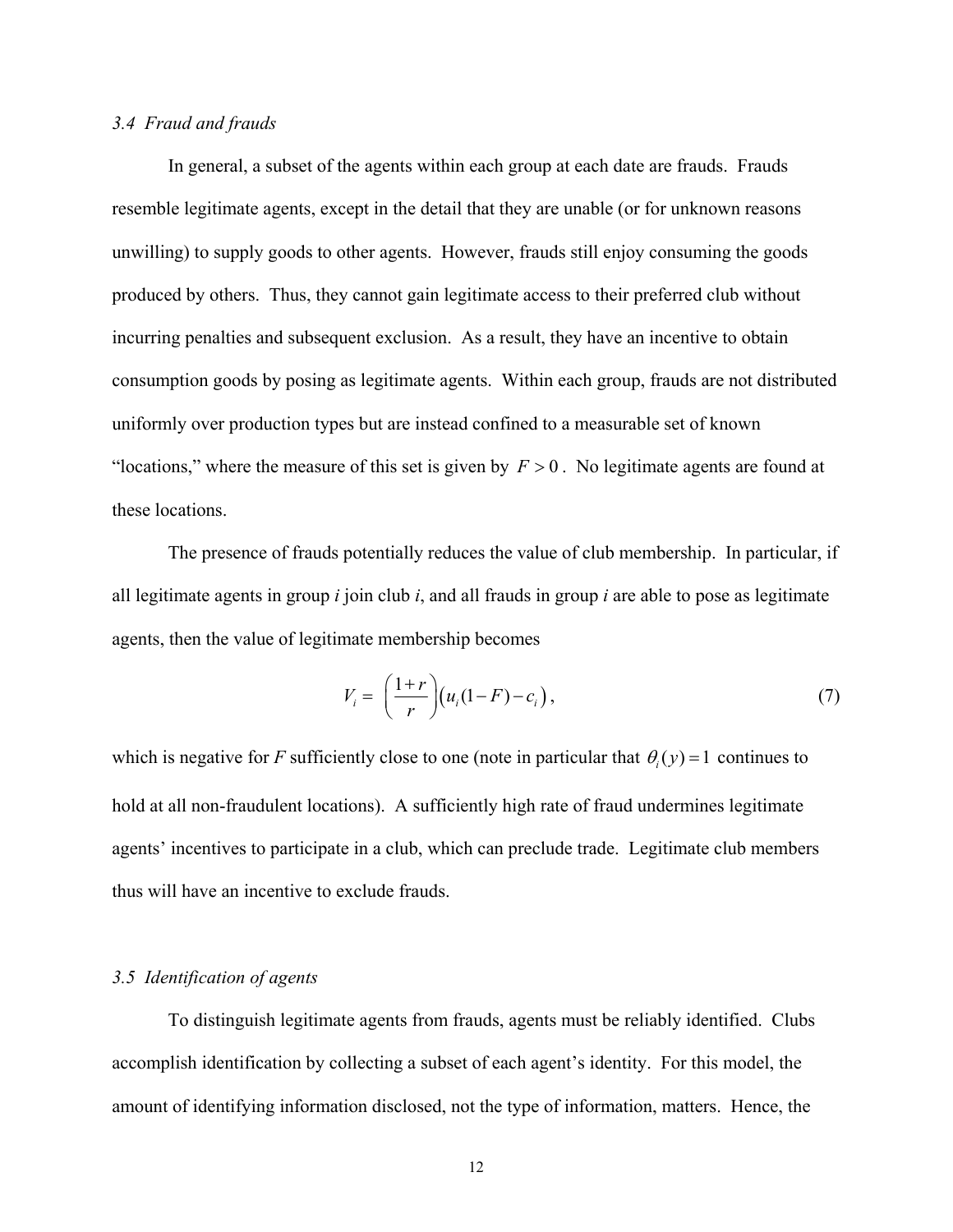information disclosed is represented by  $d_{i,n}$ , referring to the number of elements an agent must disclose from his identity vector to be identified by club *i* at discrete dates *n*. For analytical convenience  $d_{i,n}$  is taken to be a continuous variable, i.e.,  $d_{i,n} \in \mathbb{R}_+$ . Each club compiles and maintains a database containing the identifying information disclosed by its members. The cost to the two clubs of merging their databases is assumed to be prohibitive. (This assumption is relaxed in a subsequent section.)

 Identification of agents is costly, and there are two components to the cost. The first component is a fixed one-time cost of  $K_i$  utils, which is incurred when an agent initially joins club *i* and is borne pro-rata by all legitimate club members. The second component is a perdiscrete-period, per-member cost of processing and maintaining the data record  $d_{i,n}$  for each club member. This cost is given by  $k_i d_{i,n}$ , where  $k_i > 0$  and is also borne by all legitimate club *i* members. Note that the parameters  $K_i$  and  $k_j$  reflect physical costs but perhaps also intangible costs associated with the loss of privacy stemming from identity verification. Also note that  $d_{i,n}$ can vary across discrete periods. That is, a club can vary the amount of identifying data it requires from its members from one period to another. Once a club has collected data at discrete dates  $n = 0, 1, \dots$ , the data must be maintained until date  $n+1$  if the club is to avoid paying the initial identity verification cost *K* on all members at time  $n+1$ .<sup>17</sup>

#### *3.6 Identity theft*

1

Following the initial verification of an agent's identity, the agent receives an

<sup>&</sup>lt;sup>17</sup> In other words, data compiled at discrete date *n* and not needed at  $n+1$  can be costlessly and securely disposed of at  $n+1$ , but must be held over the interval  $[n, n+1]$  to avoid incurring the fixed cost *K*. A more general setup could incorporate a flexible cost function for secure data disposal.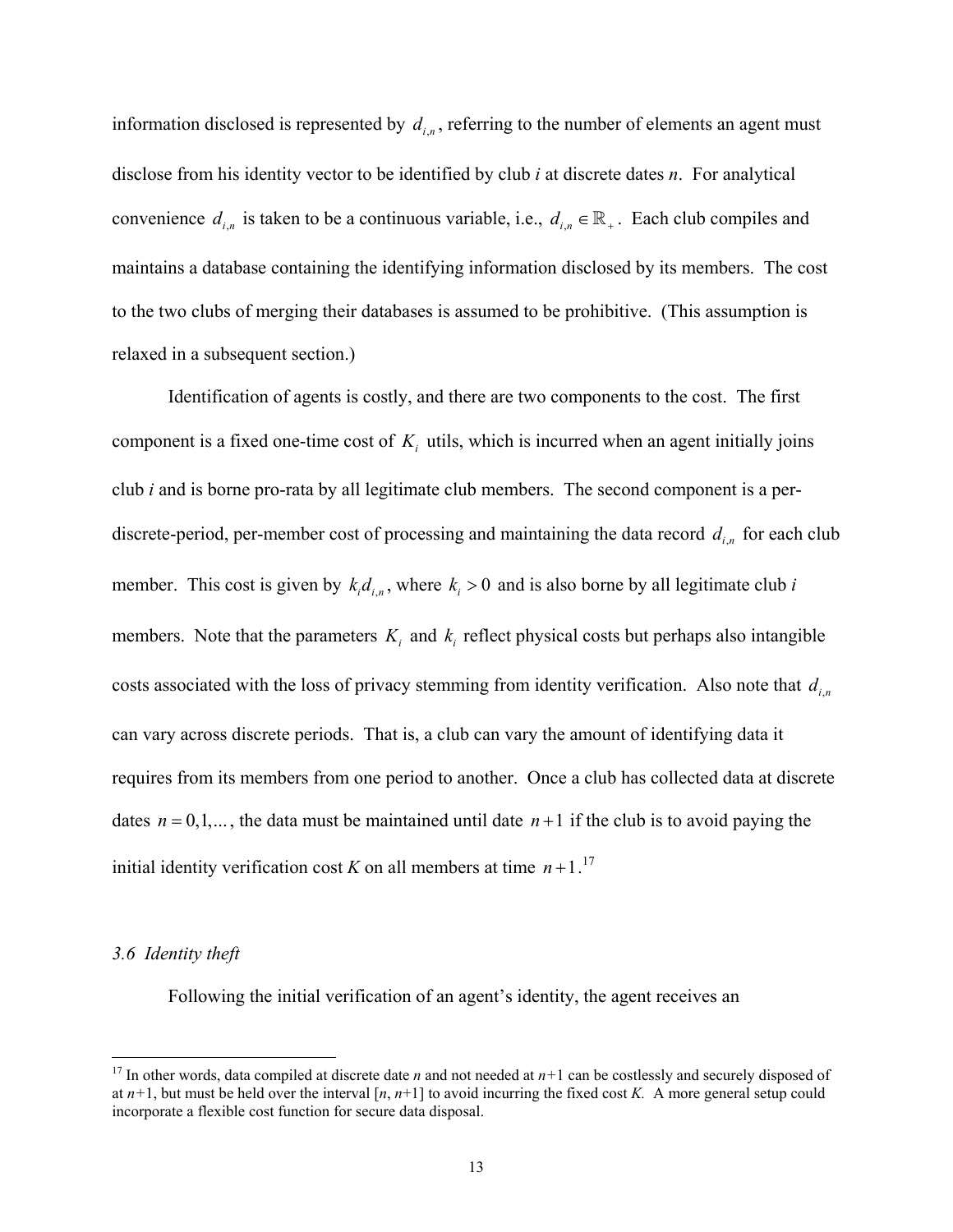uncounterfeitable credit card. Credit cards are issued at zero additional cost. Because credit cards are uncounterfeitable, identity theft in the model does not involve the cloning of existing cards or use of existing card numbers: there is no existing account fraud. Rather, all identity theft involves the opening of a new credit-card account in the name of an apparently legitimate agent.

Credit cards issued at discrete dates *n* have a virtual expiration date of  $n+1$ . That is, at discrete date  $n > 0$ , each club receives from the center a list of agents who have supplied goods during the preceding interval  $[n-1, n)$ . Members who have not supplied goods are revealed as frauds, penalized if their identities are known, and removed from the club, while those who have supplied goods continue their membership.<sup>18</sup> Apart from exclusion from the club, no penalties can be applied to impersonators because their real identities are unknown.

Discovery of an impersonator in club *i* imposes a fixed resolution cost of *L*, which is borne equally by all legitimate members of club  $i^{19}$  L can include various kinds of costs, including physical costs, loss of leisure time, inconvenience, and simply loss of privacy.<sup>20</sup> Note that this cost is in addition to the fraud loss, *c*, incurred when a fraud illicitly obtains a good.

To gain access to a club, frauds must convincingly impersonate a legitimate agent. A fraud has two means of obtaining the necessary data: he can steal (i.e., observe) at least some of the data needed for the impersonation, or simply manufacture sufficient data to construct a

 $\overline{a}$ 

<sup>&</sup>lt;sup>18</sup> One can conceive of other arrangements for trade within the club. For example, each producer could verify each buyer's identity independently, but this would require that each buyer's verification cost be incurred infinitely often. Or, the club could verify members' identities at the beginning of each discrete period, issue "no-name" credit cards valid for only one period, and dispose of all identifying information on its members. In what follows it is assumed that the value of the initial verification cost *K* is sufficiently high relative to other costs in the model that the use of anonymous credit cards is not an attractive option.

 $19$  Because all legitimate club members are risk neutral and have the same preferences, there is no loss of generality in assuming these costs are equally distributed.

 $20$  For example, according to Douglas (2008), it costs a card issuer about \$25 to reactivate a compromised credit card account. Other, less readily quantifiable costs of resolving identity fraud are catalogued by Anderson et al. (2008), and include the time cost of resolution, harassment of victims by debt collectors, denial of utility service, and being subject to misplaced civil lawsuits and criminal investigations.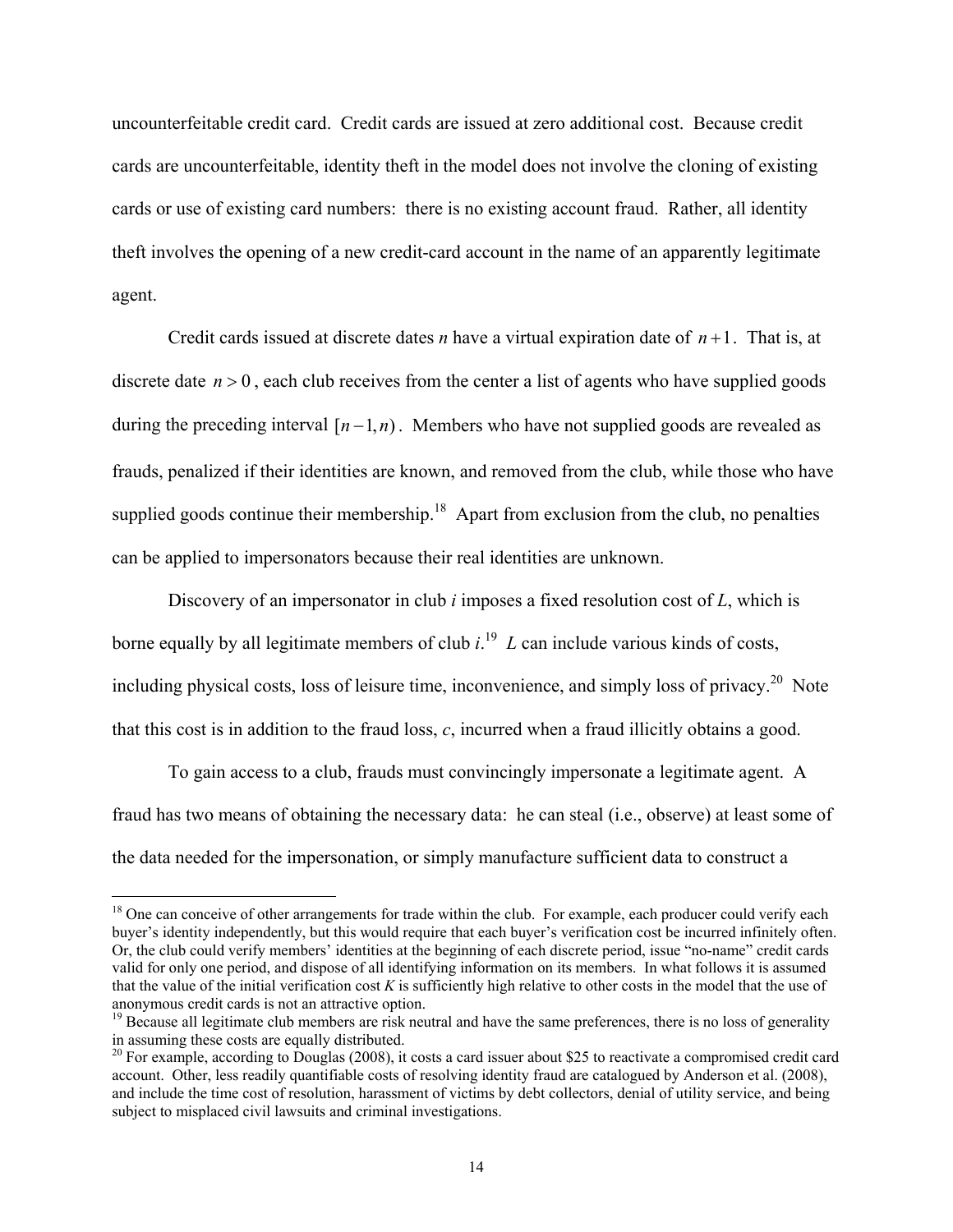convincing identity. Because the submission of duplicate PID of an existing club member would be automatically revealed as fraudulent (i.e., there is no existing-account fraud in the model), data observed in a breach of club *j*'s database is always used to gain access to club *i.*

The amount of data lost through a data breach depends on how well the target club secures its database. Suppose that club *i* decides to maintain member data  $d_{i,n-1}$  over the interval *t* ∈ [ $n-1, n$ ), where  $n > 1$ . The club then chooses a variable  $s_{i,n-1} \ge 0$  that determines, for the next discrete date *n*, the likelihood of a data breach, given the technical skills of the would-be data thief.

More specifically, the variable  $s_{i,n-1}$  is the technical *skill threshold* required to access club *i*'s database at discrete date  $t = n$ . The distribution of technical skills *s* within the population of frauds is time invariant, and is given by the probability distribution function  $\Phi(s)$ , where  $\Phi(s)$  < 1 for  $s < \infty$ . Intuitively, by setting a higher skill threshold, the club can lower the proportion of the population of frauds that can potentially gain access to the club's database. Increasing the skill required for database breaches brings with it increased costs, however. In particular, adopting skill threshold  $s_{i,n-1}$  results in a cost to all legitimate members of club *i* of disutility  $\ell_{s_{i,n-1}}$  incurred at discrete date  $n-1$ , where  $\ell > 0$ . Thus, the possibility of a breach is never completely eliminated.

Frauds lacking the technical skills for data theft can attempt to obtain the necessary data for impersonation through other means. Compiling the data  $d_{i,n}$  necessary for entry into club *i* at discrete date *n* involves a utility cost  $\epsilon d_{i,n}$ , where  $\epsilon > 0$ . As with the technical skills, the "fraud effort cost"  $\varepsilon$  is assumed to have a time-invariant distribution  $\Gamma(\varepsilon)$  over the population of

15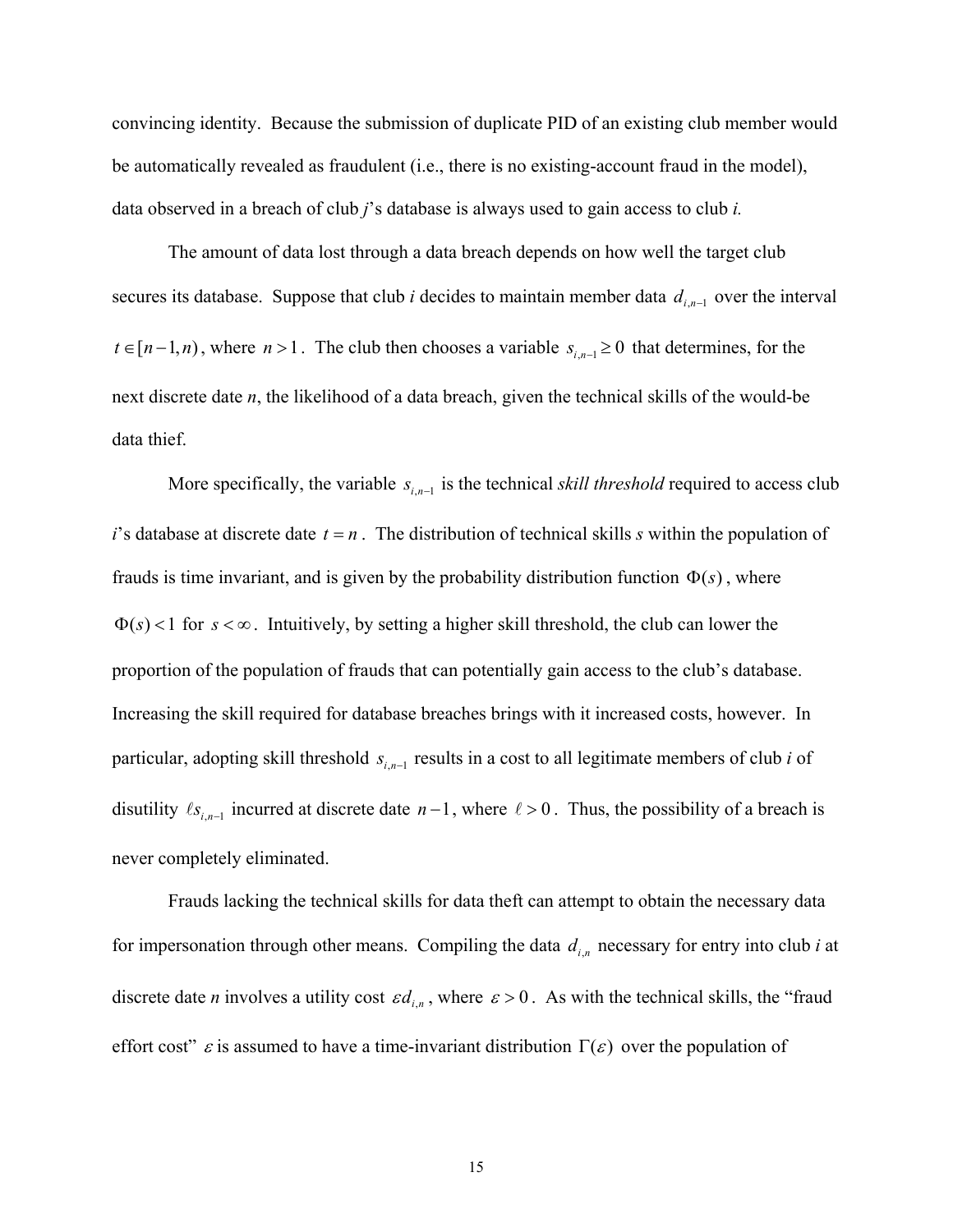frauds, where  $\Gamma$  is independent of the skill distribution  $\Phi$ .<sup>21</sup>

Frauds who possess sufficient skill may reduce their effort costs by stealing data. If a fraud of group *i* breaches club *j*'s date  $n-1$  database, and obtains data  $d_{j,n-1}$ , then a proportion  $n$ of this data can be applied to gain membership to club *i*. In this case, the net amount of data the fraud must synthesize to gain access to club *i* is

$$
\max\{d_{i,n} - \eta d_{j,n-1}, 0\},\tag{8}
$$

and his net effort cost is given by $^{22}$ 

 $\overline{a}$ 

$$
\varepsilon \max \left\{ d_{i,n} - \eta d_{j,n-1}, 0 \right\} . \tag{9}
$$

To summarize, the prevalence and type of identity fraud committed in club *i* during  $[n, n+1]$  depends on three factors: (1) the amount of data  $d_{i,n}$  needed to gain access to club *i* at discrete date *n*, (2) the skill threshold  $s_{j,n-1}$  specified by club *j* at discrete date  $n-1$ , and (3) the amount of club *j*'s data obtainable through a breach at date *n*,  $\eta d_{j,n-1}$ .

 When a club's data is stolen and used to gain fraudulent access to the other club, the members of the first club are subject to a "breach cost"  $B > 0$  borne equally by all members. As with the resolution cost *L*, *B* can include physical, time, and intangible costs. In the well-known case of the TJX breach, for example, such costs included costs of fraud investigation, litigation, and loss of reputation for data security.23

<sup>&</sup>lt;sup>21</sup> Unskilled fraud might arise through a combination of data synthesis and opportunistic behavior.<br><sup>22</sup> Here, skilled identity fraud always involves theft of data through a data breach, which is then (in general)

combined with data obtained through other means (synthesis or opportunistic behavior) to construct a false identity.<br><sup>23</sup> There are other ways of modeling costs associated with data breaches. What is central to the analysi that each club's accumulation of PID generates social costs that may not be fully internalized by the club.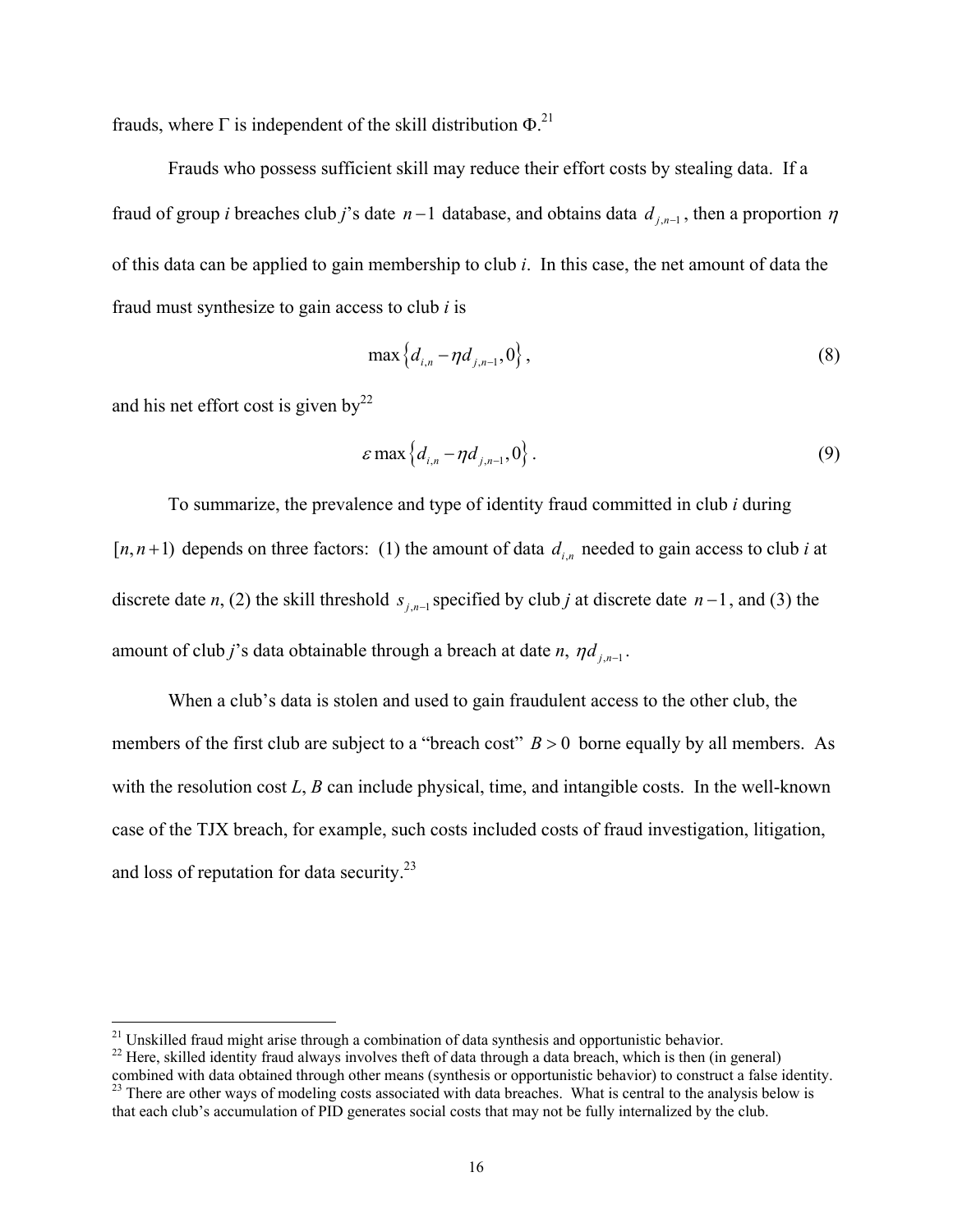#### *3.7 Symmetric steady-state equilibrium*

Suppose that at discrete date  $t = n-1$ , club *j* decides to maintain data  $d_{i,n-1}$  on its members and specifies a skill threshold  $s_{j,n-1}$ . For an unskilled fraud (one unable to attempt a data breach) from group *i*, the payoff to committing identity theft at  $t = n$  and gaining access to club *i* over  $t \in [n, n+1)$  is given by

$$
u_i(1-F) - \varepsilon d_{i,n} \tag{10}
$$

From (10), club *i*'s equilibrium rate of identity theft from unskilled frauds over  $t \in [n, n+1)$  is given by

$$
F\Phi(s_{j,n-1})\Gamma\left(\frac{u_i(1-F)}{d_{i,n}}\right).
$$
\n(11)

For a skilled fraud of group *i*, the payoff from fraud over  $t \in [n, n+1)$  is given by

$$
u_i(1-F) - \varepsilon \max \left\{ d_{i,n} - \eta d_{j,n-1}, 0 \right\}.
$$
 (12)

Hence the set of successful skilled frauds in the population of group *i* is those for whom

$$
\varepsilon \leq \overline{\varepsilon} = \begin{cases} \frac{u_i(1-F)}{d_{i,n} - \eta d_{j,n-1}}, & \text{when } d_{i,n} - \eta d_{j,n-1} > 0, \\ \infty, & \text{when } d_{i,n} - \eta d_{j,n-1} \leq 0. \end{cases} \tag{13}
$$

If preferences are symmetric across clubs ( $u_A = u_B = u$ ;  $c_A = c_B = c$ ;  $K_A = K_B = K$ ;  $k_A = k_B = k$ ), then in steady-state equilibrium it must be the case that  $d_{i,n} - \eta d_{i,n-1} > 0$ . Hence, for the symmetric case, the measure of skilled frauds who gain access to club *i* at discrete date *n* can be stated as

$$
F(1 - \Phi(s_{j,n-1})) \Gamma\left(\frac{u(1-F)}{d_{i,n} - \eta d_{j,n-1}}\right).
$$
 (14)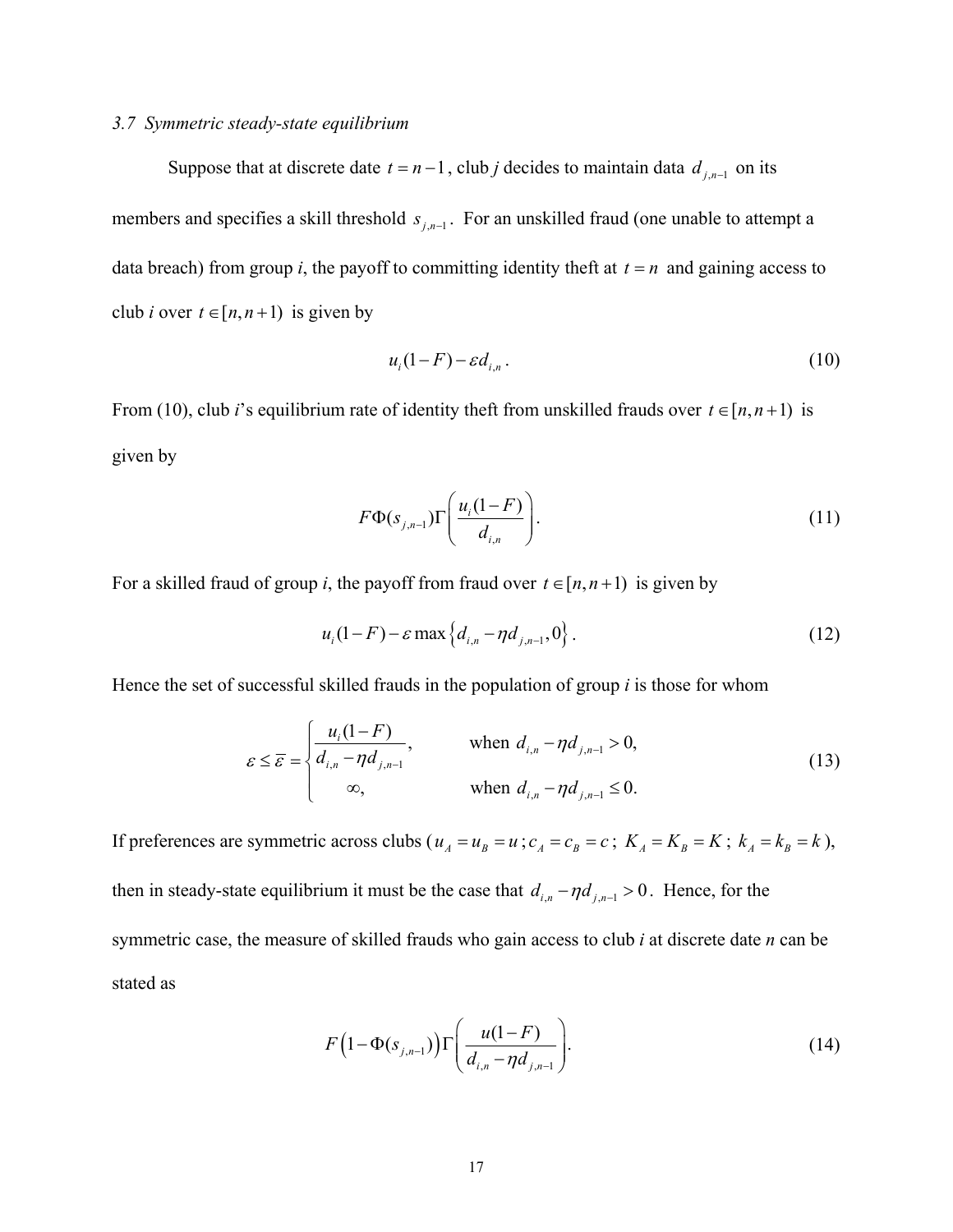Each club *i* chooses a data record length  $d_{i,n}$  and a skill threshold  $s_{i,n}$  for each discrete date *n* so as to maximize the discounted future utility of its club members, taking into account the choices of the other club.<sup>24</sup> Club *i*'s date-*n* objective (the continuation value of club membership) can be represented as

$$
V_{i,n}^f = \sum_{m=0}^{\infty} \beta^m U_{i,n+m} \,, \tag{15}
$$

where  $U_{i,n}$  gives each legitimate agent's payoff to membership in club *i* over  $[n, n+1)$ , i.e.,

$$
U_{i,n} = (u-c)(1-F) - (1-\beta)K - kd_{i,n} - \ell s_{i,n}
$$
  
\n
$$
-F\Phi(s_{j,n-1})\Gamma\left(\frac{u(1-F)}{d_{i,n}}\right)(c+L) - F\left(1-\Phi(s_{j,n-1})\right)\Gamma\left(\frac{u(1-F)}{d_{i,n}-\eta d_{j,n-1}}\right)(c+L)
$$
  
\n
$$
-F\left(1-\Phi(s_{i,n-1})\right)\Gamma\left(\frac{u(1-F)}{d_{j,n}-\eta d_{i,n-1}}\right)B.
$$
 (16)

In words, a legitimate agent's per-period payoff is given by the net benefits of trade, minus the costs associated with administering data and keeping it secure, minus the costs associated with identity theft by the unskilled and skilled, minus the costs of resolving data breaches.

A *symmetric steady-state allocation* in this economy is an ordered pair  $(d, s)$ , where *d* gives the data length and *s* gives the skill threshold for both clubs. In symmetric steady state, the continuation value of membership in each club is given by

$$
V^f(d,s) = \left(\frac{1+r}{r}\right) \left[\frac{(u-c)(1-F)-(1-\beta)K - kd - \ell s - F\Phi(s)\Gamma\left(\frac{u(1-F)}{d}\right)(c+L)}{-F(1-\Phi(s))\Gamma\left(\frac{u(1-F)}{d(1-\eta)}\right)(c+L+\beta B)}\right].
$$
\n(17)

 $\overline{a}$ 

 $^{24}$  Equilibria studied here are "open loop" Nash equilibria (i.e., equilibria in sequences of decisions) in a dynamic game between clubs *A* and *B* (Başar and Olsder 1998). By restricting the clubs to relatively simple strategies, the open-loop equilibrium concept allows for analytical characterization of equilibria. These equilibria are timeconsistent in the usual sense.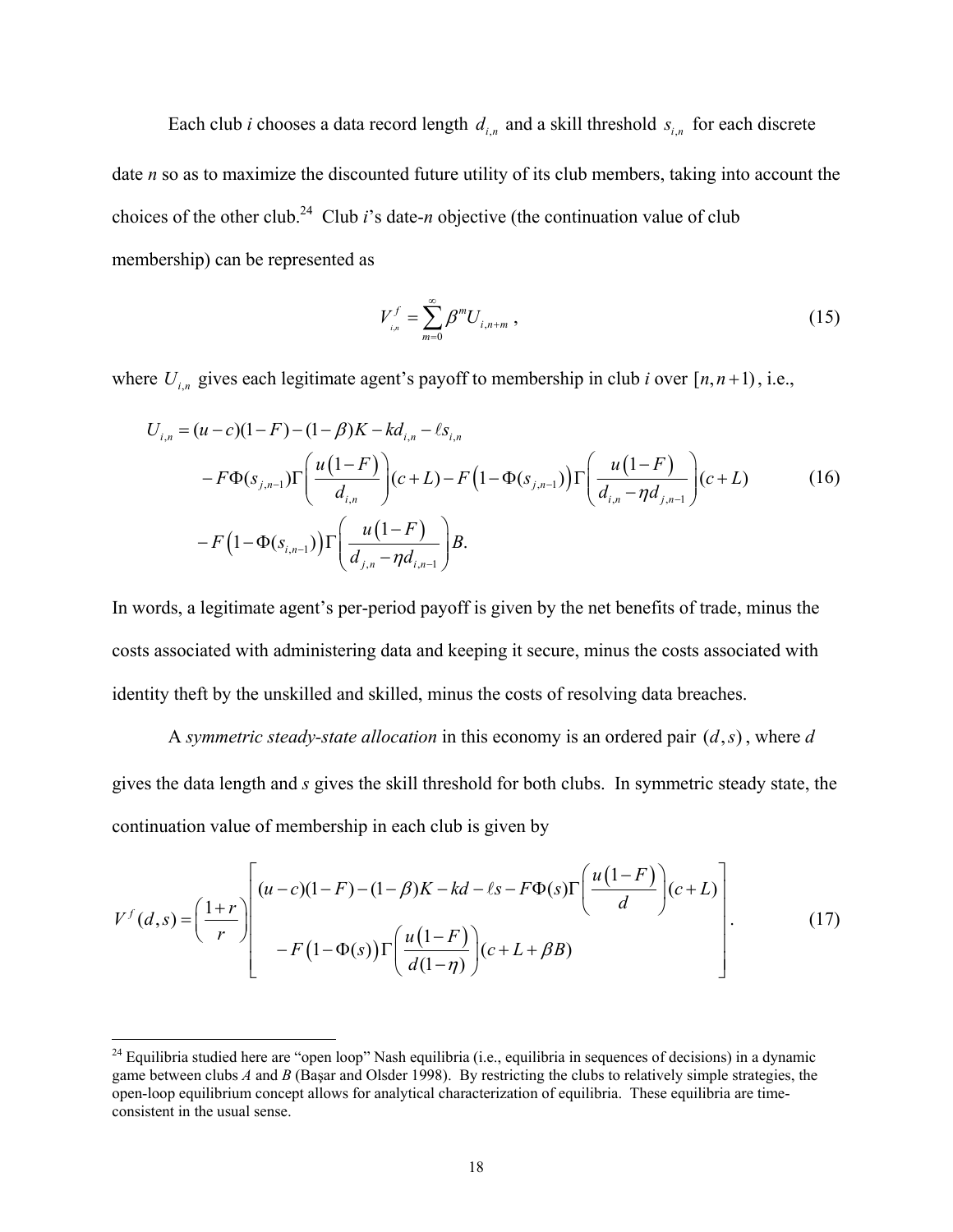A symmetric steady-state allocation  $(d, s)$  is *incentive compatible* if it satisfies the following conditions:

- 1. *Individual rationality*, i.e.,  $V^f(d,s) \ge 0$ ;
- 2. *No defection* (legitimate agents in each club have an incentive to produce), i.e.,  $\beta V^f(d,s) \geq c - X$ ;
- 3. *No exclusion* (each club has an incentive to admit new members), i.e.,  $V^f(d,s) \geq V$ , where  $V$  is the value of maintaining the club without admitting new members:

$$
\underline{V} = (u - c)(1 - F)\sum_{n=0}^{\infty} \beta^{2n} = \frac{(u - c)(1 - F)}{1 - \beta^2}.
$$
\n(18)

A symmetric steady-state allocation  $(d^*, s^*)$  is an *equilibrium* if

- 1. It is incentive compatible, and
- 2. The infinite sequence  $\{(d_{i,n}, s_{i,n})\}_{n=0}^{\infty} = \{(d^*, s^*), (d^*, s^*), ...\}$  represents a best response for each club in steady state, i.e.,  $\{(d^*, s^*), (d^*, s^*)$ , ...} maximizes  $V_{i,0}^f$  for each club *i*, when club *j* also chooses  $\{(d_{j,n}, s_{j,n})\}_{n=0}^{\infty} = \{(d^*, s^*), (d^*, s^*)$ , ...}, and both clubs have "initial conditions"  $(d_{i-1}, s_{i-1}) = (d^*, s^*)$ .

The analysis below considers equilibria for two candidate distributions for  $\Phi$  and  $\Gamma$  that allow for closed-form solutions. In particular, frauds' skill endowments *s* are specified to follow the exponential distribution  $\Phi(s) = 1 - e^{-\phi s}$ , and the distribution  $\Gamma(\varepsilon)$  of frauds' effort costs is specified as a uniform distribution, normalized to  $U[0,1]$ . These choices can be rationalized as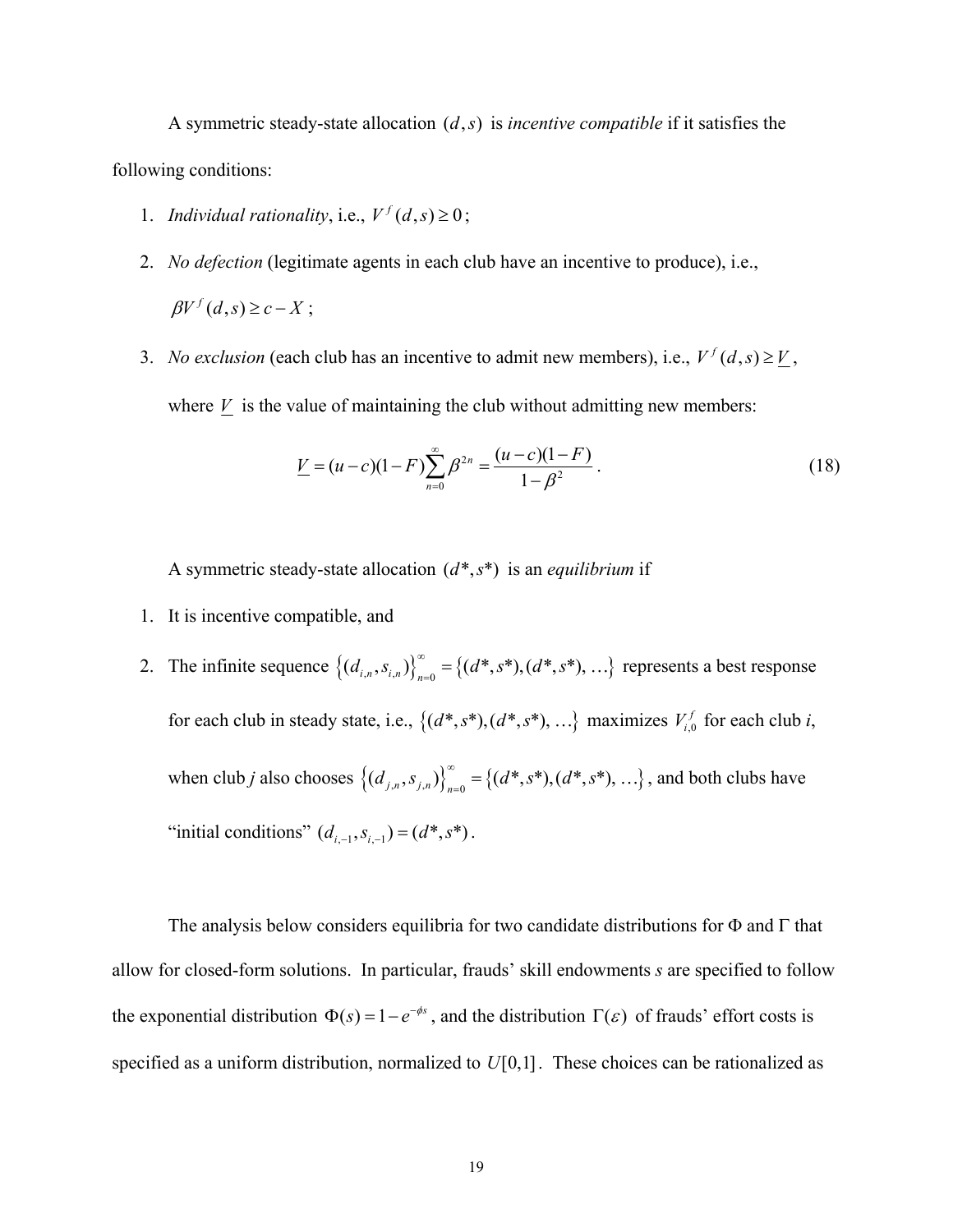follows. In the case of Φ, the set of equilibria considered will be determined by the hazard function  $f(s) = \Phi'(s)/(1 - \Phi(s))$ . The analysis below focuses on the case of a constant hazard rate  $f(s) = \phi$ , which is equivalent to assuming an exponential distribution for *s*. Note that  $\phi$ determines the incremental benefit of a small increase in data security. In the case of Γ, a sufficiently "flat" distribution ( $|\Gamma''|$  small) is necessary to ensure the intuitive property that each club's optimal data length *d* decreases with a falling cost of maintaining such data *k*. This requirement is clearly satisfied if  $\Gamma$  is uniform.<sup>25</sup>

When  $\Gamma$  is  $U[0,1]$ , first-order conditions in  $d_{i,n}$  and  $s_{i,n}$  are given by

$$
\frac{uF(1-F)(c+L)\Phi(s_{j,n-1})}{d_{i,n}^2} + \frac{uF(1-F)(c+L)\left(1-\Phi(s_{j,n-1})\right)}{\left(d_{i,n}-\eta d_{j,n-1}\right)^2}
$$
\n
$$
= k + \frac{uF(1-F)\beta B\eta\left(1-\Phi(s_{i,n})\right)}{\left(d_{j,n+1}-\eta d_{i,n}\right)^2},\tag{19}
$$

and

<u>.</u>

$$
\frac{uF(1-F)\beta B\Phi'(s_{i,n})}{d_{j,n+1}-\eta d_{i,n}} \le \ell\,,\tag{20}
$$

respectively, where (20) holds with equality for  $s_{i,n} > 0$ . Note that the left-hand side of condition (19) [(20)] gives the clubs' marginal benefit of an increase in  $d_{i,n}$  [ $s_{i,n}$ ] while the righthand side gives its marginal cost. In symmetric steady state these conditions reduce to

$$
uF(1-F)\left[\frac{(c+L)\Phi(s)}{d^2} + \frac{(c+L-\beta B\eta)(1-\Phi(s))}{d^2(1-\eta)^2}\right] = k \tag{21}
$$

$$
\frac{uF(1-F)\beta B\Phi'(s)}{d(1-\eta)} \le \ell.
$$
\n(22)

 $^{25}$  This specification is implicit in the model of Kahn and Roberds (2008).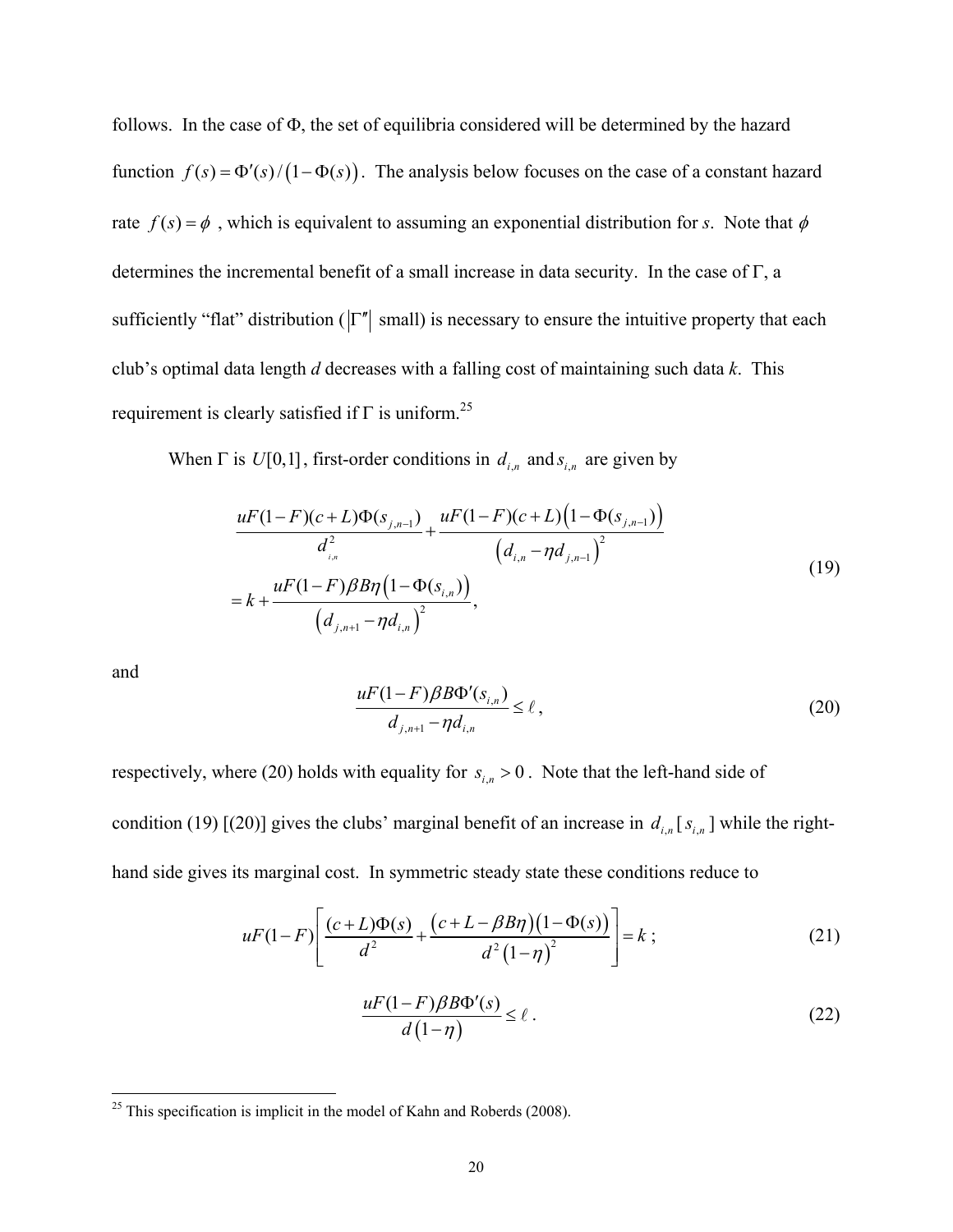Thus, for this particular specification, a symmetric steady-state allocation  $(d, s)$  is an equilibrium if it is incentive compatible, and satisfies (21) and (22). The following proposition may now be stated (proofs in this section are given in the Appendix):

*Proposition* **1**. A unique symmetric steady-state equilibrium  $(d^*, s^*)$  exists with  $s^* > 0$  under the following conditions:

- 1. the hazard rate  $\phi$  of the skill distribution is sufficiently large;
- 2. the breach cost *B* is less than the other costs of identity theft, i.e.,  $\beta B < c + L$ ;
- 3. verification costs  $K, k, \ell > 0$  are sufficiently small;
- 4.  $\beta$  is sufficiently close to unity (agents are sufficiently long-lived).

#### *3.8 Comparison with the efficient allocation*

 The data record length *d* \* and the skill threshold *s* \* in the symmetric equilibrium allocation can be usefully compared to the values of *d* and *s* that would be chosen by a planner. The planner operates under the same informational constraints as the decentralized arrangements. PID must be freely surrendered and cannot be shared across groups. A separate club is formed for each group, and agents have the option of joining the appropriate club. Also, allocations chosen by the planner are subject to the same incentive-compatibility constraints as in the noncooperative allocation.

The planner's objective is taken as the steady-state value of legitimate agents' club membership,  $V^f(d,s)$ . A *golden-rule allocation* is a steady-state allocation  $(d_p, s_p)$  that maximizes the planner's objective. Note that a golden-rule allocation represents a constrainedefficient allocation because the planner places no weight on either the utility of the initial

21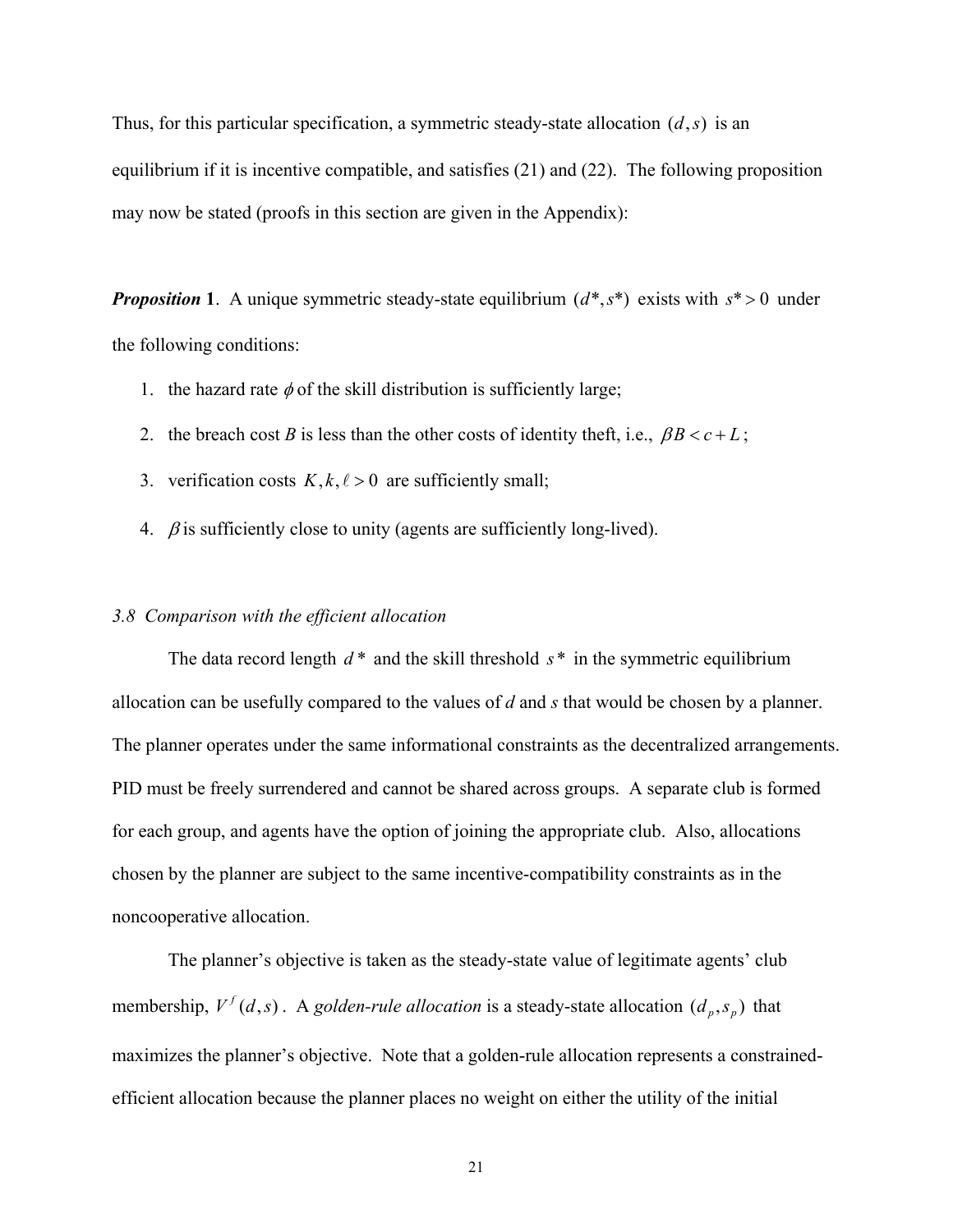generation of legitimate agents or the utility of frauds.

First-order conditions for the planner's problem are given by

$$
uF(1-F)\left[\frac{(c+L)\Phi(s)}{d^2} + \frac{(c+L+\beta B)(1-\Phi(s))}{d^2(1-\eta)}\right] = k,
$$
\n(23)

$$
uF(1-F)\left(\frac{\eta(c+L)+\beta B}{d(1-\eta)}\right)\Phi'(s) \le \ell\,,\tag{24}
$$

where (24) holds with equality for  $s > 0$ . These conditions differ from equilibrium conditions (21) and (22) because the planner fully internalizes the fraud-suppression benefits of setting both the required data length *d* and the skill threshold *s*. The following result is shown in the Appendix.

**Proposition 2.** Under the conditions of Proposition 1, there is a unique golden-rule allocation  $(d_n, s_n)$  where  $s_n > 0$ .

The next two results compare the solution to the planner's problem to the symmetric steady-state equilibrium:

**Proposition 3.** Under the conditions of Proposition 1,

- 1.  $s^*$  and  $s_p$  are increasing in  $\eta$  (skill thresholds increase as stolen data becomes more useful for identity theft);
- 2. As  $\eta \to 1$  (stolen data becomes more useful),  $s^* \to \overline{s} < \infty$  while  $s_p \to \infty$ , whence  $s^* < s_p$  (the skill threshold in the symmetric equilibrium is lower than that chosen by the planner).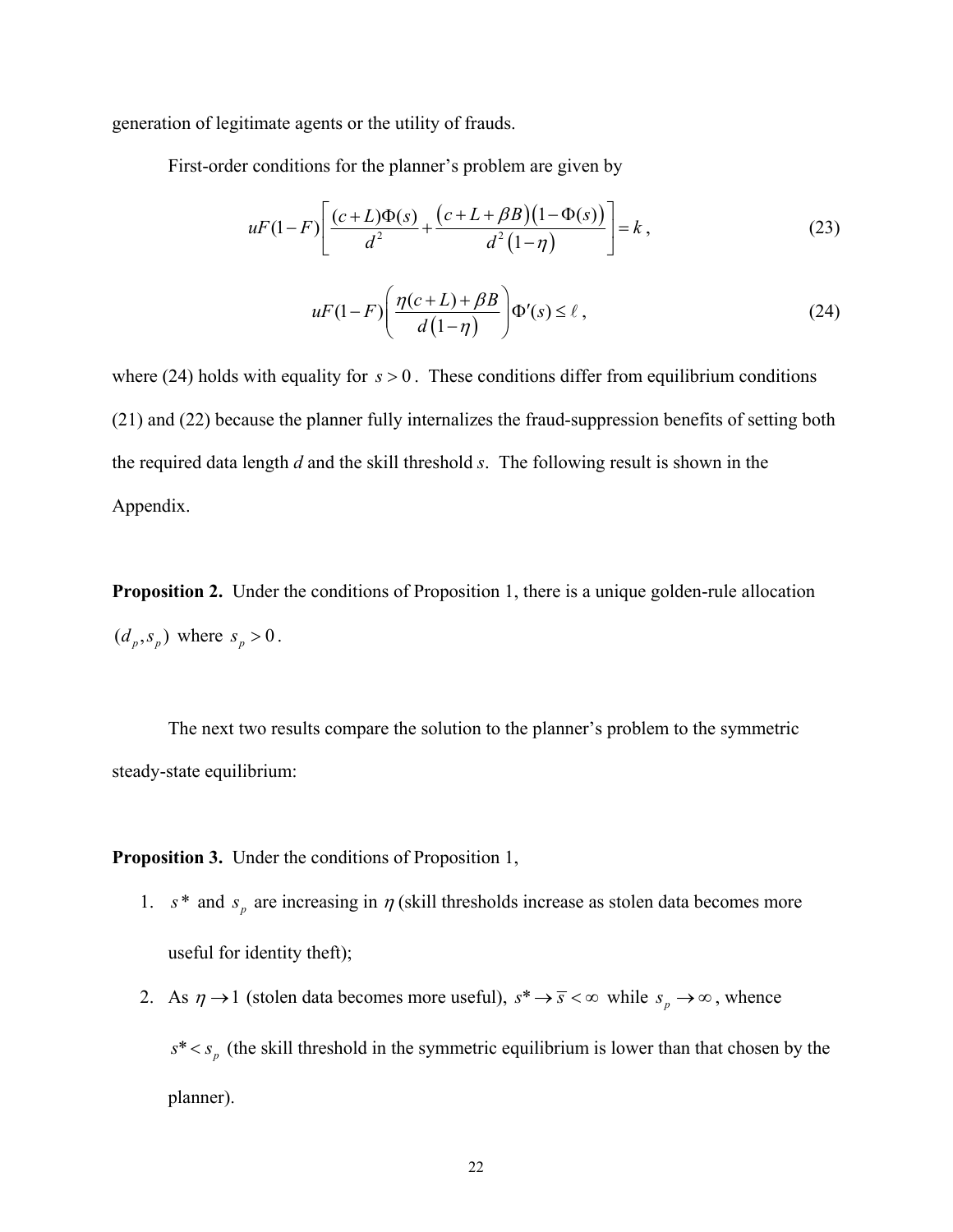**Proposition 4.** Under the conditions of Proposition 1,

- 1. The amount of data collected by the planner,  $d_p$ , does not vary with  $\eta$ , while the amount of data collected in the symmetric equilibrium,  $d^*$ , is increasing in  $\eta$  as  $\eta \rightarrow 1$ ;
- 2. As  $\eta \rightarrow 1$ ,  $d^* \rightarrow \infty$ , whence  $d^* > d_{\rho}$  (the planner collects less data than is collected in the symmetric equilibrium).

Not surprisingly, rates of identity theft differ across the two allocations. For a steadystate allocation  $(d,s)$ , the rate of identity theft (measure of successful frauds)  $\rho(d,s)$  is given by the sum of the rate of identity theft by unskilled and skilled frauds, and can be computed as

$$
\frac{\rho(d,s)}{uF(1-F)} = \frac{\Phi(s)}{d} + \frac{(1-\Phi(s))}{d(1-\eta)}.
$$
\n(25)

**Proposition 5.** Under the conditions of Proposition 1,

- 1. The rate of skilled identity theft is greater in the symmetric equilibrium than under the golden-rule allocation;
- 2. As  $\eta \rightarrow 1$ , the rate of unskilled identity theft is greater under the golden-rule allocation than in the symmetric equilibrium;
- 3. For  $\ell/k$  bounded, as  $\eta \rightarrow 1$  the total rate of identity theft is greater under the golden-rule allocation than in the symmetric allocation.

#### *3.9 Discussion*

Proposition 3 establishes, under certain conditions, that when each card network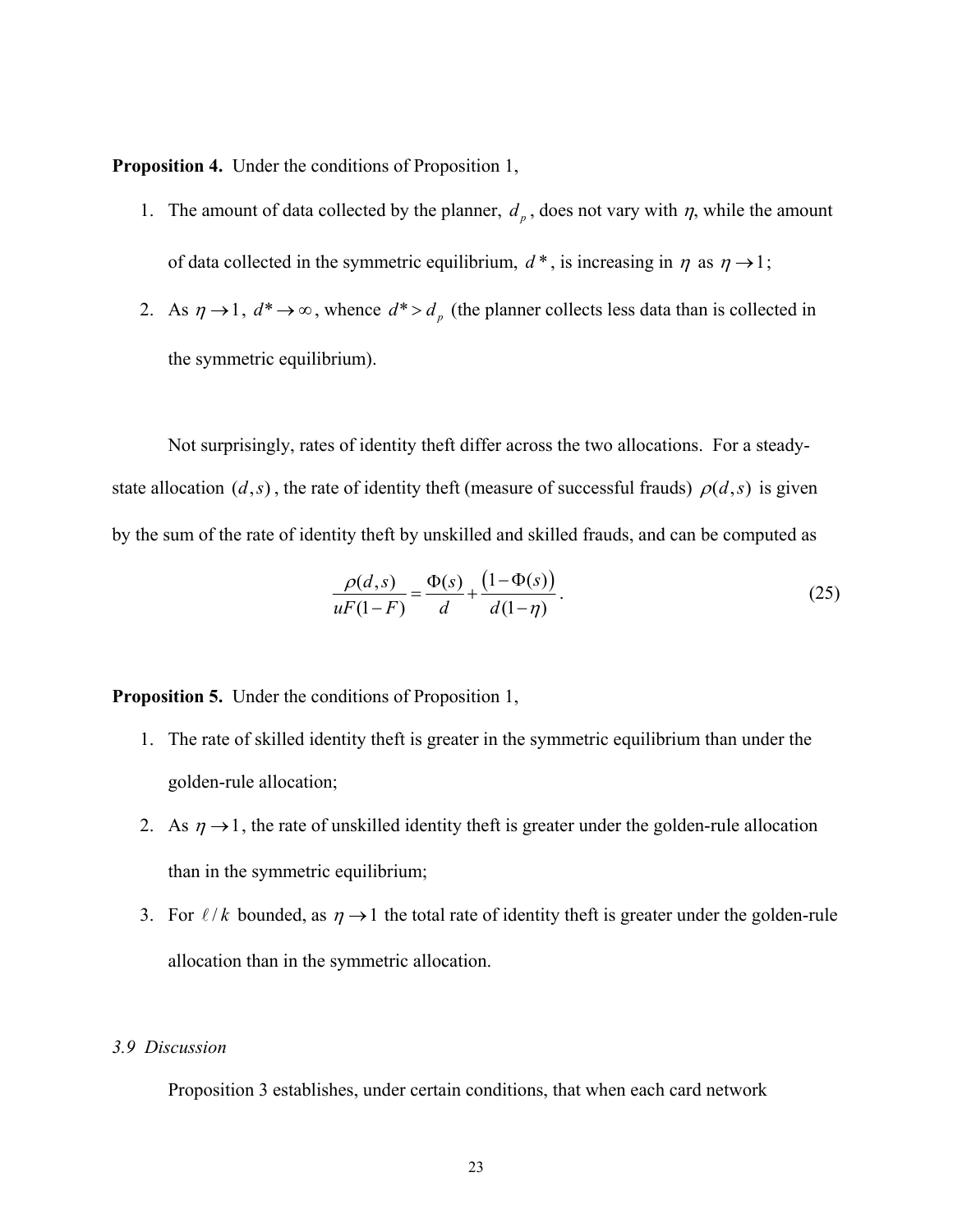independently determines the amount and security of data compiled on its members, networks insufficiently secure their data relative to the golden-rule allocation. The clubs attempt to compensate for insufficient security by overaccumulating identifying data on their members (Proposition 4).

Insufficient security is applied because each network's cost of a data breach, *B*, is less than its social cost,  $c + L + \beta B$ . Lax security leads, in turn, to a suboptimally high rate of identity theft by skilled frauds (Proposition 5). Because each network cannot control the rate of data theft from the other network's database, its best response is to accumulate more PID, thereby suppressing the rate of unskilled identity theft, and driving the overall rate of identity theft below that of the efficient allocation (Proposition 5). Despite its lower rate of identity theft, the equilibrium allocation is inefficient due to its higher "privacy" costs, i.e., the costs of assembling and maintaining the personal data necessary to keep fraud in check.

#### **4. Attaining efficiency**

 This section discusses three means for improving on the inefficient steady-state equilibrium allocation: (1) mandated limits on the amount of data collected and security levels, (2) reallocations of data-breach costs, and (3) data sharing through a merger of the networks.

#### *4.1 Direct regulation*

One possibility would be direct regulation of entities engaged in the collection of personal data, such as the clubs in the model. The strategic interplay between the data compiled and its security imposes a high informational burden on this type of regulation. In practice it may be difficult for policymakers to enforce standards along both of these dimensions.

24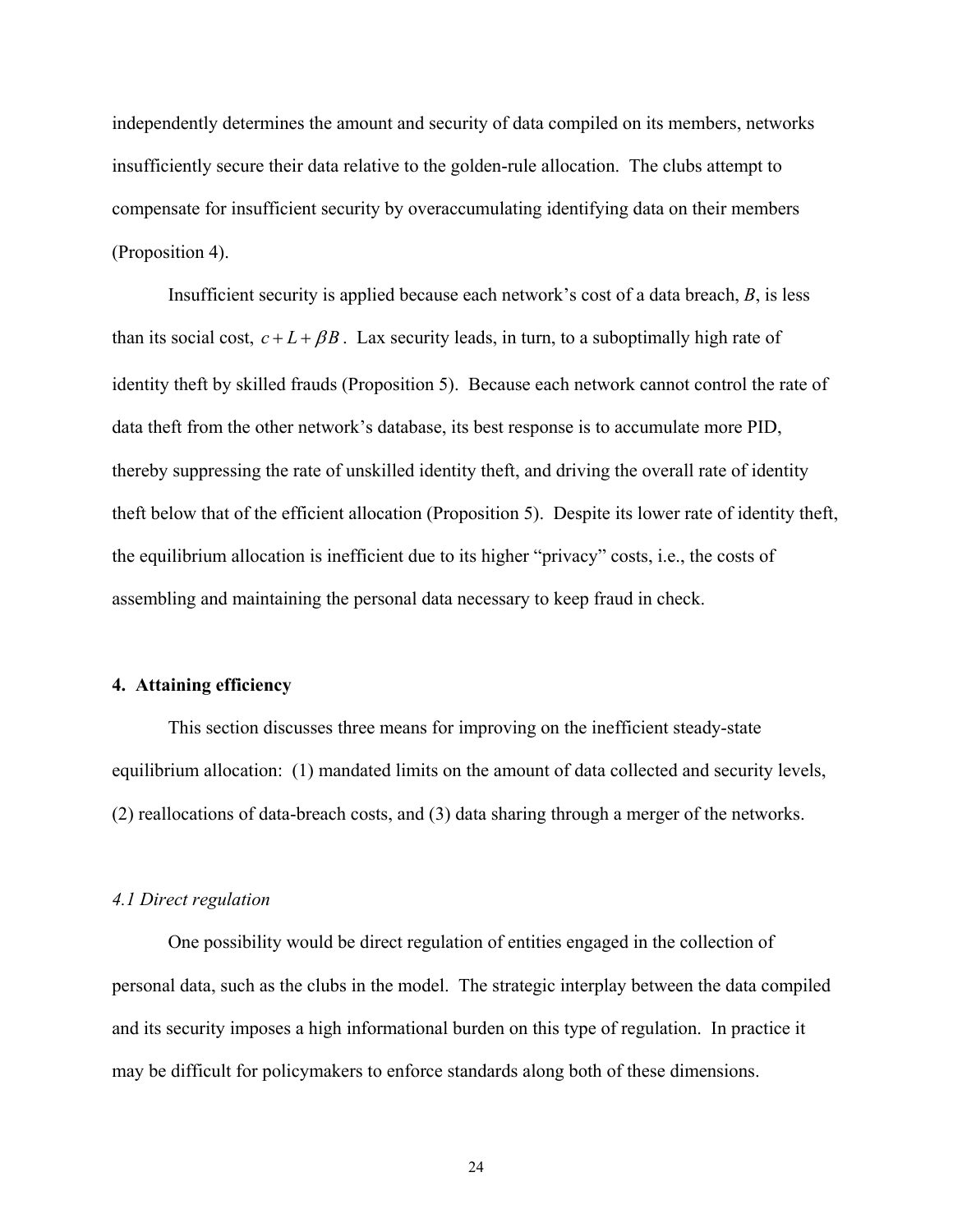Consequently, this section analyzes the effects of policies that regulate data collection or data security, but not both.

Suppose, for example, that a regulator observes that excessive PID is being collected, and decides to constrain the amount of data that each network collects, i.e., the regulator requires  $d = d_c < d^*$ . Security levels would still be set noncooperatively: let  $s_c$  be the equilibrium skill threshold chosen by the clubs under this constraint.

From the equilibrium condition (22),  $s_c$  can be expressed as

$$
s_c = \frac{1}{\phi} \ln \left( \frac{\phi \beta B u F (1 - F)}{\ell d_c (1 - \eta)} \right),\tag{26}
$$

which can be compared to condition  $(24)$  evaluated at the solution to the planner's problem:

$$
s_p = \frac{1}{\phi} \ln \left( \frac{\phi \left( \eta (c+L) + \beta B \right) \right) u F (1-F)}{\ell d_p (1-\eta)} \right). \tag{27}
$$

A benevolent regulator who only regulates data length would choose  $d_c$  to maximize  $V^f(d_c, s_c)$ subject to (26). The solution to the regulator's problem is given in the following Proposition (calculations are in the Appendix):

**Proposition 6.** A regulator who can only regulate data length chooses the same data length as its golden-rule value, i.e., the regulator sets  $d_c = d_p$ . Under this policy, as  $\eta \rightarrow 1$ , clubs choose a skill threshold  $s_c$  greater than its value in the symmetric equilibrium, but less than its golden-rule value, i.e.,  $s^* < s_c < s_n$ .

Thus, relative to an unregulated outcome, a policy of constraining data collection improves welfare by (1) reducing the costs of data collection (including intangible costs) and (2)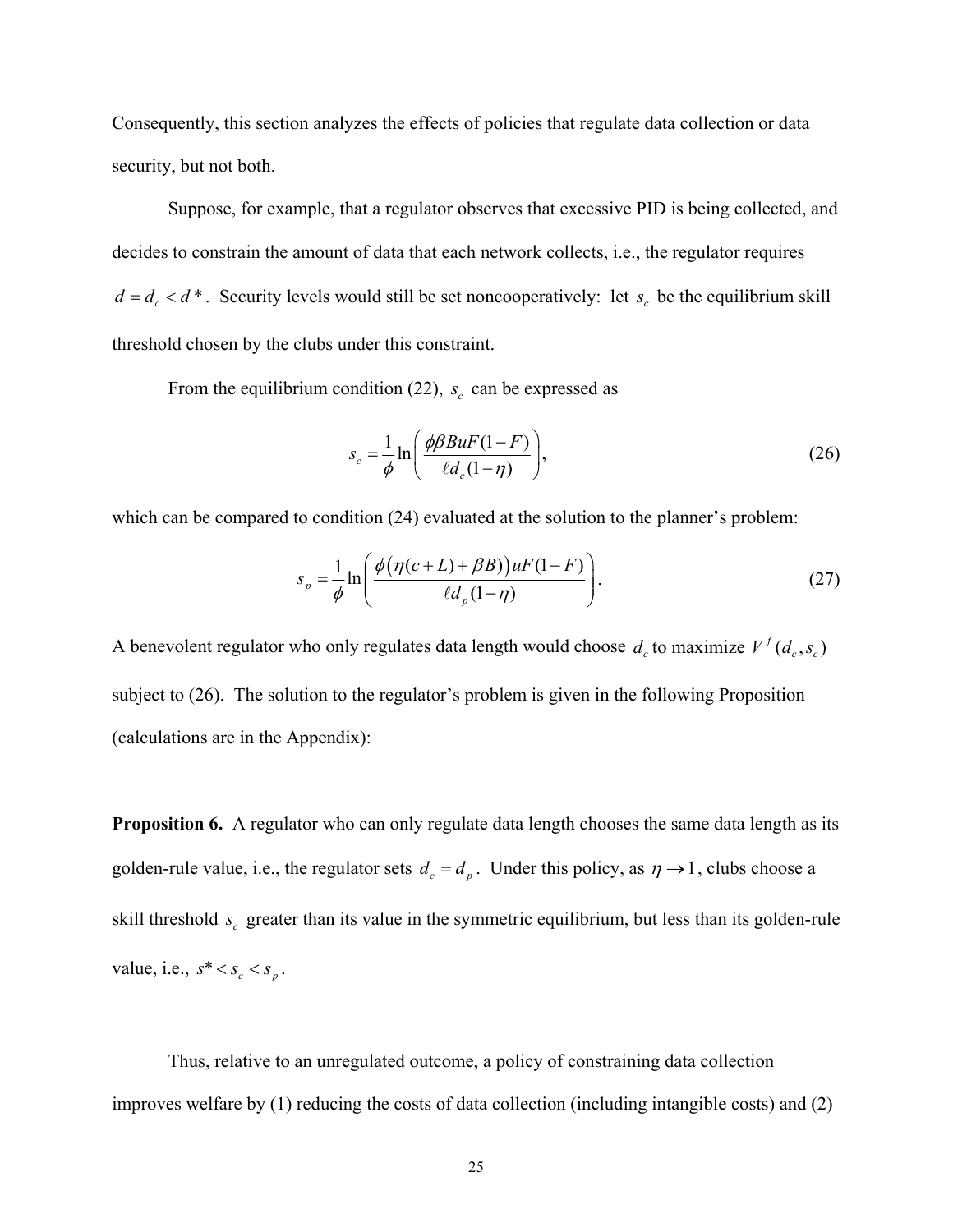encouraging networks to increase security and therefore make skilled identity theft more difficult. The potential benefit of increased security can be partly undone by two effects, however. First, there is substitution into unskilled identity theft, since unskilled identity theft becomes both easier (less PID is required for an impersonation) and more popular, as some skilled frauds shift into low-tech forms of identity theft. Second, for frauds with sufficient technical abilities, skilled identity theft becomes easier as it requires less PID. Relative to the efficient allocation, a policy of constraining data collection does not completely correct the inefficient pattern observed in the unregulated equilibrium, of over-suppression of unskilled and under-suppression of skilled identity theft (cf. Proposition 5).

Likewise, a regulator might require that networks increase security levels. Consider the case where a regulator requires each network to implement  $s = s_c$ , but allows networks to privately determine the amount of data that they collect. Let  $d_c$  be the equilibrium amount of data chosen by the clubs under this constraint. From equilibrium condition (21),  $d_c$  can be expressed as

$$
d_C = \left[ \frac{uF(1-F)}{k(1-\eta)^2} \right]^{\frac{1}{2}} \left[ (c+L)(1-\eta)^2 \Phi(s_C) + (c+L-\beta\eta B)(1-\Phi(s_C)) \right]^{\frac{1}{2}},
$$
\n(28)

which can be compared to condition (23) evaluated at the solution to the planner's problem

$$
d_p = \left[ \frac{uF(1-F)}{k(1-\eta)} \right]^{\frac{1}{2}} \left[ (c+L)(1-\eta)\Phi(s_p) + (c+L+\beta B)\left(1-\Phi(s_p)\right) \right]^{\frac{1}{2}}.
$$
 (29)

A benevolent regulator who regulates only security would choose  $s_c$  to maximize  $V^f(d_c, s_c)$  subject to (28).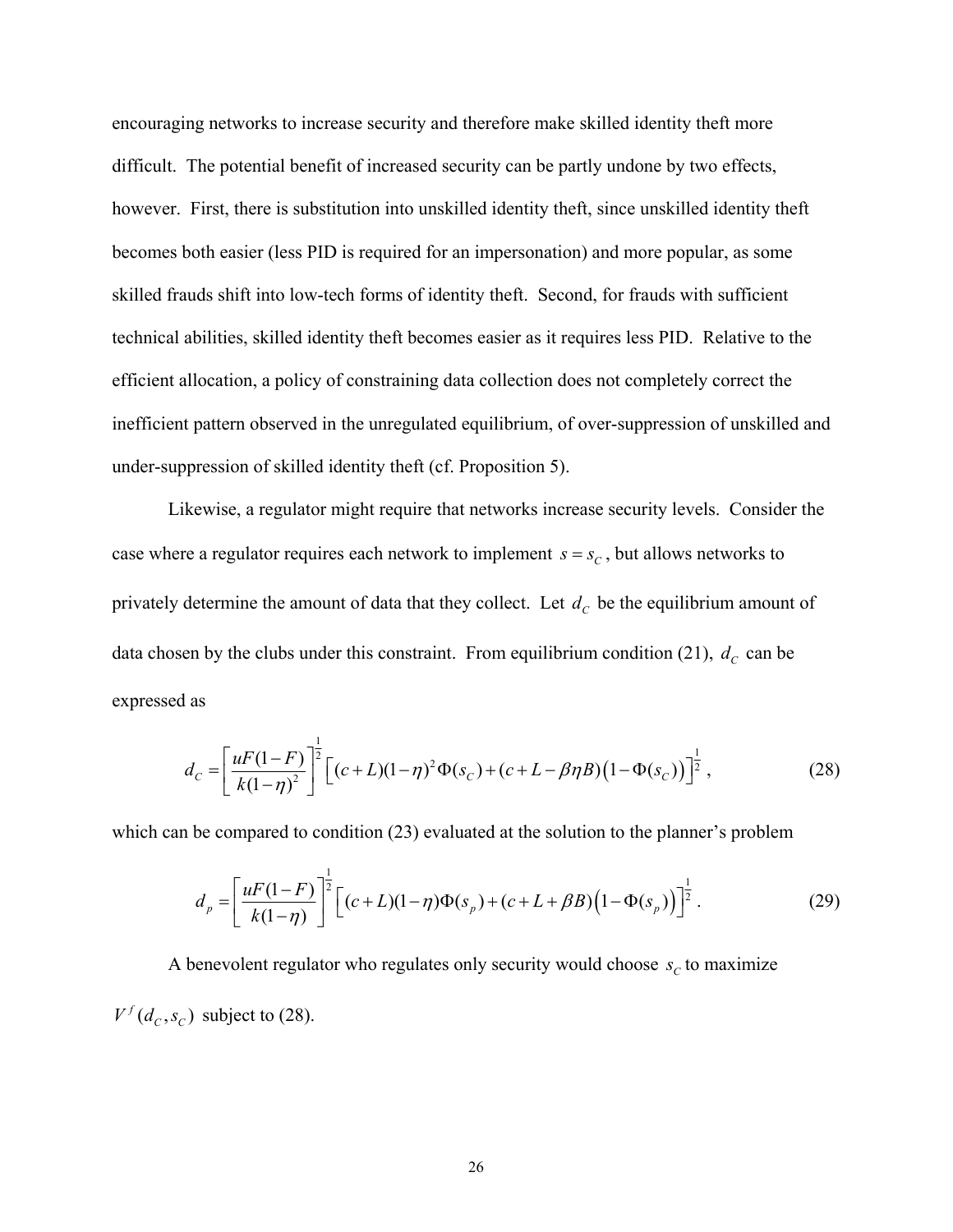Unlike the other allocations studied in this paper,  $(d_c, s_c)$  cannot be expressed in closed form (see the Appendix for calculations). Numerically,  $(d_c, s_c)$  seems to closely approximate  $(d_p, s_p)$  for many parameter values (see Section 4.3 below for an example).

#### *4.2 Increasing liability for a data breach*

 An alternative regulatory approach would be to increase each network's costs for a data breach so as to better align the private and social costs of a breach, i.e., raising each network's breach costs to  $B' = B + \pi$  where  $\pi > 0$ . This might occur in a number of ways. One possibility would be for regulators to levy penalties in the case of a data breach. Such penalties have been de facto imposed, for example, by at least 35 state legislatures through the passage of laws that require consumers be notified (at some cost to the data collector) when their data is subject to unauthorized access (Anderson et al. 2008). This section explores another way of increasing breach costs, which is to increase each network's civil legal liability for the costs resulting from theft of its data.

 There are some significant practical restrictions on this type of policy. For example, under U.S. law it is difficult to establish liability for identity theft because many entities have access to payment data, which tends to constrain the use of contractual agreements to allocate the risk of harm from identity theft (Schreft 2007). Awards for damages, when they do occur, are limited to the economic loss resulting from a breach, rather than the larger amounts that might result from application of a negligence standard (Chandler (forthcoming)).

 Translating these constraints in the context of the model, an "economic loss standard" would limit each club's maximum liability under a data breach to a prorated share  $(\eta)$  of the losses of the other club  $(c+L)$  when it experiences identity theft, adjusted for present value.

27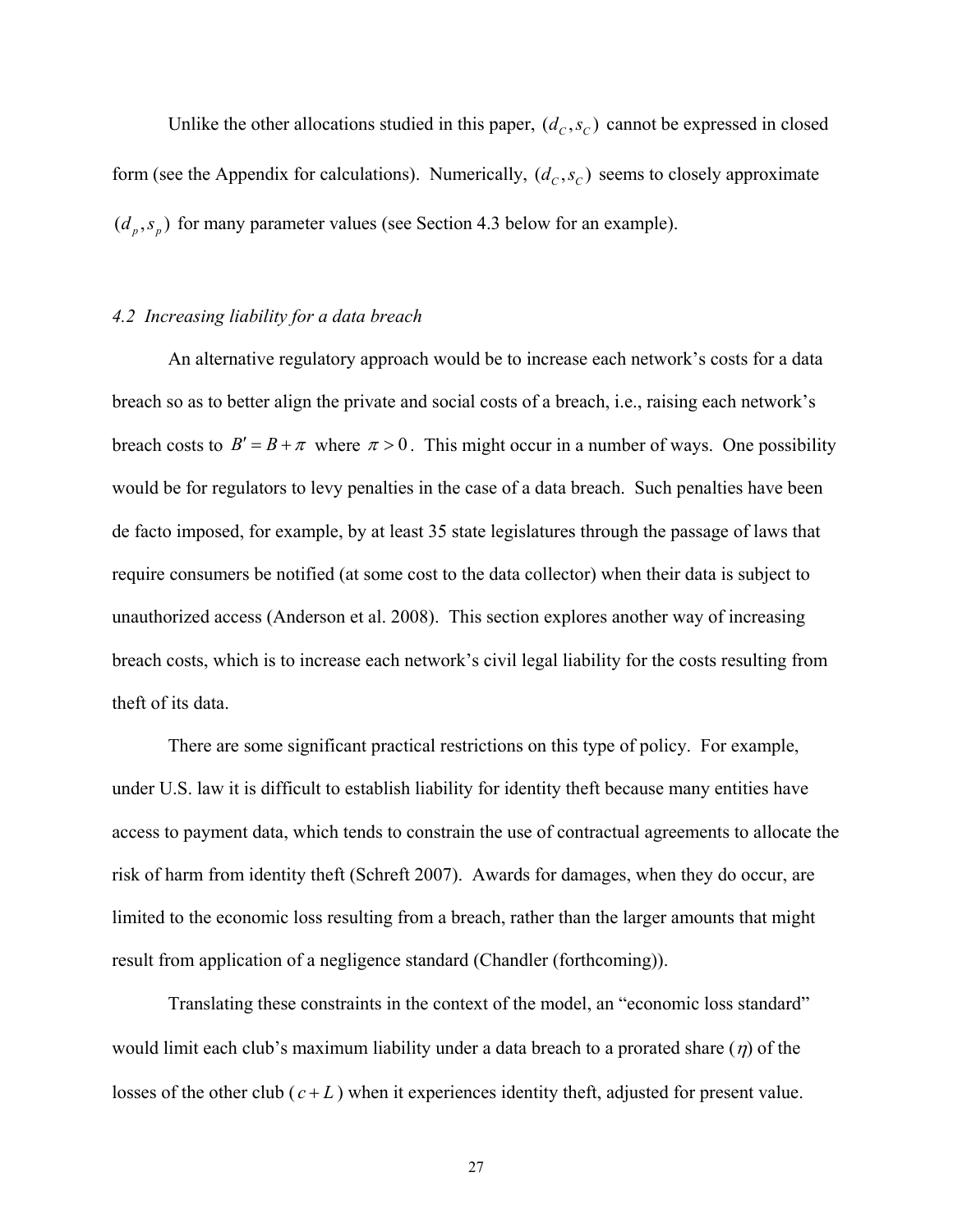That is, the upper bound on penalties under an economic loss standard would be given by

$$
\pi = \pi_{EL} \equiv (1+r)\eta(c+L). \tag{30}
$$

Enforcing a penalty of  $\pi_{EL}$  achieves efficiency for the special case where clubs are constrained to collect the efficient amount of data ( $d = d_p$ ). To see this, note that if we replace *B* in the clubs' first-order condition (26) with  $B' = B + \pi_{EL}$ , this is the same as the planner's firstorder condition (27) so long as *d* is identical in both conditions. Where data length is endogenous, however, an economic loss standard does not correct clubs' incentives in data collection (cf. conditions (28) and (29)); hence efficiency does not obtain for the general case. Nonetheless, increasing liability can improve welfare:

**Proposition 7.** Suppose that each club's civil liability for a data breach is given by  $\pi \in (0, \pi_{EL})$ , and let  $d_{\pi}$  and  $s_{\pi}$  represent each club's equilibrium data length and skill level respectively when  $\pi$  is in force. Then as  $\eta \rightarrow 1$ ,

- 1.  $d_{\pi} \in (d_p, d^*)$  and  $s_{\pi} \in (s^*, s_p)$ ;
- 2.  $(d_*, s_*)$  dominates  $(d^*, s^*)$ .

#### *4.3 Numerical Example*

To better gauge the relative efficacy of the various regulatory approaches, allocations were computed numerically. Table 1 below displays some typical results. Parameter values for the example are:

$$
c + L = 25
$$
;  $B = 1$ ;  $\beta = .9$ ;  
\n $\phi = 2$ ;  $\eta = .5$ ;  $k = 1$ ;  $\ell = .1$ .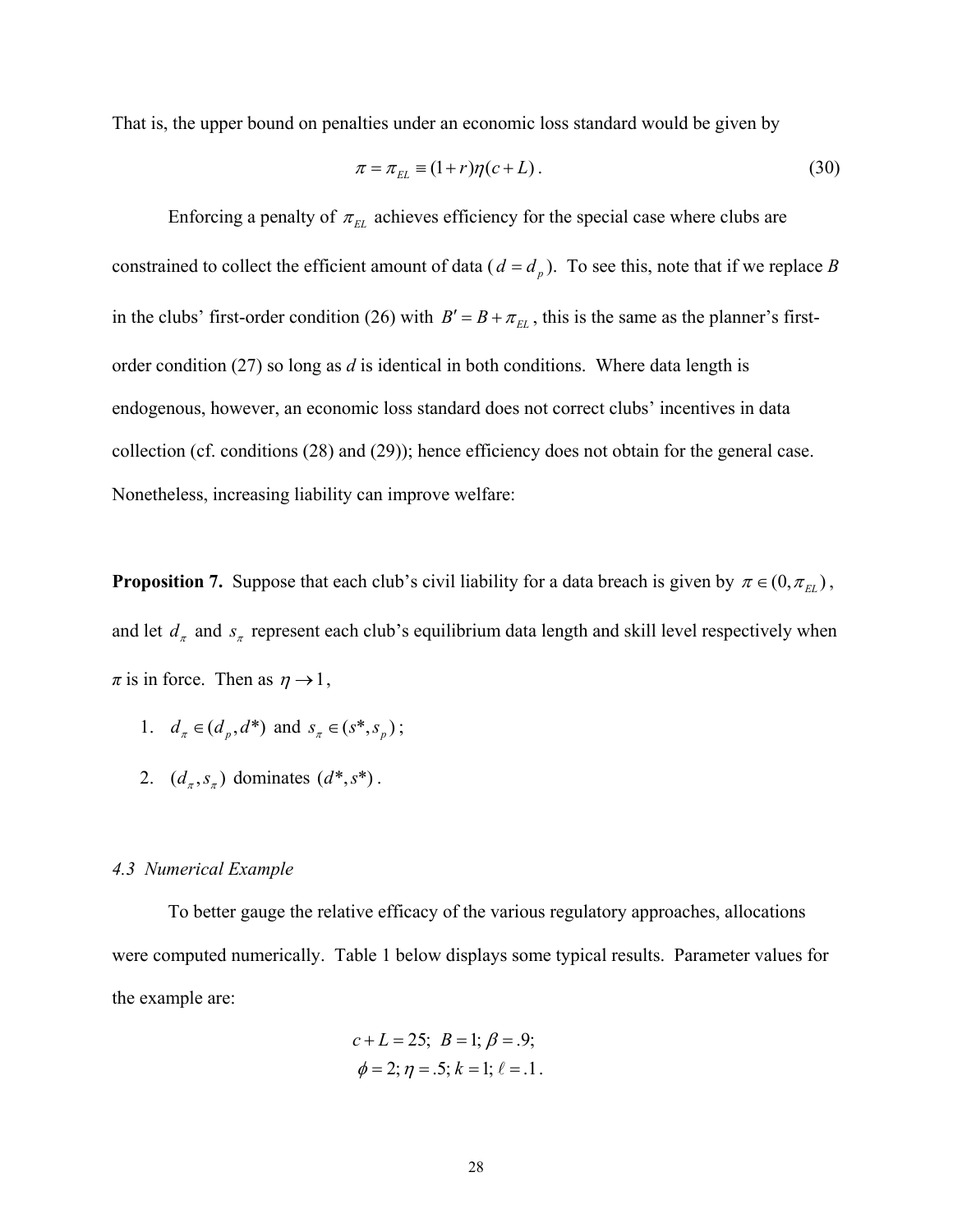These parameter values allow for a moderate spillover ( $\eta = .5$ ) from one club's data practices to the other's. The ratio  $(k / l) = 10$  places a relatively high value on the privacy of personal information. To facilitate comparisons, the normalizations  $K = 0$  and  $uF(1 - F) = 1$  are adopted. Columns 1 and 2 of the Table give the numerical values of the allocation  $(d, s)$  in each case. Column 3 gives the percentage of skilled identity thieves, i.e., the proportion of frauds who are able to attempt data breaches. Column 4 gives the identity theft rate  $\rho(d, s)$  of each allocation. Since  $uF(1-F)$  is normalized to one in the examples, the identity theft rates in Table 1 do not represent gross identity theft rates, but instead represent the proportion of frauds who are successful at impersonation. Column 5 gives the steady-state variable cost of identity theft for each allocation, including the cost of data collection and security, i.e.,

$$
C(d,s) = -\left(\frac{r}{1+r}\right)V^f - (u-c)(1-F)
$$
  
=  $\frac{c+L}{d}\Phi(s) + \frac{(c+L+\beta B)}{d(1-\eta)}(1-\Phi(s)) + kd + (1-\beta)K + \ell s$ . (31)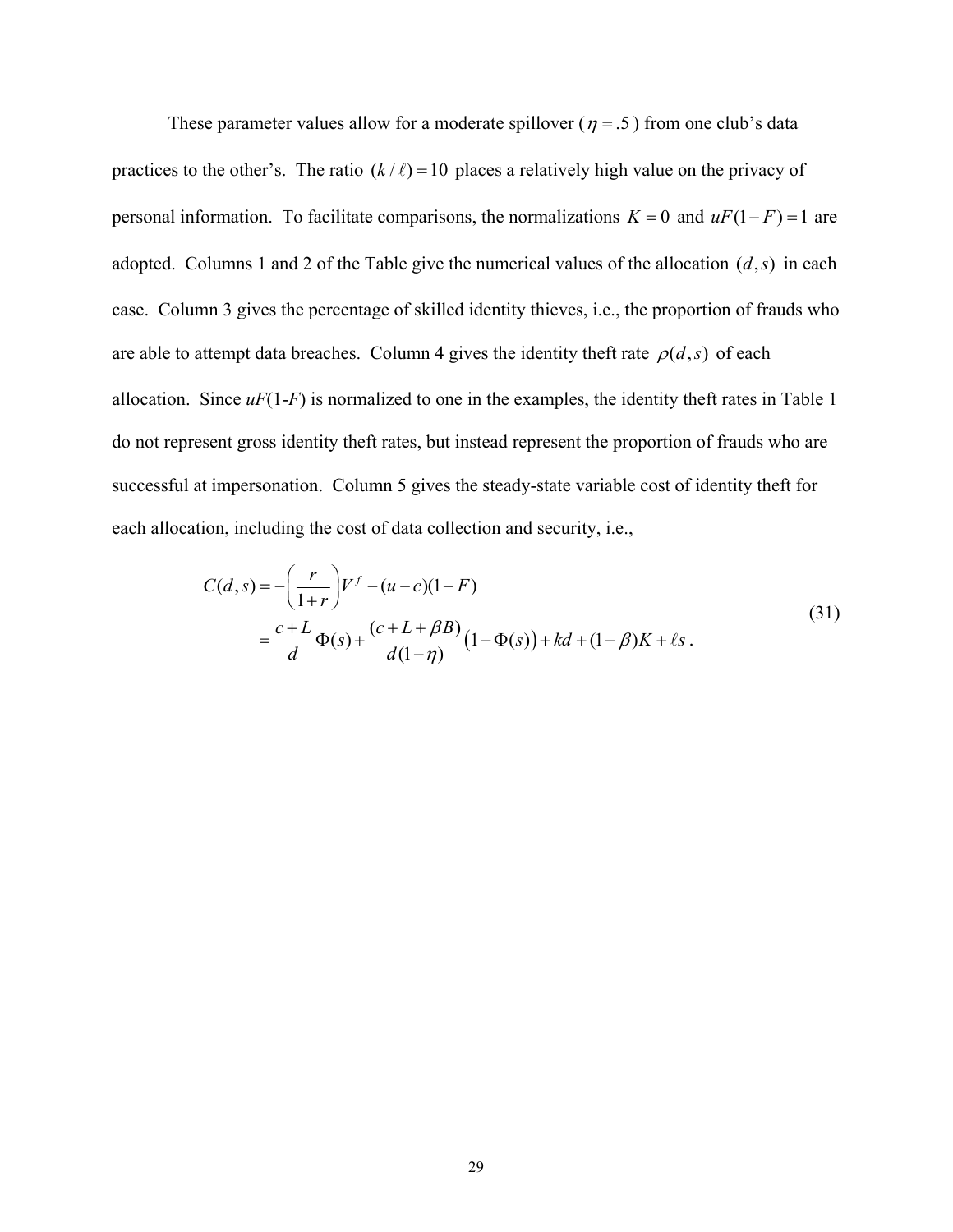| Table 1: Comparison of Allocations                                                    |                                    |                                            |                                                      |                                                     |                                                 |
|---------------------------------------------------------------------------------------|------------------------------------|--------------------------------------------|------------------------------------------------------|-----------------------------------------------------|-------------------------------------------------|
|                                                                                       | Personal<br>data<br>collected<br>d | Security<br>level (skill<br>threshold) $s$ | Percentage of<br>skilled frauds<br>$100*(1-\Phi(s))$ | Identity theft<br>success rate<br>$100 * \rho(d,s)$ | Steady-<br>state costs<br>of ID theft<br>C(d,s) |
| 1. Golden-rule<br>allocation:<br>$(d_p, s_p)$                                         | 5.03                               | 2.53                                       | 0.6                                                  | 20.0                                                | 10.3                                            |
| 2. Symmetric<br>equilibrium:<br>$(d^*, s^*)$                                          | 33.2                               | 0.04                                       | 92.3                                                 | 5.78                                                | 34.7                                            |
| 3. Regulated data<br>collection:<br>$(d_c, s_c)$                                      | 5.03                               | 0.984                                      | 14.0                                                 | 22.7                                                | 10.8                                            |
| 4. Regulated<br>security level:<br>$(d_c, s_c)$<br>(approximate)                      | 5.04                               | 2.5                                        | 0.7                                                  | 20.0                                                | 10.3                                            |
| 5. Economic loss<br>standard: $(d_{\pi}, s_{\pi})$<br>when $B' = B + \pi_{\text{FI}}$ | 17.3                               | 1.72                                       | 3.2                                                  | 6.00                                                | 19.0                                            |

 Allocations 1 and 2 illustrate the comparisons derived in Propositions 3, 4, and 5. In symmetric equilibrium, the networks collect over six times as much data as in the efficient allocation, and the equilibrium security effort (skill threshold) is very low. Identity theft is effectively suppressed in the symmetric equilibrium, but the welfare cost of this suppression is high since so much data is collected.

 Of the three regulatory policies, regulation in security levels (i.e., skill levels, allocation 4) is the most effective, virtually replicating the efficient allocation for this example. This policy is successful because it eliminates over 99 percent of skilled identity theft. Data length  $d_c$  is essentially set as in the planner's allocation, at a level that balances the costs of data collection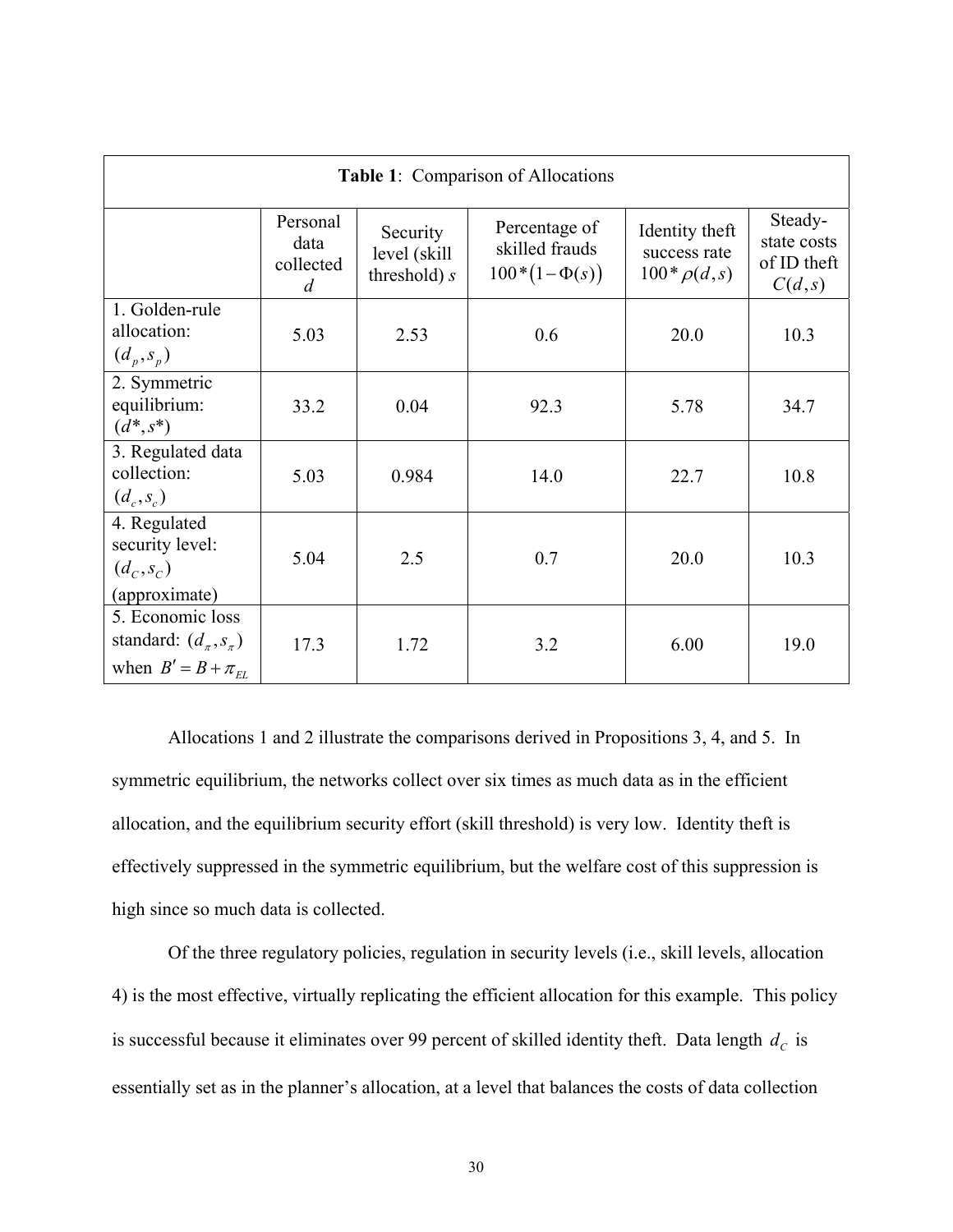against the benefits of reductions in unskilled identity theft. Somewhat less obviously, a policy of limiting data collection (allocation 3) does nearly as well, since placing limits on PID collected also improves clubs' security incentives. The least effective policy is the implementation of an economic loss standard (allocation 5). While this policy improves welfare, it does not fully eliminate clubs' incentives to inefficiently substitute data collection for data security.

#### *4.4 Variable network size*

 An alternative method for controlling data breaches is to allow for the sharing of data residing in the databases of the two separate clubs (networks). In the model, sharing data across clubs eliminates the incentive for data breaches because any stolen identifying information duplicates existing information and is automatically revealed as fraudulent. Exchanging data across clubs can thus be beneficial even though agents in each club never interact in commerce with agents of the other group.

In principle, data sharing could be implemented in a number of ways. LoPucki (2001) proposes the creation of a governmental agency that would manage a consolidated database of PID. Inclusion in the database would be optional. This section considers an alternative channel for data sharing, which is the voluntary preference of agents in the two groups to share data across groups. This is done by a slight generalization in the environment studied in Section 3.

In this generalized environment, agents have the option of transacting through a single club or dual clubs (one for each group of agents). If agents decide to form a single club, no data breaches can occur in equilibrium, so the club simply compiles data of length *d* on all its

31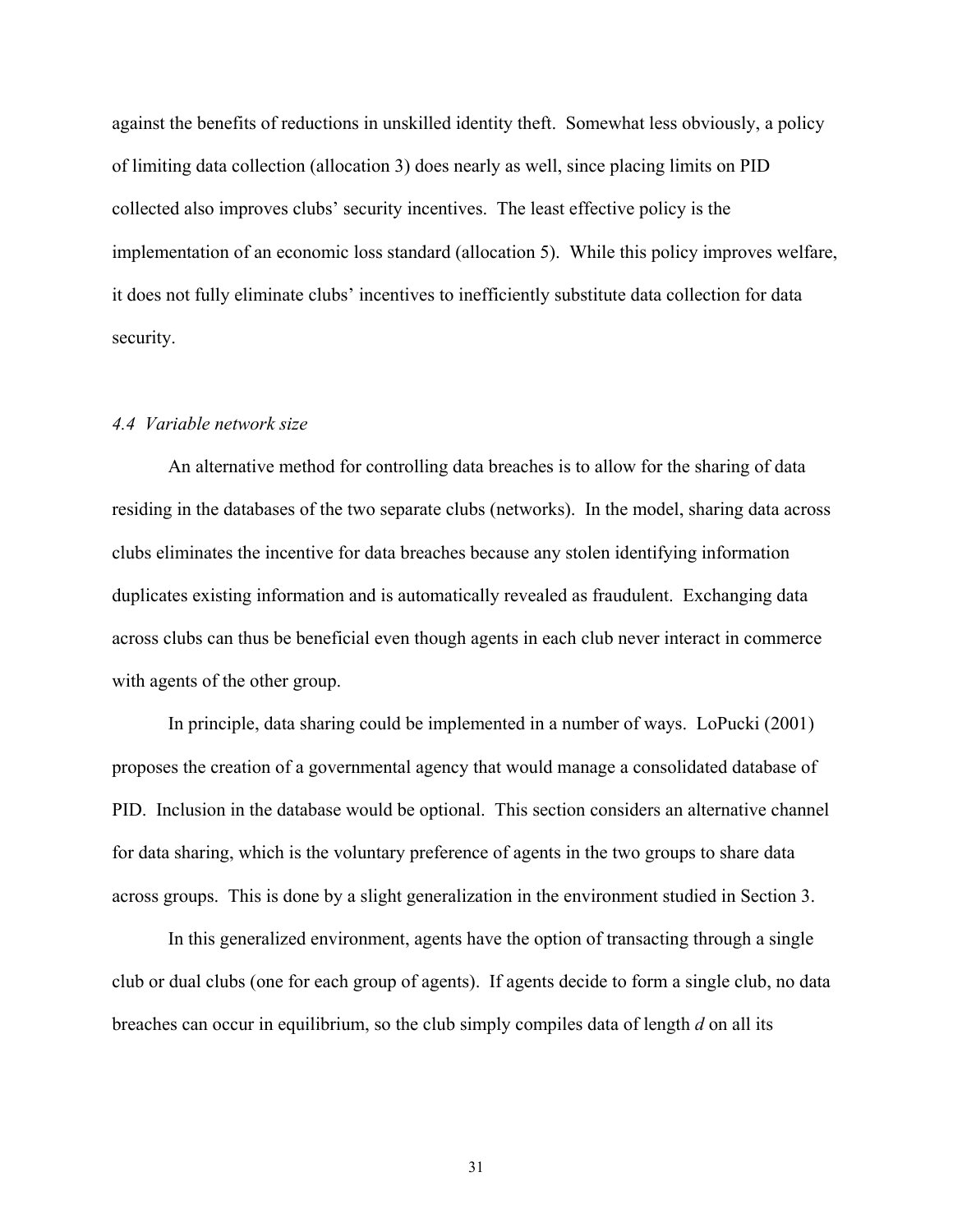members<sup>26</sup> to maximize the average per-capita net benefit of legitimate club membership. That is, the single club chooses *d* to maximize (cf. expression (16))

$$
V_s = \left(\frac{1+r}{r}\right) \times \left[ \frac{(u-c)(1-F)-(1-\beta)K - k d - \mu_A \frac{u_A F(1-F)}{d}(c_A + L) - \mu_B \frac{u_B F(1-F)}{d}(c_B + L) \right],
$$
\n(32)

where the underlines indicate average values, i.e.,  $\underline{u} = \mu_A u_A + \mu_B u_B$  etc. Let  $d_s$  denote the choice of data length that maximizes (32), and let  $V_{A,s}$  ( $V_{B,s}$ ) denote the steady-state value of legitimate club membership for agents of group  $G_A$  ( $G_B$ ) when PID of length  $d_s$  is collected. A *steady-state equilibrium with a single club* exists when the following incentive constraints are satisfied

- 1. *Individual rationality*,  $V_{i,s} \geq 0$  for  $i = G_A, G_B$ ;
- 2. *No defection*,  $\beta V_{is} \ge c_i X$  for  $i = G_A, G_B$ ;

1

3. *No exclusion,*  $V_{i,s} \geq \underline{V}_i$  *for i* =  $G_A$ ,  $G_B$ , where  $\underline{V}_i$  is the value of maintaining the club without admitting new members, analogous to  $(18)$ .

 If, as in Section 3, agents' preferences are symmetric across groups, it is immediate that an equilibrium with a single club exists whenever a symmetric steady-state equilibrium exists. Moreover, the equilibrium with the single-club equilibrium dominates the equilibrium with dual clubs. For any value of *d* chosen by the dual clubs, the single club can do better with this same data because the single club's database provides a greater benefit in terms of fraud reduction (all frauds must now attempt the more costly unskilled identity theft) at a lower cost (since the single club incurs no costs of securing data against breaches and no breach costs).

<sup>&</sup>lt;sup>26</sup> Recall that an agent's group is private information, so the club cannot require different amounts of data from agents of different groups. Note also that the information provided by the court does not allow for separation of agents by groups ex post.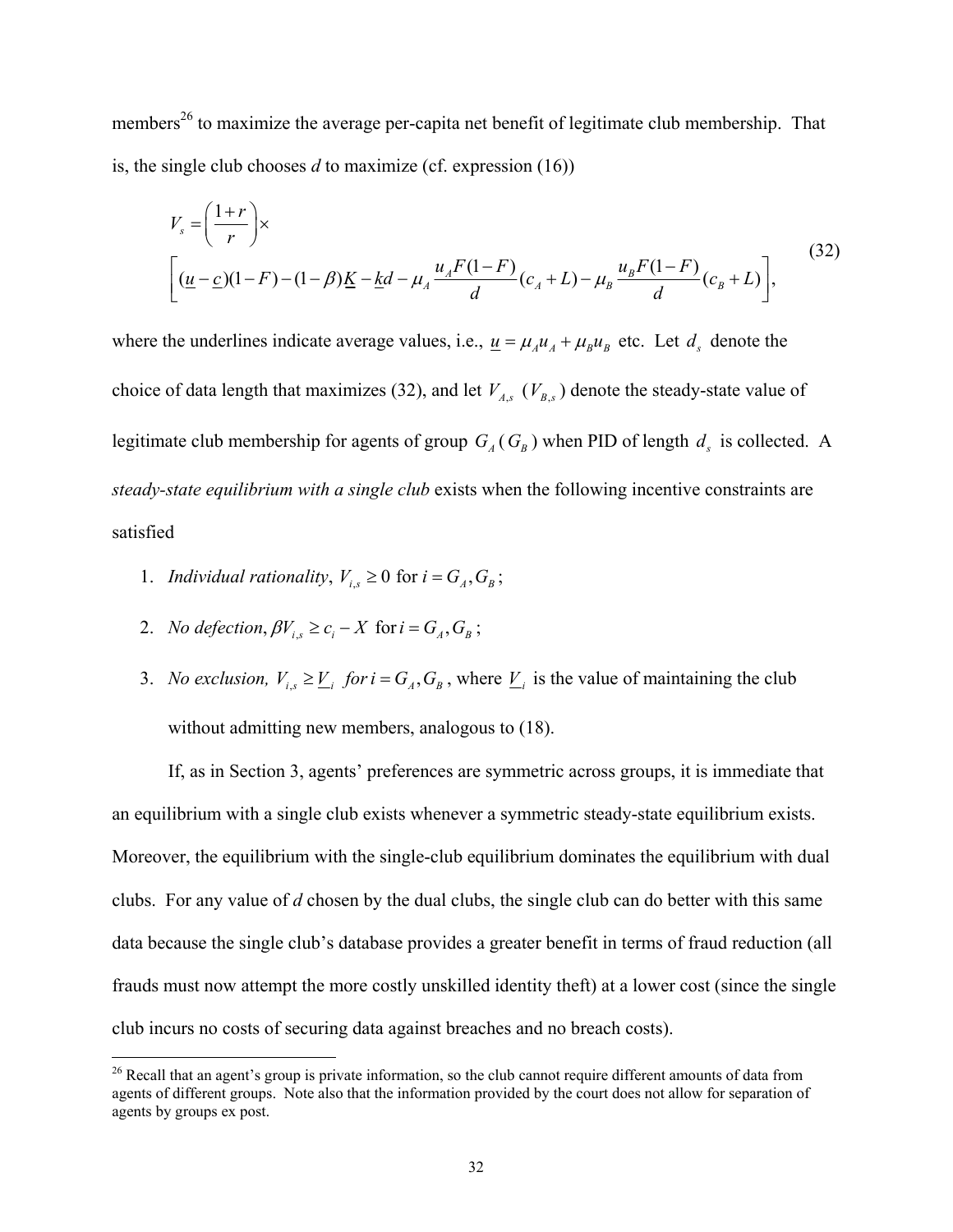In the absence of unanimity, however, conflicts of interest can arise as to the amount of data the single club should compile and retain. Sufficient heterogeneity in preferences can limit potential efficiency gains achievable through voluntary consolidation of data. To demonstrate this point, consider the following parameterization of the model. Suppose that the per-unit physical cost of compiling and storing data is negligible, so that the cost parameter *k* reflects only intangible costs associated with the loss of privacy. Agents in the two groups  $G_A$  and  $G_B$ have identical preferences, except that agents in group  $G_A$  are essentially indifferent to the privacy of their stored personal data ( $k_A = \varepsilon$ , where  $\varepsilon > 0$  is arbitrarily small), while agents in group  $G_B$  place a higher value on confidentiality ( $k_B > k_A$ ). The two groups are of unequal size: group  $G_A$  has unit measure as before, while group  $G_B$  has measure  $\mu_B = \mu \in (0,1)$ .

Suppose that agents in the two groups decide to form a single club. The optimal data length for the single club is given by

$$
d_s = \sqrt{\frac{\underline{u}F(1-F)(c+L)}{\underline{k}}},\tag{33}
$$

and the equilibrium per-capita net benefit of club membership for an agent of group *i* is

$$
V_{i,s} = \left(\frac{1+r}{r}\right) \left[ (u-c)(1-F) - (1-\beta)K - \left(k_i + \sqrt{\frac{k}{1+\mu}}\right) \sqrt{\frac{uF(1-F)(c+L)}{k}} \right],
$$
(34)

for  $i = G_A$ ,  $G_B$ .

 Now suppose each group decides to form its own club. In this case, agents in group *A* are willing to surrender virtually limitless amounts of personal information to club  $G_A$ , which effectively precludes the possibility of fraudulent entry into their club. Once assembled, however, club *GA* 's database is subject to data breaches committed by skilled frauds seeking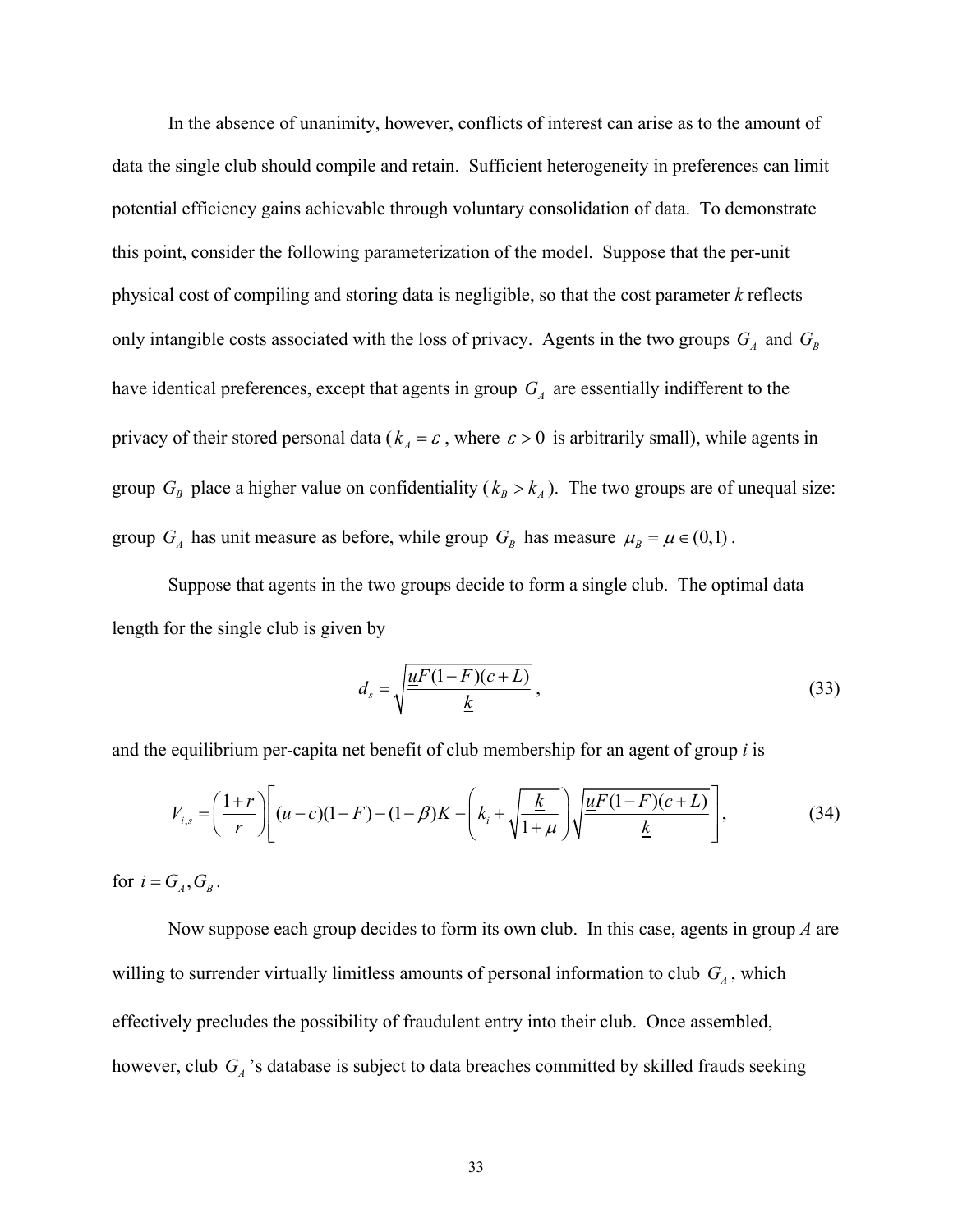access to club  $G_B$ . Thus, with dual clubs, club  $G_A$  chooses  $d_A \to \infty$  as  $k_A \to 0$  and chooses  $s_A$ to maximize

$$
V_{A,d} = \left(\frac{1+r}{r}\right) \left[ (u-c)(1-F) - (1-\beta)K - \ell s_A - \mu F\left(1-\Phi(s_A)\right) \beta B \right].
$$
 (35)

For sufficiently large  $\phi$ , the optimal skill threshold for club  $G_A$  will be given by

$$
s_A = \phi^{-1} \ln \left( (\mu F \beta B \phi) / \ell \right),\tag{36}
$$

which implies that, with dual clubs, the equilibrium net benefit of membership in club  $G_A$  is given by

$$
V_{A,d}^* = \left(\frac{1+r}{r}\right) \left[ (u-c)(1-F) - (1-\beta)K - \left(\frac{\ell}{\phi}\right) \left(\ln\left(\frac{\ell}{\mu FB\phi}\right) + 1\right) \right].
$$
 (37)

Because the PID stored in club  $A$ 's database is so extensive, club  $G_B$  cannot control its rate of skilled identity theft: any amount of data  $d<sub>B</sub>$  that club  $G<sub>B</sub>$  might require for entry can be stolen from club  $G_A$  with sufficient skill. Knowing this, club  $G_B$  chooses a data length  $d_B$  that balances the benefits of reduced unskilled identity fraud against the costs associated with the loss of privacy. This data does not need to be well secured because data stolen from club  $G_B$ 's database is insufficient to gain access to club  $G_A$ ; that is, there are no breach costs for club  $G_B$ . Hence, with dual clubs, club  $G_B$ 's problem reduces to choosing  $d_B$  to maximize

$$
V_{B,d} = \left(\frac{1+r}{r}\right) \times \left[\frac{(u-c)(1-F)-}{(1-\beta)K - k_B d_B - \frac{uF(1-F)}{d_B}(c+L) - F\left(1-\Phi(s_A)\right)(c+L)}\right],
$$
\n(38)

which yields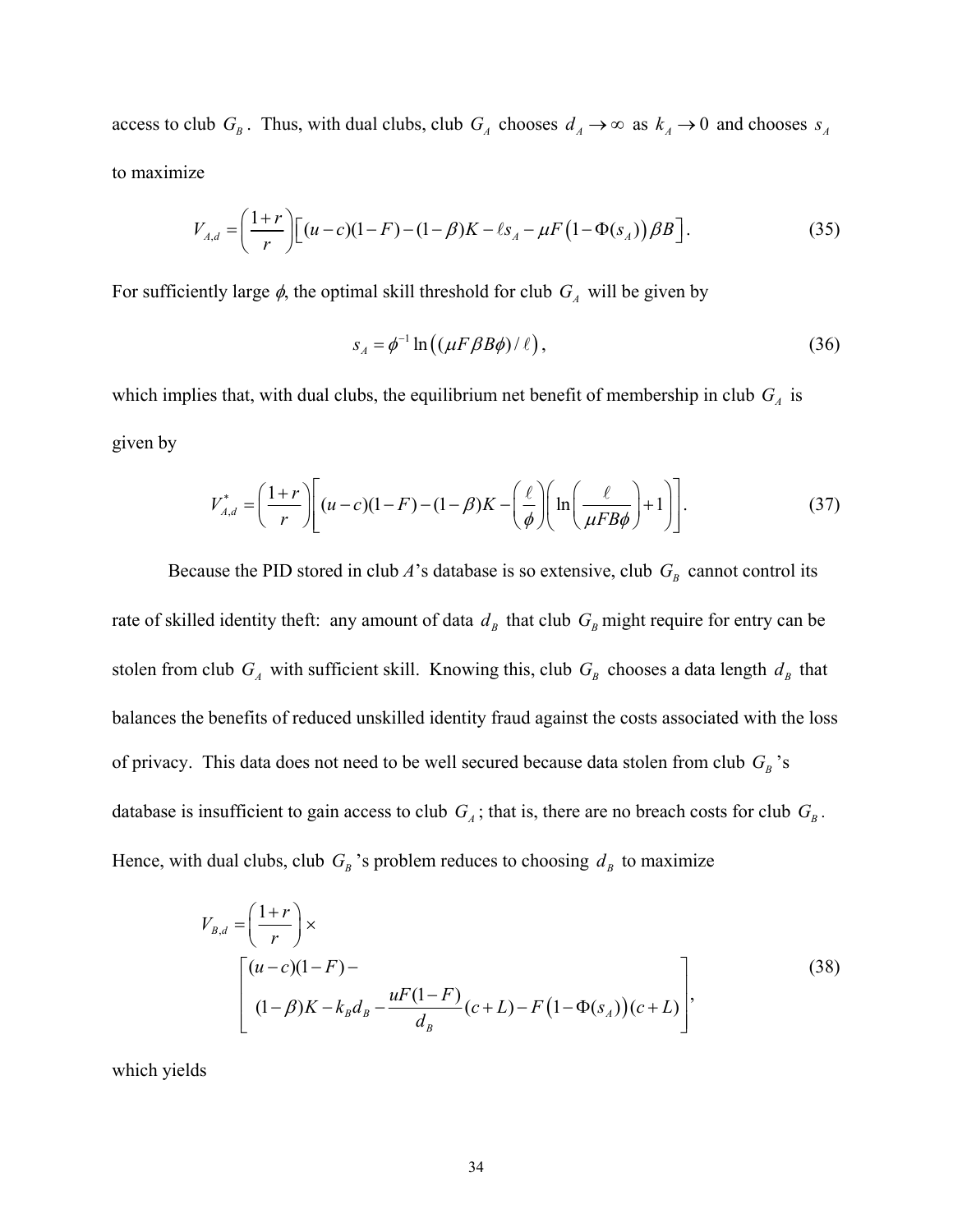$$
d_B = \sqrt{\frac{uF(1-F)(c+L)}{k_B}}.
$$
\n(39)

From (36) and (39), the equilibrium per-capita net benefit of membership in club  $G_B$  in the case of dual clubs is given by

$$
V_{B,d}^* = \left(\frac{1+r}{r}\right) \times \left[ (u-c)(1-F) - (1-\beta)K - \sqrt{k_B uF(1-F)(c+L)} - \left(\frac{\ell}{\phi}\right) \left(\frac{c+L}{FB}\right) \right].
$$
\n(40)

For this parameterization, the comparison between the single club and dual clubs is stated as

**Proposition 8.** Suppose that groups  $G_A$  and  $G_B$  have heterogeneous preferences over the privacy of stored data ( $k_b > k_a$  arbitrarily small) and that the measure of each group is  $\mu_A = 1 > \mu_B > 0$ . Then for  $\phi$  sufficiently large and  $K, k_B, \ell, \mu_B > 0$  sufficiently small,

- 1. A steady-state equilibrium exists for both the single club and dual clubs;
- 2. Legitimate agents in both groups are better off under dual clubs than under the single club.

*Proof.* The proof of Part 1 follows that of Propositions 1 and 2. To show Part 2, let  $\ell/\phi \rightarrow 0$ . Then, comparing (34) and (37),  $V_{A,d}^* > V_{A,s}$  for  $\mu_B > 0$  sufficiently small. Comparing (34) and (40),  $V_{B,d}^* > V_{B,s}$  under the same conditions.

 Intuitively, Proposition 3 says that, given sufficient heterogeneity, agents may prefer to tolerate a certain amount of data theft, as occurs under dual clubs, rather than attempt to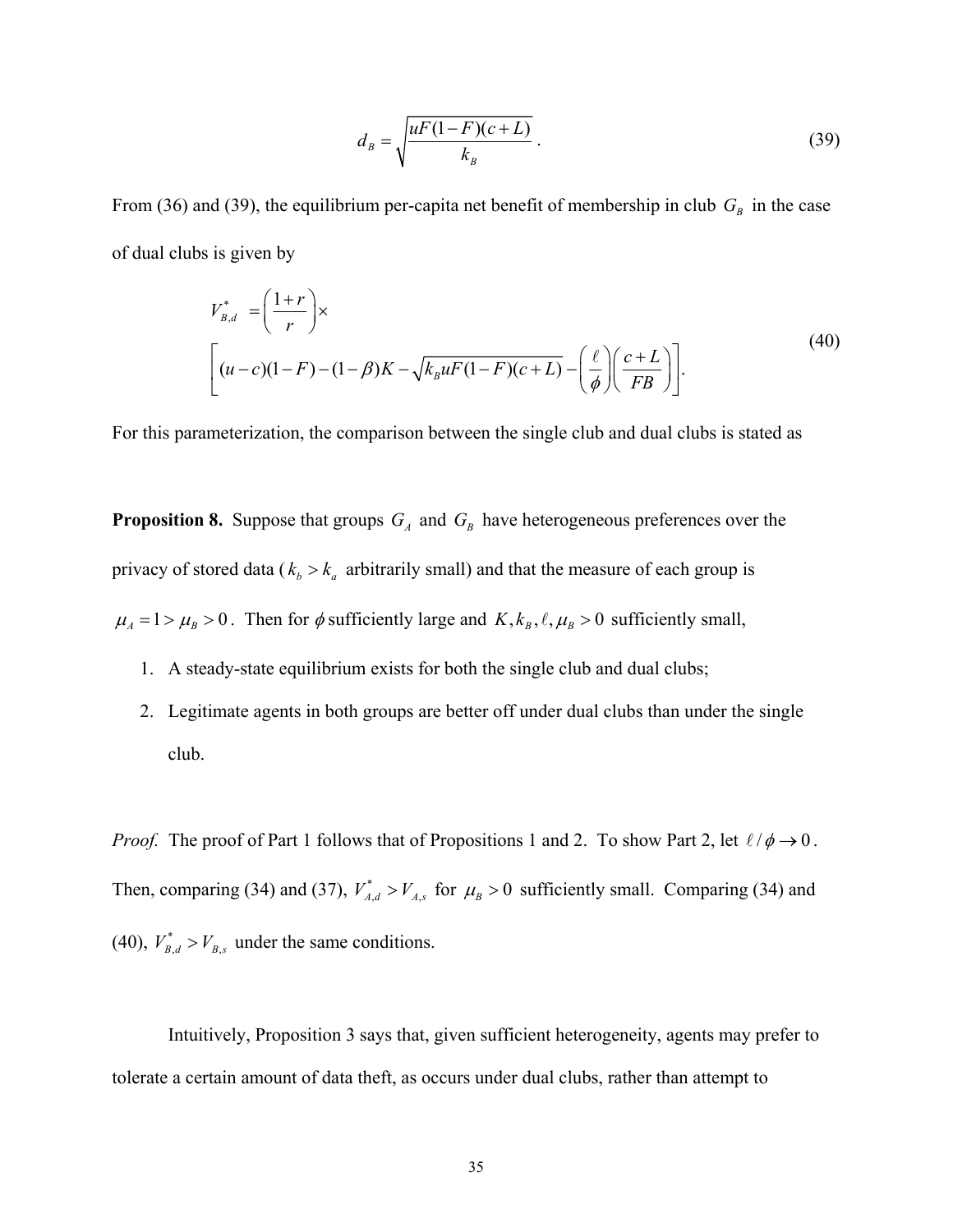eliminate the problem entirely by forming a single club. Agents who place little value on privacy allow their club to compile large amounts of personal data, since this deters fraud, even though this data is subject to occasional breaches and misuse. By contrast, agents who place a higher value on privacy will tolerate a higher rate of identity theft, including theft that arises through data breaches, as the cost of keeping more of their PID private. Merging the two clubs can result in a level of personal data collection that seems excessive to the high-privacy group but insufficient to the low-privacy group.

 More generally, Proposition 8 illustrates how heterogeneity can limit the efficiency gains from consolidation of PID. So long as this information is shared through voluntary associations (rather than mandatory participation in a single arrangement), disparate groups of agents in an economy may prefer to sort into separate alliances with differing levels of personal privacy and data security. Clearly, heterogeneity can also limit efficiency gains attainable through other means as well. Regulatory limits on data collected, for example, might constrain efficiency for groups with little taste for privacy.

#### **5. Relationship to the Literature**

The above analysis builds on well-known models of exchange in search-theoretic environments. Numerous papers in this literature allow for the possibility of fraudulent transactions, both through counterfeit currency (Green and Weber (1996), Kultti (1996), Monnet (2005), Williamson (2002), Nosal and Wallace (2007), Cavalcanti and Nosal (2007)) and through various types of fraud in credit-based payments (Camera and Li (2003), Kahn et al. (2005), Kahn and Roberds (2008)). What is new here is the consideration of a new, empirically significant, type of transactions fraud stemming from the theft of identifying data.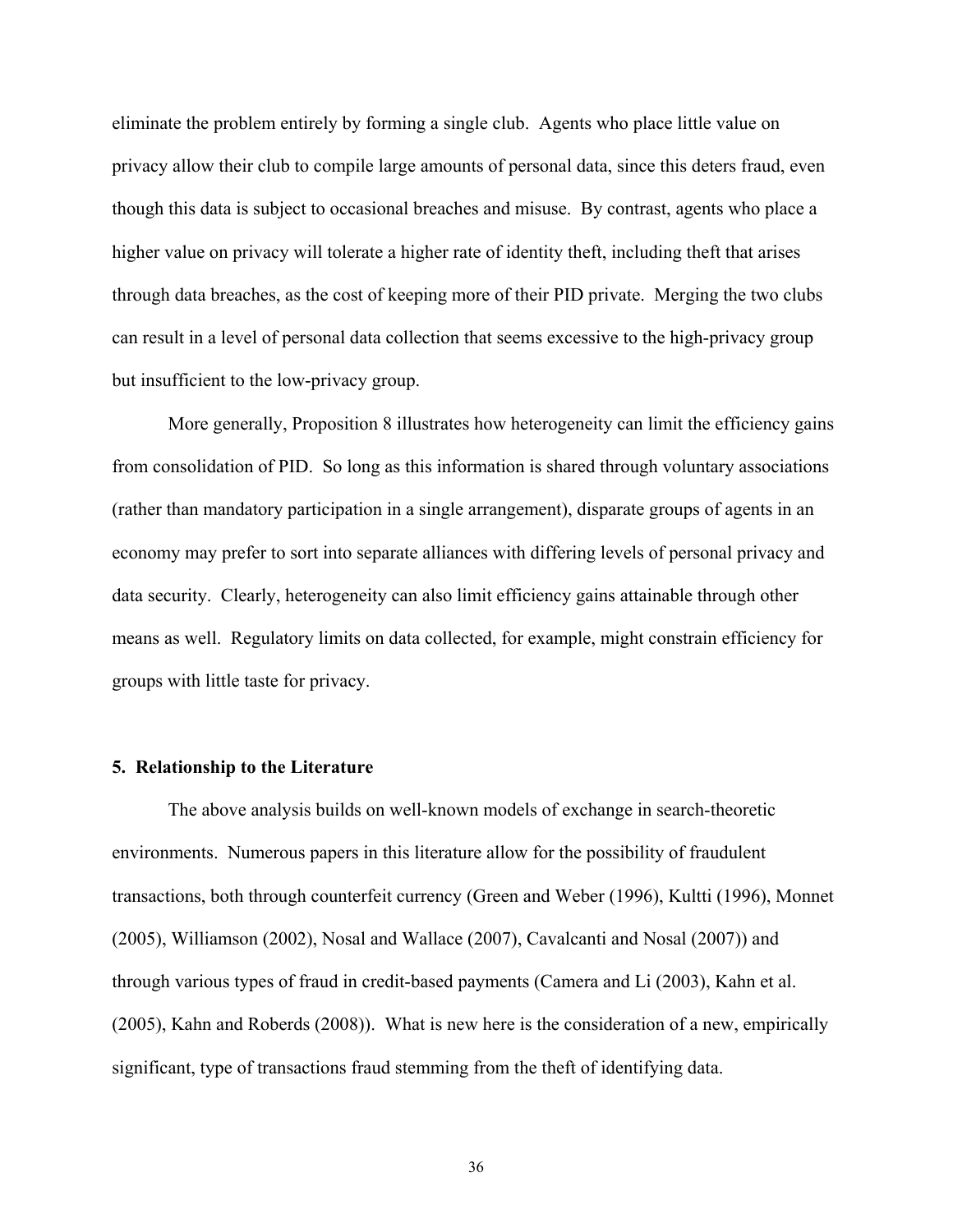The framework presented also shares features with some papers in the literature on the economics of information security (surveyed in Anderson and Moore (2006)). Varian (2004) presents a game-theoretic model in which "system reliability" (here, corresponding roughly to deterrence of identity theft) is modeled as a public good produced by the interaction between individual efforts at reliability provision (corresponding to PID collection and storage). The Varian model is extended by Grossklags et al. (2008) to allow for individual insurance against system failures.

The environment above is similar to these models, in the sense that knowledge of PID functions as a nonrival good within each group of agents, supplying a club-wide level of deterrence against identity theft. Here, in the initial model, unanimity within groups ensures that public-goods problems do not arise. Instead the focus is on potential negative spillovers across groups: provision of the same good (data) that suppresses identity theft for one club increases the likelihood of identity theft for the other. Efficient management of personal data therefore involves a balance between its positive (within-club) and negative (cross-club) effects. Publicgoods problems can quickly reappear, however, with the introduction of even a modest amount of heterogeneity, as is illustrated in Section 4.4.

#### **6. Conclusion**

 This paper has presented a formal model in which identity theft arises endogenously and the concept of an efficient degree of confidentiality for personal identifying information (PID) has meaning. An allocation provides efficient confidentiality if the amount of PID shared for identity verification and the security of that data allow groups of agents to engage in beneficial transactions at minimal cost. In noncooperative settings, inefficiencies can arise due to

37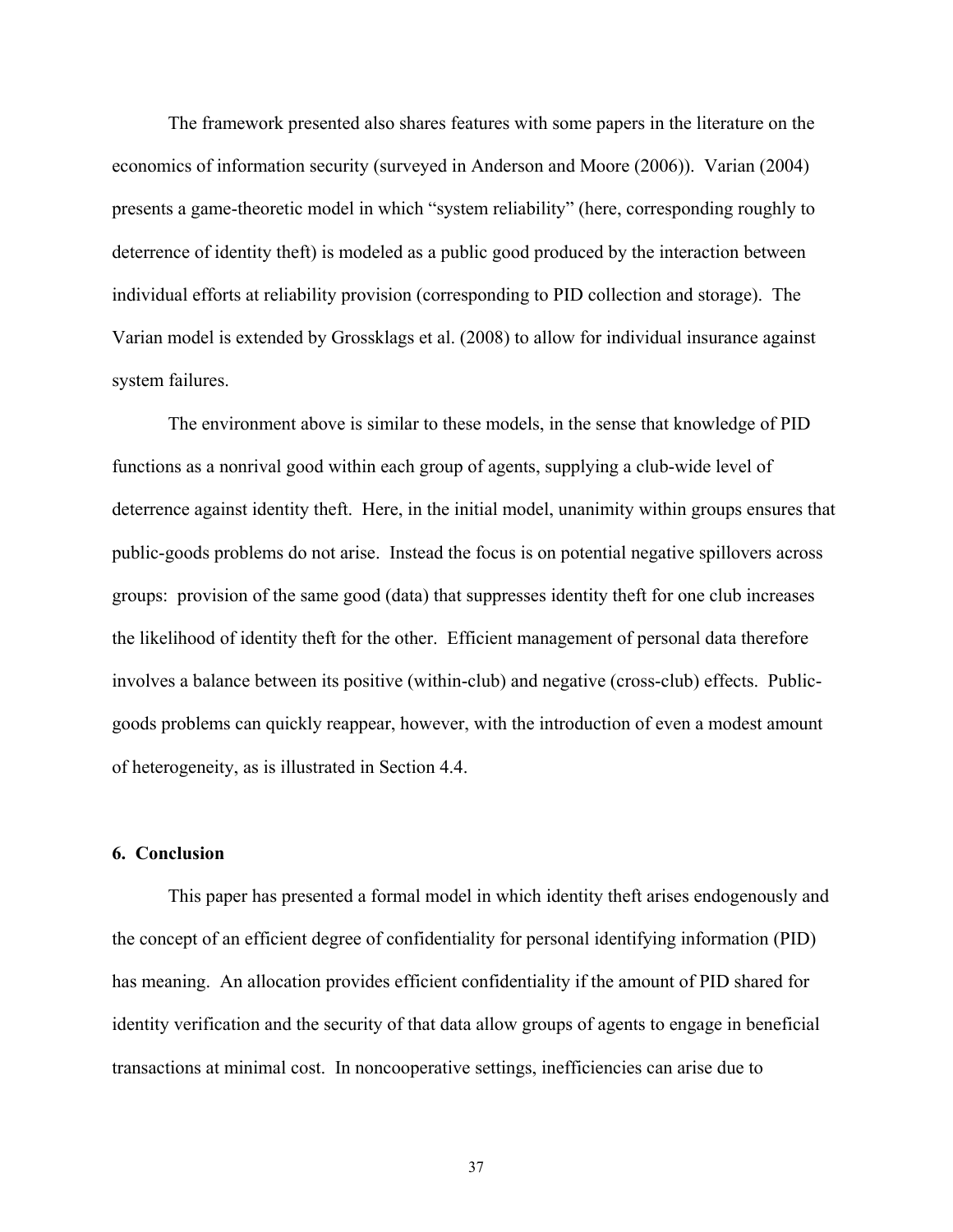spillovers from one group of agents' decisions along these dimensions to another's. Interventions such as direct regulation of security practices can increase efficiency, but the multidimensional nature of the security problem means that attaining full efficiency may be problematic. Sharing data across groups also can improve efficiency, but heterogeneity in preferences may limit welfare gains attainable through this channel.

 These results have been developed in the context of a particular methodology, one that abstracts from many of the complexities of modern institutions. However, the basic idea behind this approach—that the exchange of PID, despite its risks and costs, can enable otherwise infeasible intertemporal exchanges of goods—can be generalized and should provide impetus for further research.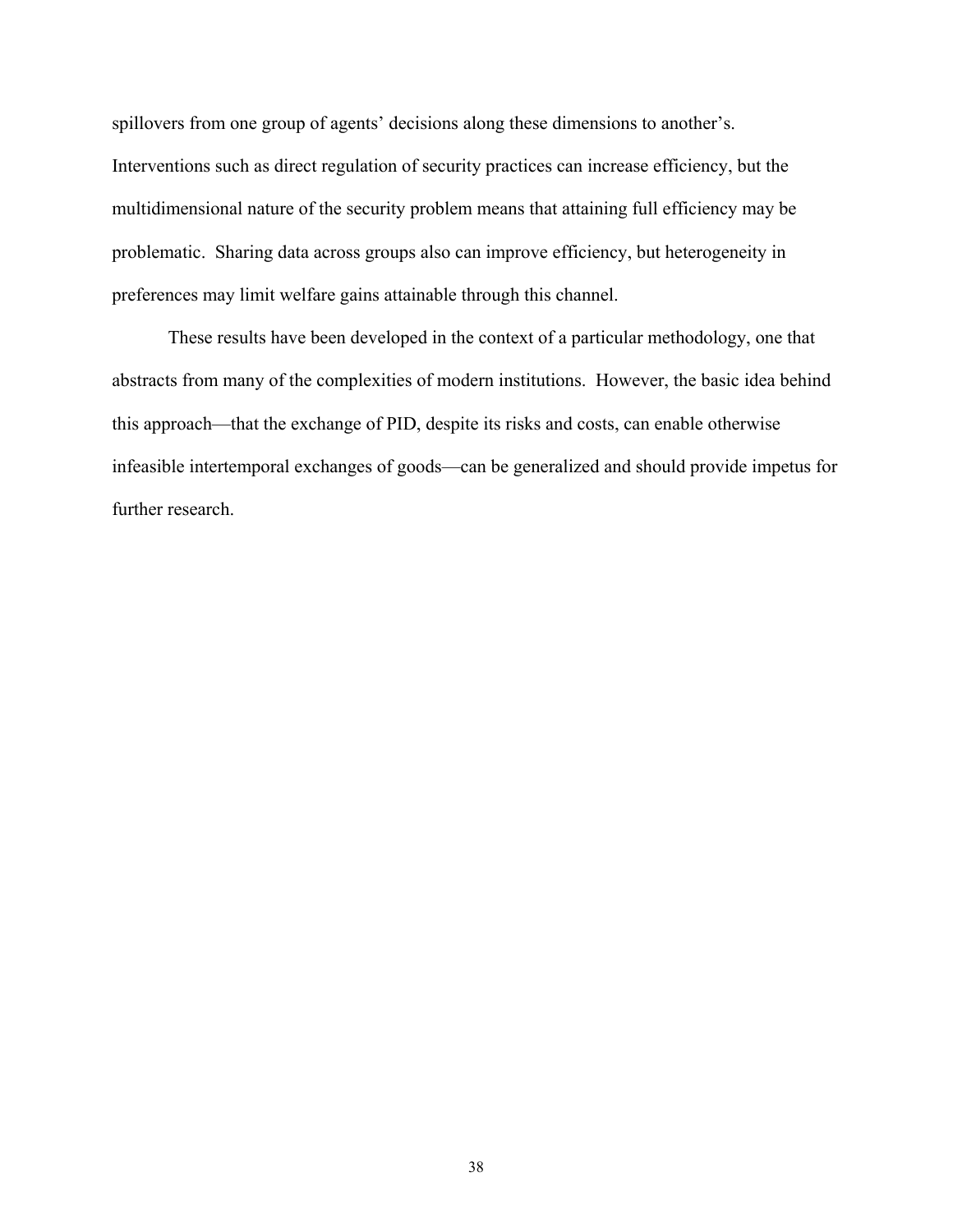#### **Appendix: Proofs.**

#### *Proof of Proposition 1*.

The proof proceeds in three steps. First, we show that any solution  $(d, s)$  to conditions (21) and (22) at equality represents a locally optimal and unique response by each club when the other club plays  $\{(d,s)\}\)$ . Second, we first show that under the hypotheses of the Proposition, there is only one such solution  $(d^*, s^*)$ , so that this solution satisfies the second requirement for an equilibrium. Third, we verify that  $(d^*, s^*)$  is incentive compatible.

Step 1. In an open-loop Nash equilibrium, at each discrete date *n*, each club *i* maximizes its objective  $V_{i,n}^f \{(d_{i,n}, s_{i,n})\}$  by choosing a strategy  $\{(d_{i,n+m}, s_{i,n+m})\}_{m=0}^{\infty} \in C$ , taking the strategy of the other club  $(G_{j,n+m}, s_{j,n+m})_{m=0}^{\infty}$  as given. Each club's strategy space C is the product space  $\{(D \times S) \times (D \times S) \times ... \}$ , where *D* and *S* are the set of feasible choices for *d* and *s* at each discrete time period. To guarantee that this problem is well-defined take  $D = (\underline{d}, \overline{d})$  and  $S = (s, \overline{s})$  for "small"  $\underline{d}, \underline{s} > 0$  and "large"  $\overline{d}, \overline{s} < \infty$ .

In general, necessary conditions for an interior optimum for club *i*'s problem are given by functional (i.e., difference) equations (19) and (20) at equality (e.g., Luenberger (1969), chapter 7). But in symmetric steady state, each club *i* knows that the other club will play a time-invariant strategy, which implies, from (19) and (20), that club *i*'s best response will also be time invariant. Club *i*'s optimization problem can therefore be reduced to the following ordinary calculus problem: choose  $(d_i, s_i)$  to minimize club *i's* steady-state cost of identity theft, given  $(d_i, s_i)$ , i.e., choose  $(d_i, s_i)$  to minimize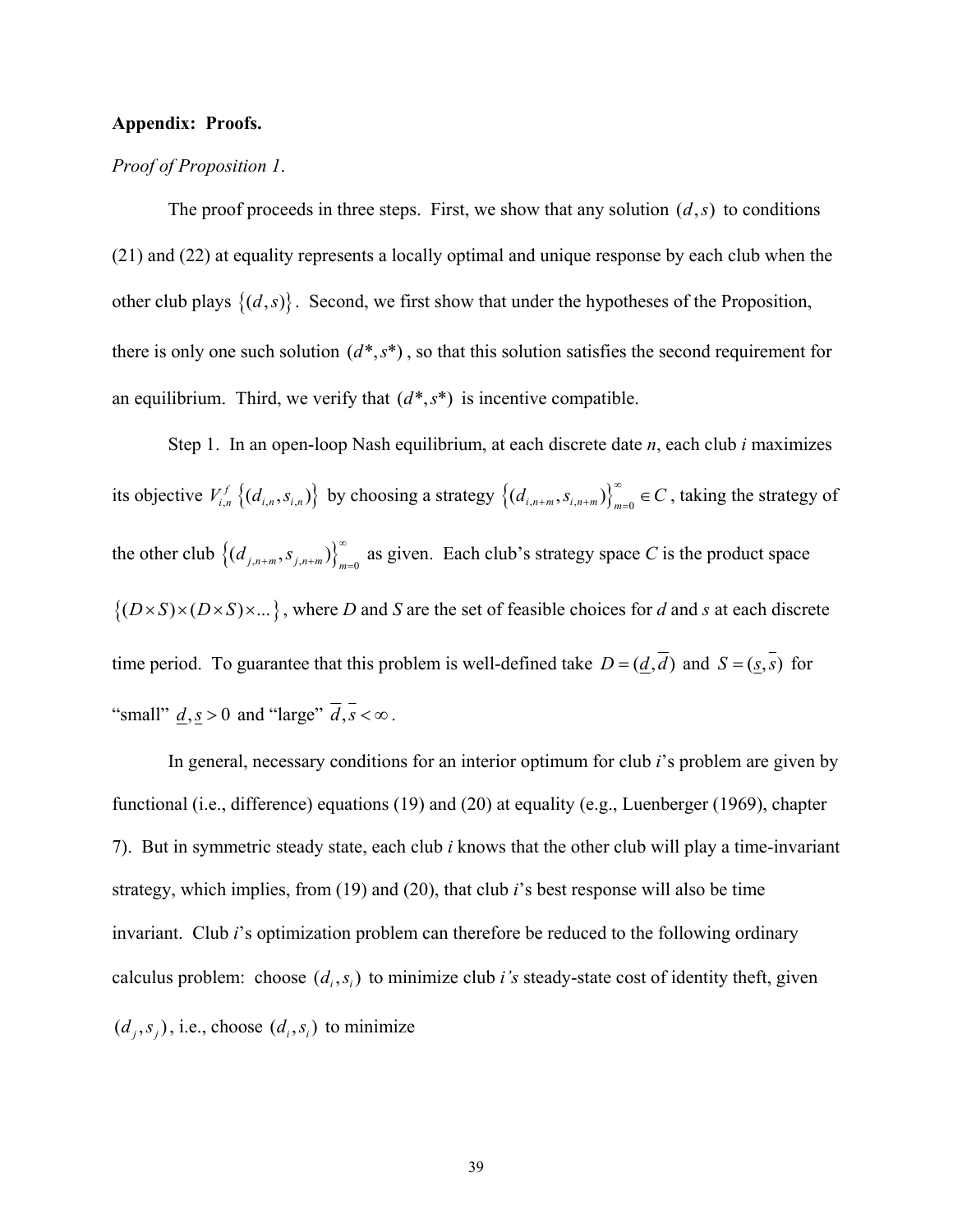$$
kd_i + \ell s_i + F\Phi(s_j) \left( \frac{u(1-F)}{d_i} \right) (c+L) + F\left(1 - \Phi(s_j)\right) \left( \frac{u(1-F)}{d_i - \eta d_j} \right) (c+L)
$$
  
+ 
$$
\beta F\left(1 - \Phi(s_i)\right) \left( \frac{u(1-F)}{d_j - \eta d_i} \right) B.
$$
 (41)

For  $\phi$  sufficiently large, first-order conditions for the simplified problem are given by

$$
k - F\Phi(s_j) \left( \frac{u(1-F)}{d_i^2} \right) (c+L) - F\left(1 - \Phi(s_j)\right) \left( \frac{u(1-F)}{(d_i - \eta d_j)^2} \right) (c+L)
$$
  
+  $\beta \eta F\left(1 - \Phi(s_i)\right) \left( \frac{u(1-F)}{(d_j - \eta d_i)^2} \right) B = 0,$   

$$
\ell - \frac{\beta B u F(1-F) \Phi'(s_i)}{d_j - \eta d_i} = 0,
$$
 (43)

which correspond to (21) and (22) when  $d_i = d_j$ . Second-order conditions are given by

*j i*

$$
\frac{2\Phi(s_j)(c+L)}{d_i^3} + \frac{2\left(1-\Phi(s_j)\right)(c+L)}{\left(d_i - \eta d_j\right)^3} > 0,
$$
\n(44)

$$
\frac{\beta B\Phi''(s_i)}{d_j - \eta d_i} < 0,\tag{45}
$$

$$
\left[\frac{2\Phi(s_j)(c+L)}{d_i^3} + \frac{2(1-\Phi(s_j)(c+L)}{(d_i-\eta d_j)^3}\right] \left[\frac{\beta B\Phi''(s_i)}{(d_j-\eta d_i)}\right] + \left[\frac{\beta B\Phi'(s_i)}{(d_j-\eta d_i)^2}\right]^2 < 0.
$$
 (46)

Conditions (44) and (45) are readily seen to hold when  $(d_i, s_j) = (d_j, s_j)$ . Sufficient conditions for (46) to hold are symmetry and  $\beta B < 2(c+L)$ , which is implied by  $\beta B < c+L$ .

Step 2. Under the assumption of a constant hazard rate for Φ, rewrite (22) at equality as

$$
d = D(s) \equiv \frac{uF(1 - F)\beta B\phi(1 - \Phi(s))}{\ell(1 - \eta)}.\tag{47}
$$

Substituting (47) into (21) and rearranging gives the following quadratic equation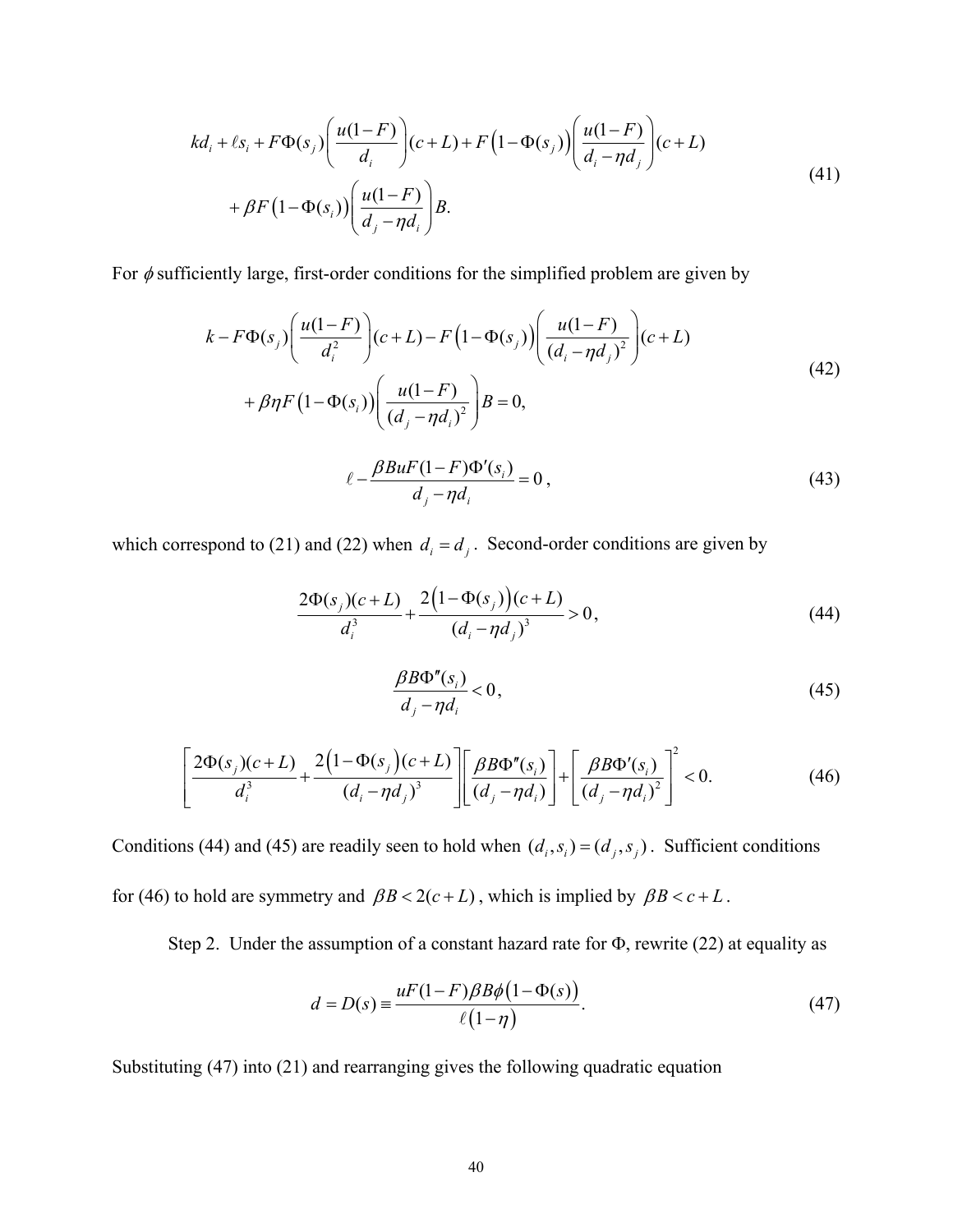$$
Q(z) = A_0(1-z) + A_1 z + A_2 z^2 = 0,
$$
\n(48)

where  $z = 1 - \Phi(s)$  and

$$
A_0 = c + L \tag{49}
$$

$$
A_1 = \frac{c + L - \beta B \eta}{\left(1 - \eta\right)^2},\tag{50}
$$

$$
A_2 = -kuF(1 - F)\left(\frac{\beta B\phi}{\ell(1 - \eta)}\right)^2.
$$
\n(51)

From the above,  $Q(0) = A_0 > 0$  and  $Q(1) = A_1 + A_2 < 0$  for  $\phi$  sufficiently large.  $Q(z)$  therefore has a unique root  $z^* \in (0,1)$ ; in particular,  $z^* =$ 

$$
\frac{c + L - \beta B\eta - (1 - \eta)^2 (c + L) + \sqrt{(c + L - \beta B\eta - (1 - \eta)^2 (c + L))^{2} + 4(c + L)kuF(1 - F)\left(\frac{\beta B\phi}{\ell}\right)^2}}{2kuF(1 - F)\left(\frac{\beta B\phi}{\ell}\right)^2}.
$$
\n(52)

Now define

$$
(d^*, s^*) = \left(D(\Phi^{-1}(1-z^*)), \Phi^{-1}(1-z^*)\right). \tag{53}
$$

By construction,  $(d^*, s^*)$  satisfies (21) and (22), and  $s^* > 0$ .

Step 3. To show incentive compatibility, suppose initially that  $F = 0$ , so that  $V^f = V$ where  $V$  is given in (4). Then the individual-rationality, no-defection, and no-exclusion conditions are clearly satisfied with strict inequality for  $\beta$  sufficiently close to unity. Now, for  $F > 0$ , let *K*, *k*, and  $\ell$  approach zero; more specifically let  $||(K, k, \ell)|| < \theta$  where  $\theta > 0$  and  $||\bullet||$ is the sup norm. Then it can be shown that as  $\theta \rightarrow 0$ ,  $d^*$  and  $s^*$  as defined in (53) are bounded by  $\theta^{-1/2}$  and  $-\ln\theta$ , respectively. This, in turn, implies that  $V^f(d^*, s^*) \to V$  as  $\theta \to 0$ , as fraud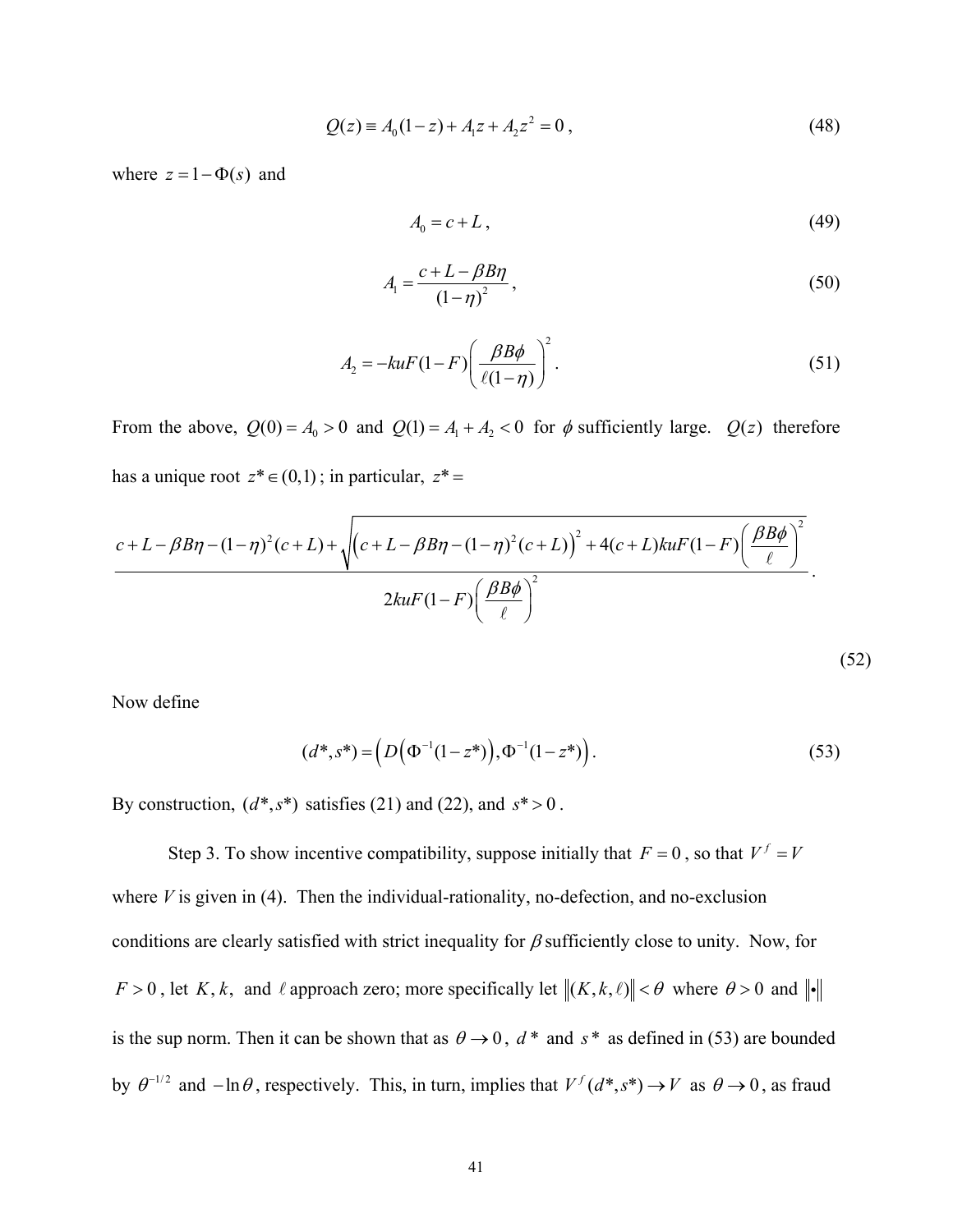rates and all costs of fraud deterrence are driven to zero. Hence, by continuity, incentive compatibility must hold for  $K, k$ , and  $\ell$  all positive and sufficiently small.

#### *Proof of Proposition 2*.

Begin by solving for  $(d_p, s_p)$ . Rewrite (24) at equality as

$$
d = \underline{D}(s) = \frac{uF(1 - F)((c + L + \beta B) - (c + L)(1 - \eta))\phi(1 - \Phi(s))}{\ell(1 - \eta)}.
$$
\n(54)

Substituting (54) into (23) and rearranging gives the following quadratic equation

$$
\underline{Q}(z) = \underline{A}_0(1-z) + \underline{A}_1 z + \underline{A}_2 z^2 = 0 \,, \tag{55}
$$

where  $z = 1 - \Phi(s)$  and

$$
\underline{A}_0 = c + L \,,\tag{56}
$$

$$
\underline{A}_1 = \frac{c + L + \beta B}{1 - \eta},\tag{57}
$$

$$
\underline{A}_2 = -kuF(1-F)\left(\frac{\phi((c+L+\beta B)-(c+L)(1-\eta))}{\ell(1-\eta)}\right)^2.
$$
\n(58)

Proceeding as in the proof of Proposition 1,  $Q(z)$  has a unique root  $z_p$  in (0,1) for  $\phi$  sufficiently large. In particular,  $z_p =$ 

$$
z_{p} = \frac{(1-\eta)\left(1+\sqrt{1+4(c+L)kuF(1-F)\left(\frac{\phi}{\ell}\right)^{2}}\right)}{2kuF(1-F)\left(\frac{\phi}{\ell}\right)^{2}}.
$$
\n(59)

The golden-rule allocation is then given as  $(d_p, s_p) = (\underline{D}(\Phi^{-1}(1 - z_p)), \Phi^{-1}(1 - z_p)).$ 

Second-order conditions for the planner's problem are given by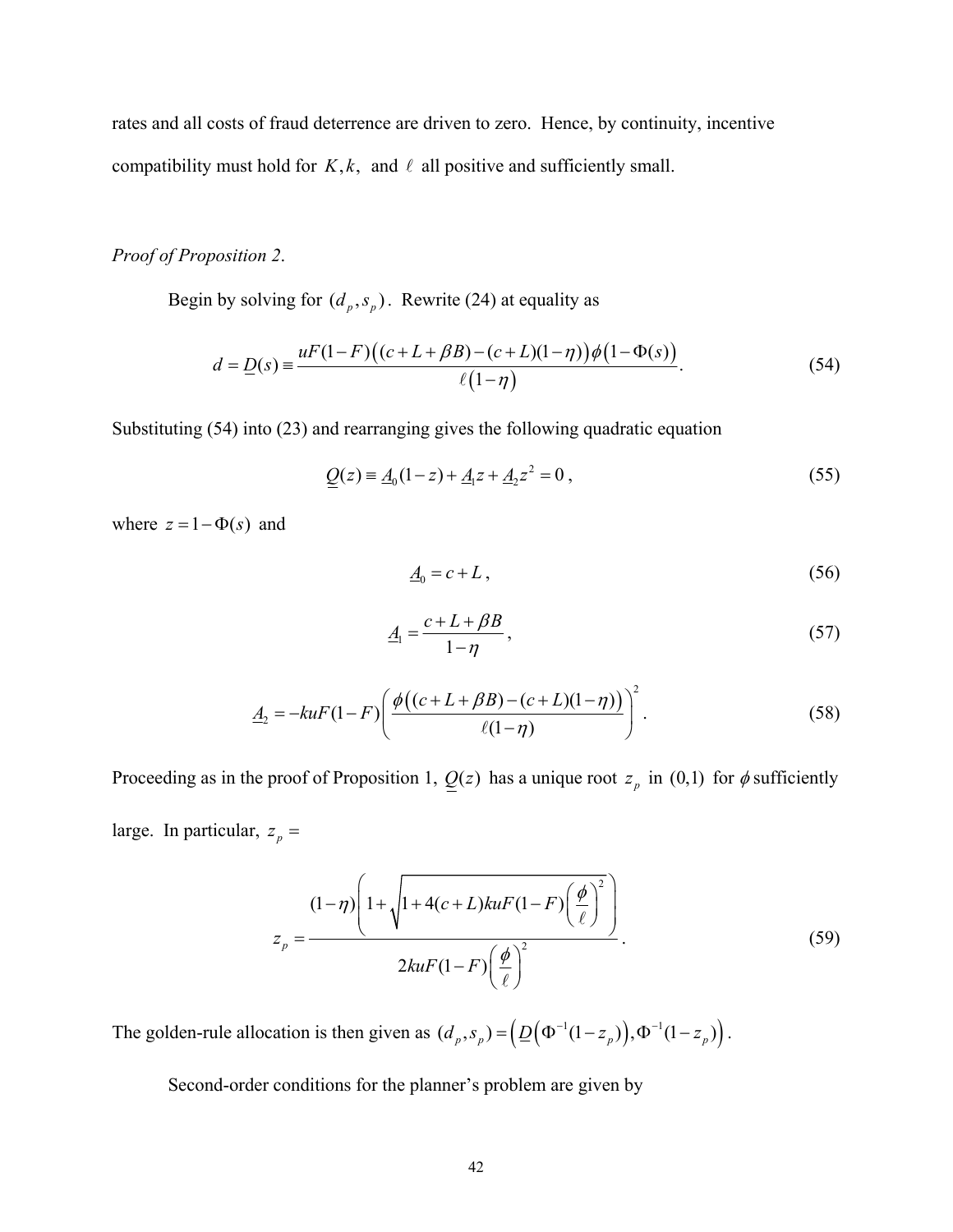$$
\frac{2(c+L)\Phi(s)}{d^3} + \frac{2(c+L+\beta B)(1-\Phi(s))}{d^3(1-\eta)} > 0,
$$
\n(60)

$$
\left[-\frac{c+L}{d} + \frac{c+L+B}{d(1-\eta)}\right] \Phi''(s) > 0\,,\tag{61}
$$

$$
2\left[\frac{(1-\eta)(c+L)\Phi(s)+(c+L+B)(1-\Phi(s))}{d^4(1-\eta)^2}\right](\eta(c+L)+B)\Phi''(s) + \frac{(\eta(c+L)+B)^2(\Phi'(s))^2}{d^4(1-\eta)^2} < 0,
$$
\n(62)

which can be shown to hold for all positive *d* and *s* and hence for  $(d_p, s_p)$ .

Incentive compatibility of  $(d_p, s_p)$  follows from the same arguments as given in the proof of Proposition 1.

#### *Proof of Proposition 3*.

Part 1. From (52) and (59), both  $z^*$  and  $z_p$  are clearly decreasing in  $\eta$ , so skill

thresholds  $s^*$  and  $s_p$  must be increasing in  $\eta$ .

Part 2. From (52) and (59), as  $\eta \rightarrow 1$ ,  $z_p \rightarrow 0$  while  $z^*$  converges to

$$
\underline{z} = \frac{c + L - \beta B + \sqrt{(c + L - \beta B)^2 + 4(c + L)k u F (1 - F) \left(\frac{\beta B \phi}{\ell}\right)^2}}{k u F (1 - F) \left(\frac{\beta B \phi}{\ell}\right)^2} > 0.
$$
\n(63)

Hence, as  $\eta \rightarrow 1$ ,  $s^* \rightarrow \overline{s} = \Phi^{-1}(1 - \underline{z})$  while  $s_p$  diverges.

*Proof of Proposition 4*.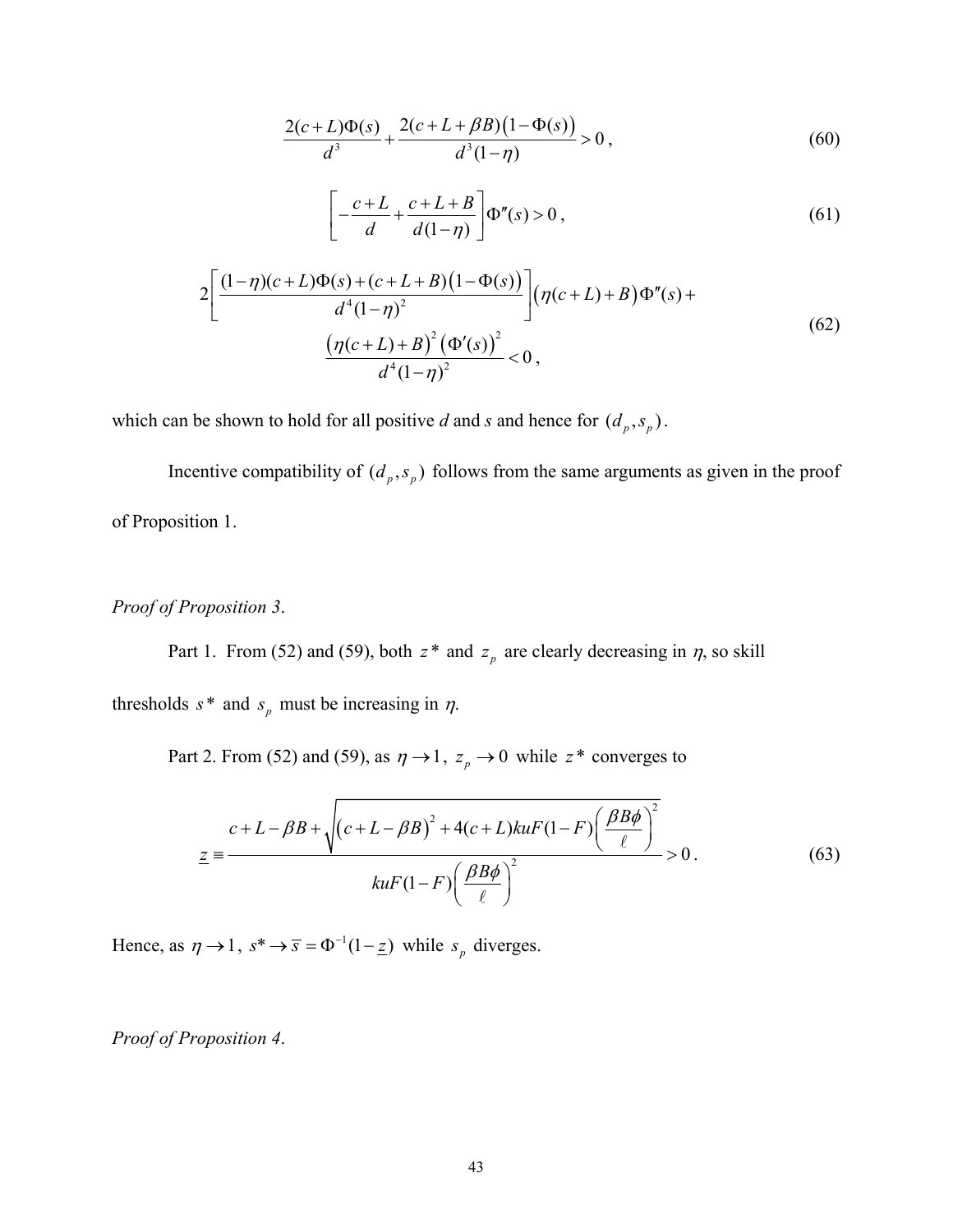To compare  $d_p$  and  $d^*$ , first invert  $D(s)$  in (47) and substitute into first-order condition (21) to obtain the following condition in *d*:

$$
R(d) = R_0 + R_1 d + R_2 d^2 = 0,
$$
\n(64)

where

$$
R_0 = uF(1 - F)(c + L),
$$
\n(65)

$$
R_1 = \ell \left[ \frac{(c+L-\beta\eta B)-(1-\eta)^2(c+L)}{\beta B\phi(1-\eta)} \right],\tag{66}
$$

$$
R_2 = -k.\tag{67}
$$

Similarly, invert  $D(s)$  in (54) and substitute into the planner's first-order condition, (23), to obtain the condition

$$
\underline{R}(d) = \underline{R}_0 + \underline{R}_1 d + \underline{R}_2 d^2 = 0, \qquad (68)
$$

where  $\underline{R}_0 = R_0$ ,  $\underline{R}_2 = R_2$ , and

$$
\underline{R}_1 = \frac{\ell}{\phi} \,. \tag{69}
$$

Evidently,  $d^*$  and  $d_p$  may be expressed as (positive) roots of  $R(d)$  and  $\underline{R}(d)$ , respectively. In particular,  $d^*$  is given by

$$
(2k(1-\eta))^{-1} \times (70)
$$
  

$$
\left[\left(\frac{\ell}{\phi}\right) \left(\frac{(c+L-\beta B\eta)-(1-\eta)^{2}(c+L)}{\beta B}\right)+\left(\frac{\ell}{\phi}\right)^{2}\left(\frac{(c+L-\beta B\eta)-(1-\eta)^{2}(c+L)}{\beta B}\right)^{2}+4kuF(1-F)(c+L)(1-\eta)^{2}\right],
$$

$$
(70)
$$

and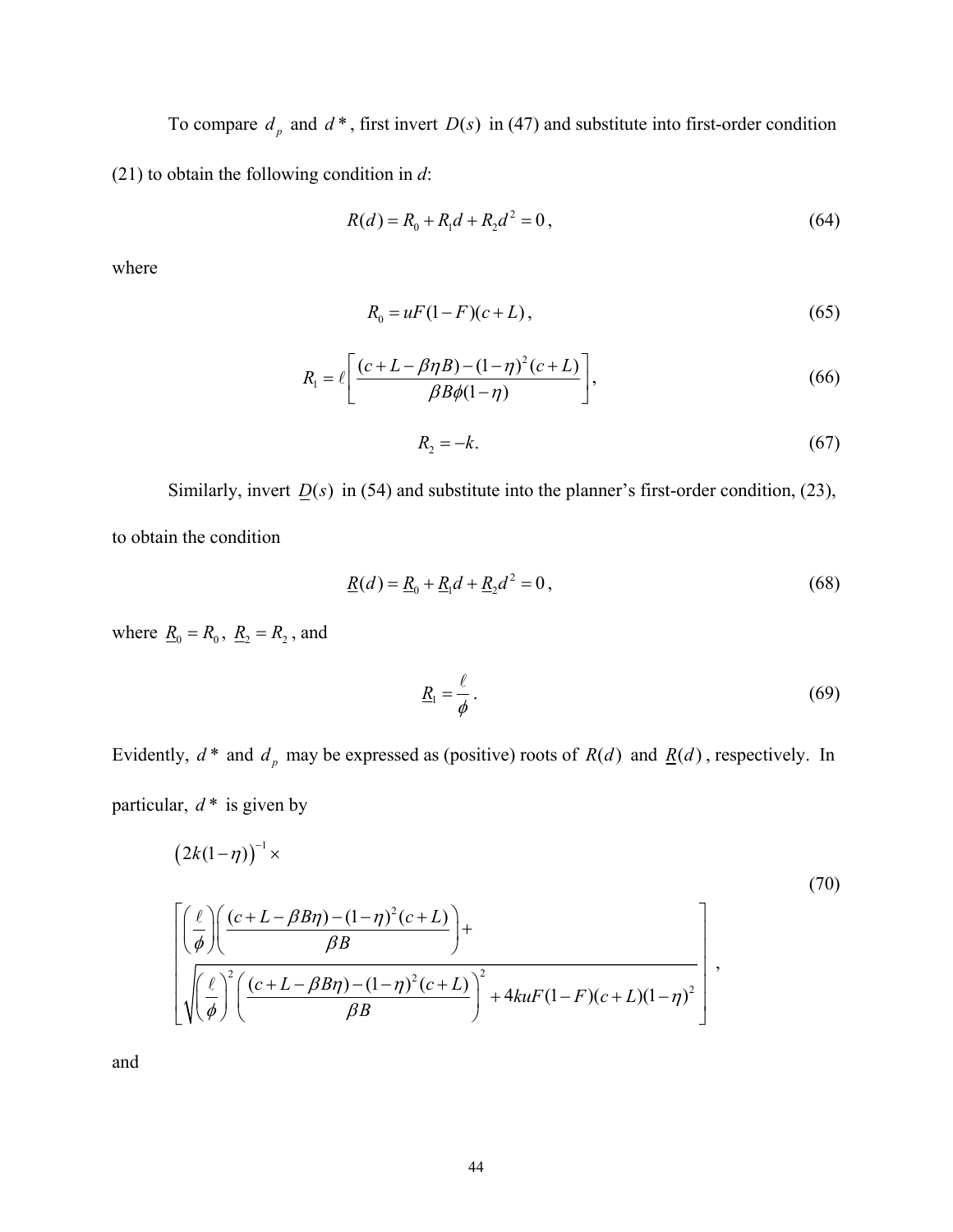$$
d_p = (2k)^{-1} \left[ \left( \frac{\ell}{\phi} \right) + \sqrt{\left( \frac{\ell}{\phi} \right)^2 + 4kuF(1 - F)(c + L)} \right].
$$
 (71)

Part 1. From (71),  $d<sub>p</sub>$  does not depend on  $\eta$ . From (70),  $d^*$  grows as

$$
\tilde{d} = (k(1-\eta))^{-1} \left[ \left( \frac{\ell}{\phi} \right) \left( \frac{(c+L-\beta B\eta)}{\beta B} \right) \right],
$$
\n(72)

as  $\eta \rightarrow 1$ , which is increasing in  $\eta$  for  $c + L > \beta B$ .

Part 2. From (72),  $\tilde{d} \rightarrow \infty$  as  $\eta \rightarrow 1$ , whence  $d^*$  also diverges.

#### *Proof of Proposition 5*.

(The calculations in this section simplify notation by setting  $uF(1 - F) = 1$ .)

Part 1. From first-order condition (22), the rate of skilled identity theft in the symmetric equilibrium is

$$
\frac{\ell(1-\Phi(s^*))}{\beta B \Phi'(s^*)} = \frac{\ell}{\beta B \phi}.
$$
\n(73)

Similarly, the rate of skilled identity theft in the golden-rule allocation can be calculated using (24):

$$
\frac{1 - \Phi(s_p)}{d_p(1 - \eta)} = \frac{\ell}{\phi[\eta(c + L) + \beta B]}.
$$
\n(74)

Comparing (73) and (74), skilled identity theft must be lower under the golden-rule allocation.

 Part 2. The rate of unskilled identity theft in the symmetric equilibrium is given by  $\Phi(s^*)/d^*$ . From the Propositions 3 and 4,  $\Phi(s^*) \to \Phi(\overline{s}) > 0$  and  $d^* \to \infty$  as  $\eta \to 1$ , implying that unskilled identity theft is driven to zero as  $\eta \rightarrow 1$ .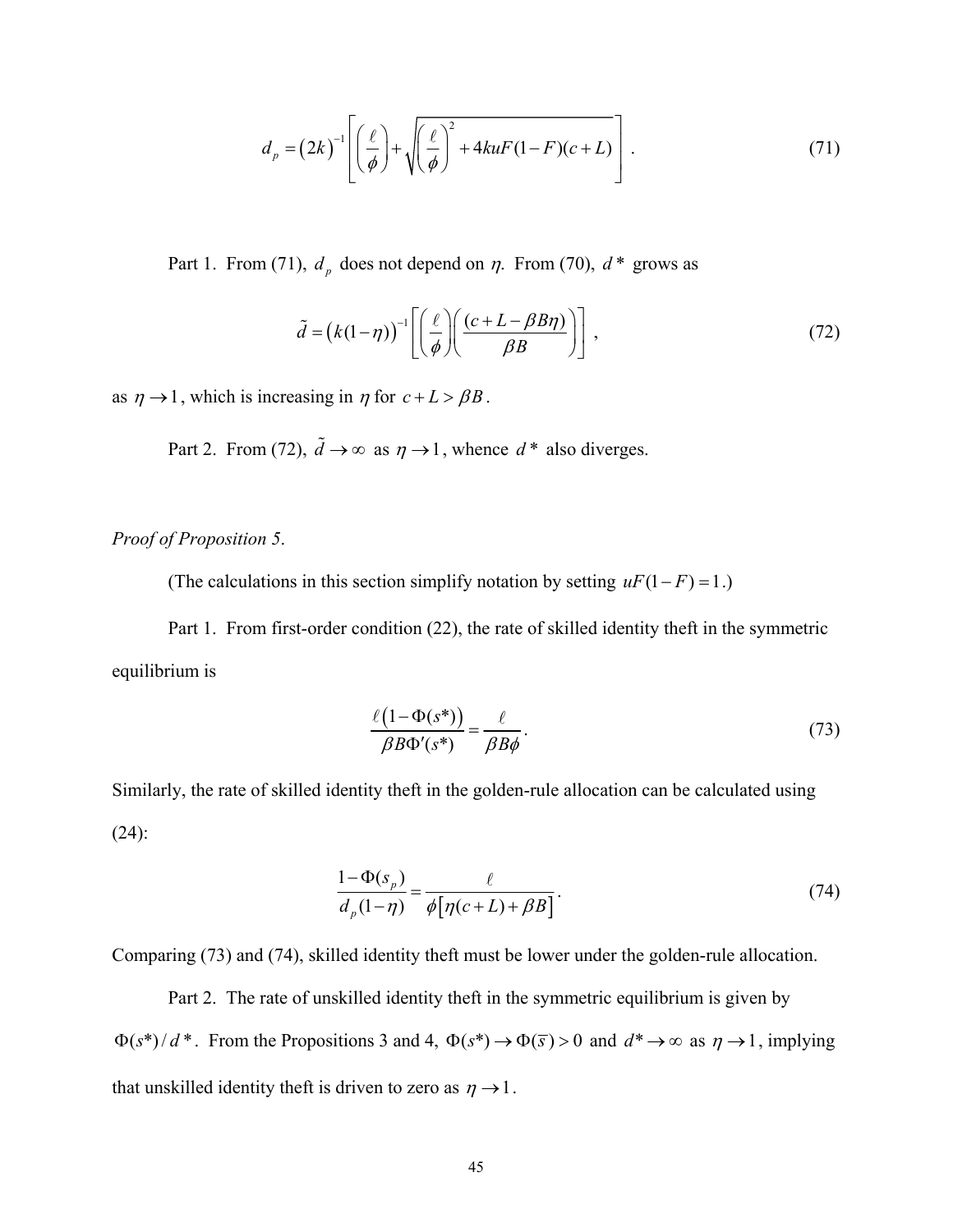The rate of unskilled identity theft under the golden-rule allocation is given by

 $\Phi(s_p)/d_p$ . From the proof of Proposition 2,  $\Phi(s_p) \to 1$  as  $\eta \to 1$  but  $d_p$  is positive and does not depend on  $\eta$ . Hence the rate of unskilled identity theft converges to  $1/d_p > 0$  as  $\eta \rightarrow 1$ .

Part 3. The calculations in parts 1 and 2 show that, as  $\eta \to 1$ ,  $\rho(d^*, s^*) < \rho(d_p, s_p)$  iff

$$
\frac{\ell}{\phi\beta B} < \frac{1}{d_p} + \frac{\ell}{\phi(c + L + \beta B)}.\tag{75}
$$

Substituting for  $d_p$  from the proof of Proposition 2, inequality (75) reduces to

$$
\frac{2\phi^2}{\ell + \sqrt{\ell^2 + 4(c+L)k\phi^2}} > \left(\frac{\ell}{k}\right) \frac{c+L}{\beta B(c+L+B)},\tag{76}
$$

which must hold for  $\ell / k$  bounded and  $k, \ell > 0$  sufficiently small.

#### *Calculations for Section 4:*

(Again we simplify notation by setting  $uF(1 - F) = 1$ .)

#### *Proof of Proposition 6.*

A regulator who can only determine data length sets *d* to maximize  $V^f(d, s)$  subject to the clubs' first-order condition in *s*, which in symmetric equilibrium is given by (22) or equivalently (26). Using (22) we can eliminate *s* and simplify the regulator's problem to the following: choose  $d$  to minimize the steady-state fraud costs, i.e., choose  $d_c$  to maximize

$$
V^f = -kd + \frac{\ell}{\phi} \ln d - \frac{c + L}{d} + < \text{constant terms}>,\tag{77}
$$

which has solution  $d_c = d_p$ .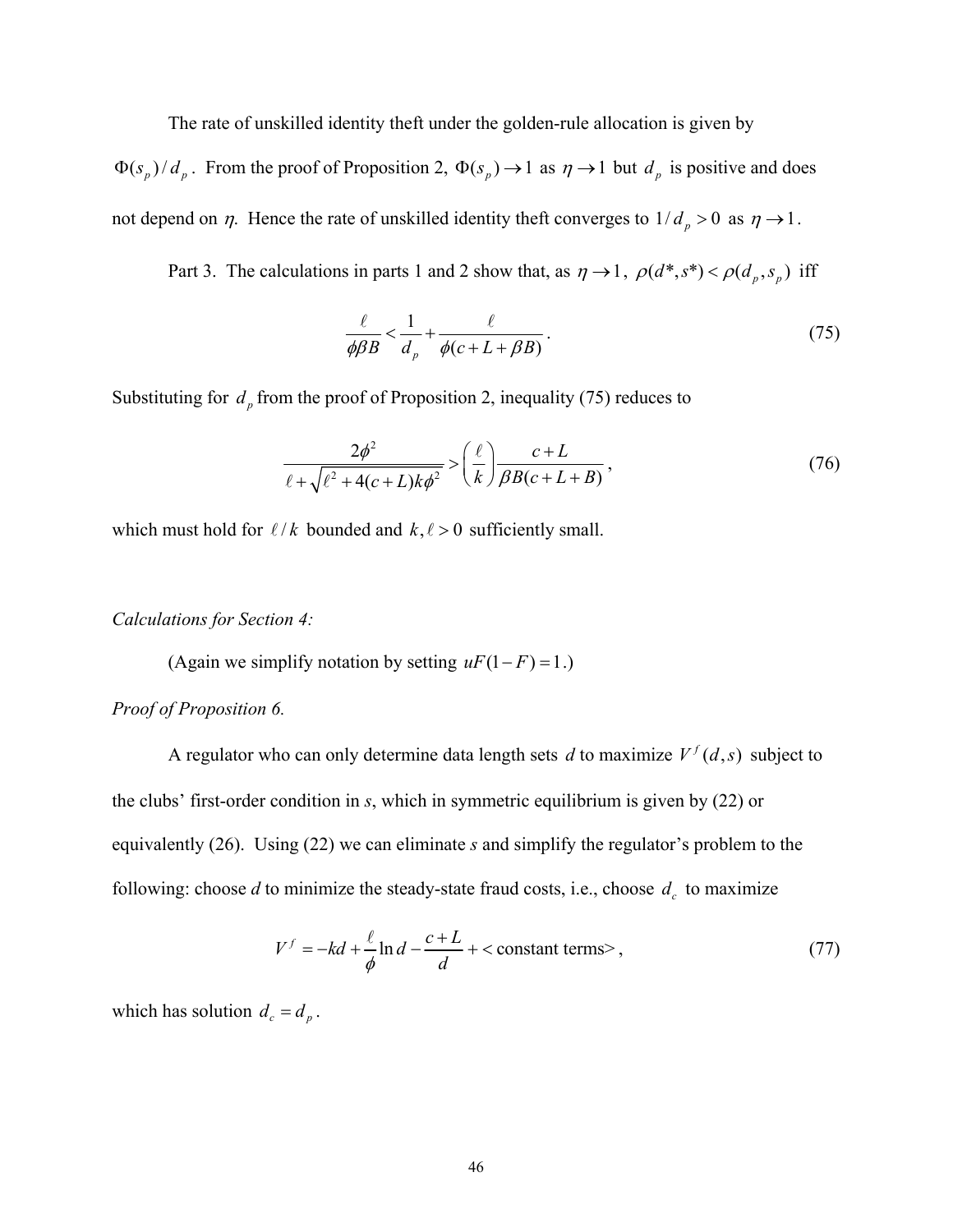Evaluating (26) at  $d_c = d_p$  and comparing to (27), it follows that  $s_c < s_p$ . From (26) and

the fact that  $d_p < d^*$  (Proposition 4), it follows that  $s_c > s^*$ .

#### *Derivation of the Regulator's Problem When the Regulator Only Sets Skill Thresholds*

Again let  $z = 1 - \Phi(s)$ . The problem of a regulator who only chooses *s* is equivalent to the following: minimize steady-state fraud costs over  $z \in (0,1)$ 

$$
\frac{(c+L)(1-z)}{d} + \frac{(c+L+\beta B)z}{d(1-\eta)} + kd - \frac{\ell}{\phi}\ln z\,,\tag{78}
$$

subject to (28), which we write as  $d = G(z)$  where

$$
G(z) = \frac{1}{(1-\eta)\sqrt{k}} \Big[ (c+L)(1-\eta)^2 (1-z) + (c+L-\beta\eta B)z \Big]^{\frac{1}{2}}.
$$
 (79)

This regulator's problem may be compared to the planner's problem, which is equivalent to minimizing (78) over  $z \in (0,1)$  subject to (29), which we write as  $d = P(z)$  where

$$
P(z) = \frac{1}{\sqrt{(1-\eta)k}} \left[ (c+L)(1-\eta)(1-z) + (c+L+\beta B)z \right]^{\frac{1}{2}}.
$$
 (80)

Substituting (79) into (78) and simplifying, the regulator's problem is to minimize

$$
k\frac{\left(P(z)\right)^2}{G(z)} + kG(z) - \frac{\ell}{\phi}\ln z\,. \tag{81}
$$

This contrasts with the planner's problem, which, substituting (80) into (78), simplifies to the following: minimize

$$
k\frac{\left(P(z)\right)^2}{P(z)} + kP(z) - \frac{\ell}{\phi}\ln z = 2kP(z) - \frac{\ell}{\phi}\ln z\,. \tag{82}
$$

The first-order condition for the regulator's problem is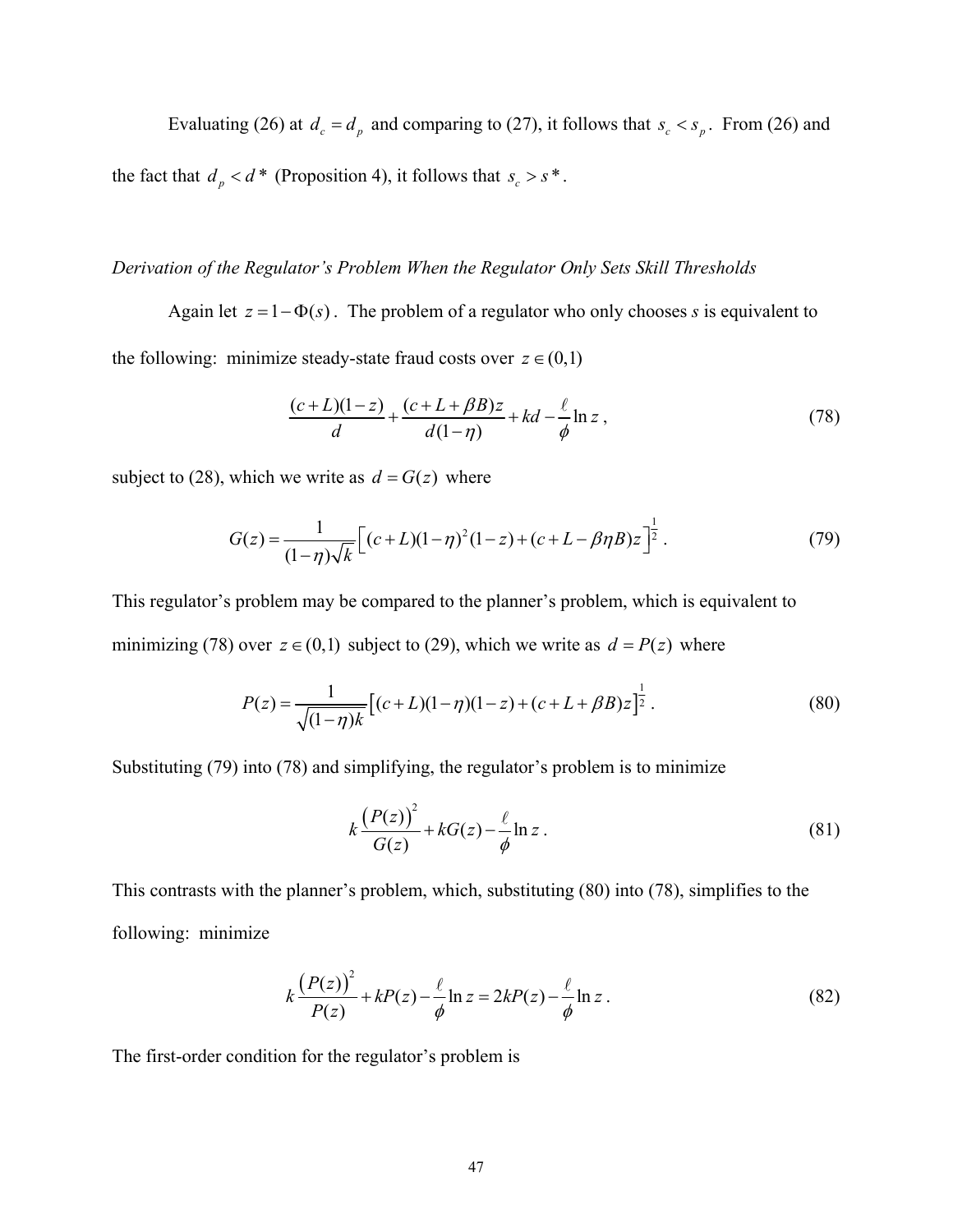$$
k\left[2P(z)P'(z)+G'(z)\left(1-\left(\frac{P(z)}{G(z)}\right)^2\right)\right]-\frac{\ell}{\phi z}=0,
$$
\n(83)

which after some manipulation can be written as

$$
\left[\left(\frac{\eta(c+L)+\beta B}{1-\eta}\right)z-\frac{\ell}{\phi}\right](G(z))^3=\frac{((c+L)\eta(2-\eta)-\beta\eta B)}{2(1-\eta)^2}z\left[\left(G(z)\right)^2-\left(P(z)\right)^2\right].\qquad(84)
$$

Squaring both sides of (84) to eliminate radicals, a solution to the regulator's problem requires finding the roots of a fifth degree polynomial, a problem for which there is no general analytical solution.

#### *Proof of Proposition 7*

Part 1. For  $\pi < \pi_{EL}$  and  $\eta$  sufficiently close to one,  $d_{\pi}$  is given by (70) where

 $B' = B + \pi$  replaces *B*, and  $s_\pi$  is given by  $-\phi^{-1}$  ln [RHS (52)], where again *B'* replaces *B*. Under these conditions,  $d_{\pi}$  and  $s_{\pi}$  are differentiable functions, with  $d_{\pi}$ <sup>'</sup> < 0 and  $s_{\pi}$ <sup>'</sup> > 0, hence  $d_{\pi} < d^*$  and  $s_{\pi} > s^*$ . Retracing the steps in the proofs of Propositions 3 and 4, it can then be shown that  $d_{\pi} > d_p$  and  $s_{\pi} < s_p$  as  $\eta \rightarrow 1$ .

Part 2. For  $\pi < \pi_{EL}$  and  $\eta$  sufficiently close to one, welfare is  $V(\pi) = \left(\frac{r}{1+r}\right) V^f(d_\pi, s_\pi)$  $\pi$ ) =  $\left(\frac{1}{1+r}\right)^{V}$   $\left(a_{\pi}, s_{\pi}\right)$  $=\left(\frac{r}{1+r}\right)V^f(d_{\pi},s_{\pi})$ ,

where  $d_{\pi}$  and  $s_{\pi}$  are the functions derived in Part 1. From the Chain Rule,

$$
V'(\pi) = \frac{\partial V^f}{\partial d} d_{\pi}^{\ \prime} + \frac{\partial V^f}{\partial s} s_{\pi}^{\ \prime} \ . \tag{85}
$$

Now,

$$
\frac{\partial V^f}{\partial d} = uF(1-F)\left[\frac{(c+L)\Phi(s)}{d^2} + \frac{(c+L+\beta B)(1-\Phi(s))}{d^2(1-\eta)}\right] - k\tag{86}
$$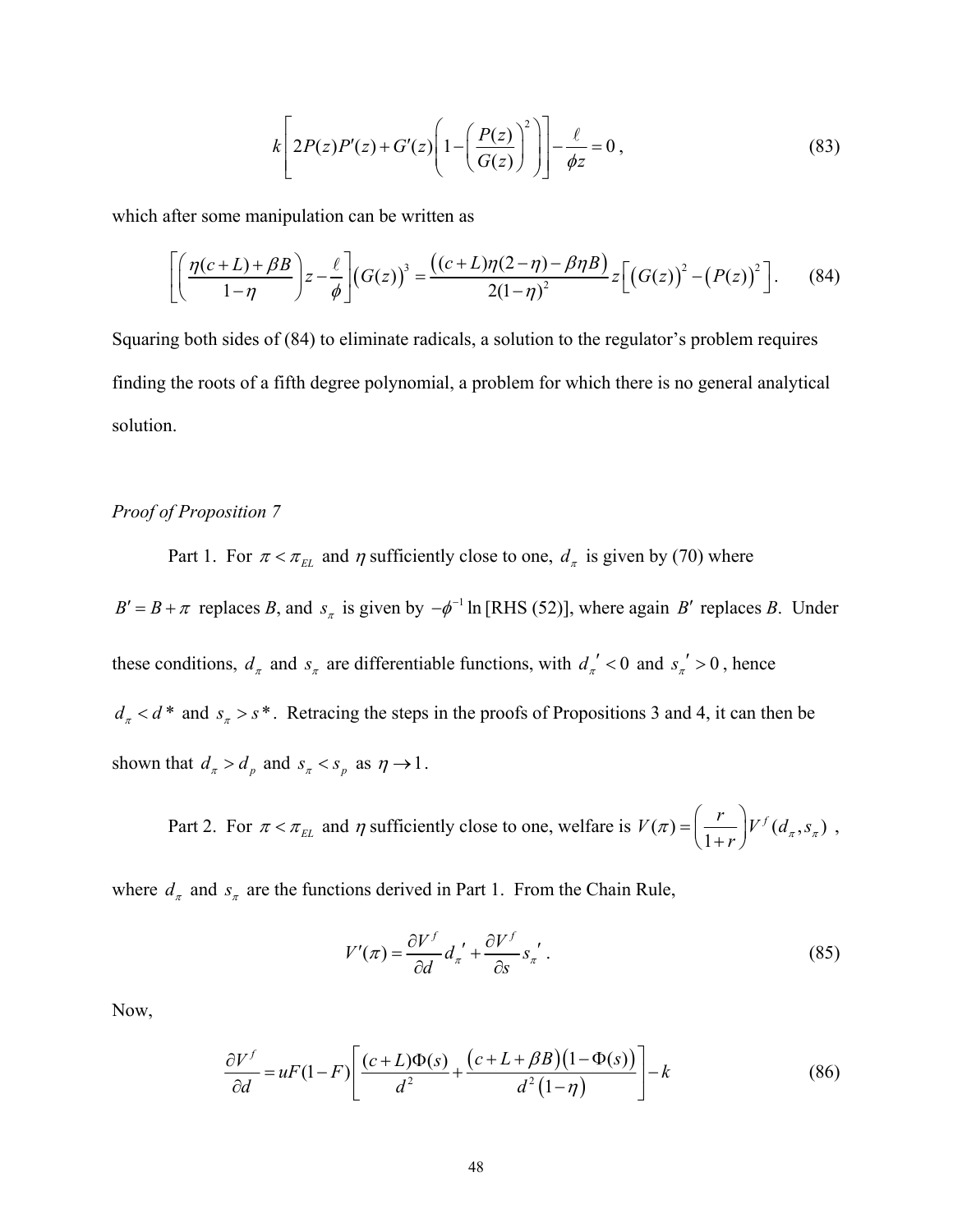$$
\frac{\partial V^f}{\partial s} = uF(1 - F) \left( \frac{\eta(c + L) + \beta B}{d(1 - \eta)} \right) \Phi'(s) - \ell \tag{87}
$$

(cf. conditions (23) and (24)). In equilibrium,  $d_{\pi}$  and  $s_{\pi}$  must satisfy first-order conditions (21) and (22) where *B* is replaced with *B*′, from which it follows that

$$
\frac{\partial V^f}{\partial d} < 0 \quad \text{and} \quad \frac{\partial V^f}{\partial s} > 0 \tag{88}
$$

for  $(d, s) = (d_{\pi}, s_{\pi})$ , so long as  $\pi < \pi_{EL}$  and  $\eta$  is sufficiently close to one. Since  $d_{\pi}$ <sup>'</sup> < 0 and  $s_{\pi}$ <sup>'</sup> > 0, it follows that  $V'(\pi)$  > 0.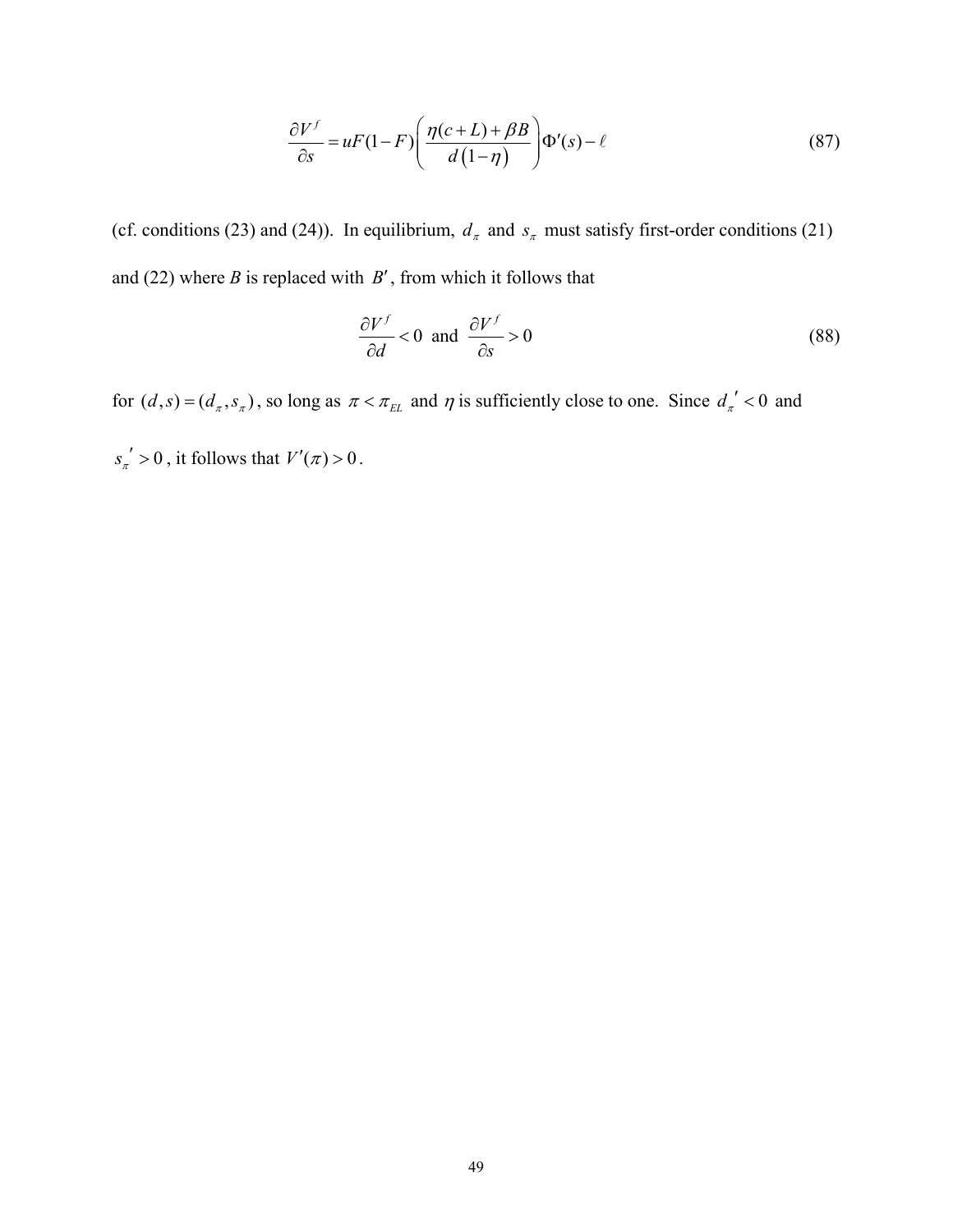#### **References**

- Anderson, K.B., E. Durbin, and M.A. Salinger, 2008. "Identity Theft," *Journal of Economic Perspectives* 22, 171-192.
- Anderson, R. and T. Moore, 2006. "The Economics of Information Security," *Science* 314, 610- 613.
- Bank for International Settlements, Committee on Payment and Settlement Systems, 2007. *Statistics on Payment and Settlement Systems in Selected Countries.* Bank for International Settlements, Basel.
- Başar, T. and G.J. Olsder, 1998. *Dynamic Noncooperative Game Theory.*
- Boyd, J.H. and E.C. Prescott, 1987. "Dynamic Coalitions: Engines of Growth," *American Economic Association Papers and Proceedings*, 63-67.
- Cavalcanti, R. and E. Nosal, 2007. "Counterfeiting as Private Money in Mechanism Design." Working paper, Federal Reserve Bank of Cleveland.
- Chandler, J.A., forthcoming. "Negligence Liability for Breaches of Data Security," *Banking and Finance Law Review.*
- Cheney, J., 2005. "Identity Theft: Do Definitions Still Matter?" Discussion Paper, Federal Reserve Bank of Philadelphia Payment Cards Center.
- Coggeshall, Stephen, 2007. "ID Theft Knows No Boundaries," *eCommerce Times*, April 13, *www.ecommercetimes.com/story/56864.html*.
- Douglas, D.D., 2008. "Merchant Liability for Payment Card Security Breaches," *Electronic Banking Law & Commerce Report* 13, 1-7.
- Green, E. J. and W. Weber, 1996. "Will the New \$100 Bill Decrease Counterfeiting?" *Federal Reserve Bank of Minneapolis Quarterly Review* 20(3), 3-10.
- Grossklags, J., N. Christin, and J. Chuang, 2008. "Security investment (failures) in five economic environments: A comparison of homogeneous and heterogeneous user agents." Accessed online at weis2008.econinfosec.org/papers/Grossklags.pdf.
- Javelin Research, 2008. *2008 Identity Fraud Survey Report.* Available online at www.javelinstrategy.com.
- Kahn, C. M., J. McAndrews, and W. Roberds, 2005. "Money is Privacy," *International Economic Review* 46, 377-400.
- Kahn, C. M. and W. Roberds, 2008. "Credit and Identity Theft," *Journal of Monetary Economics.*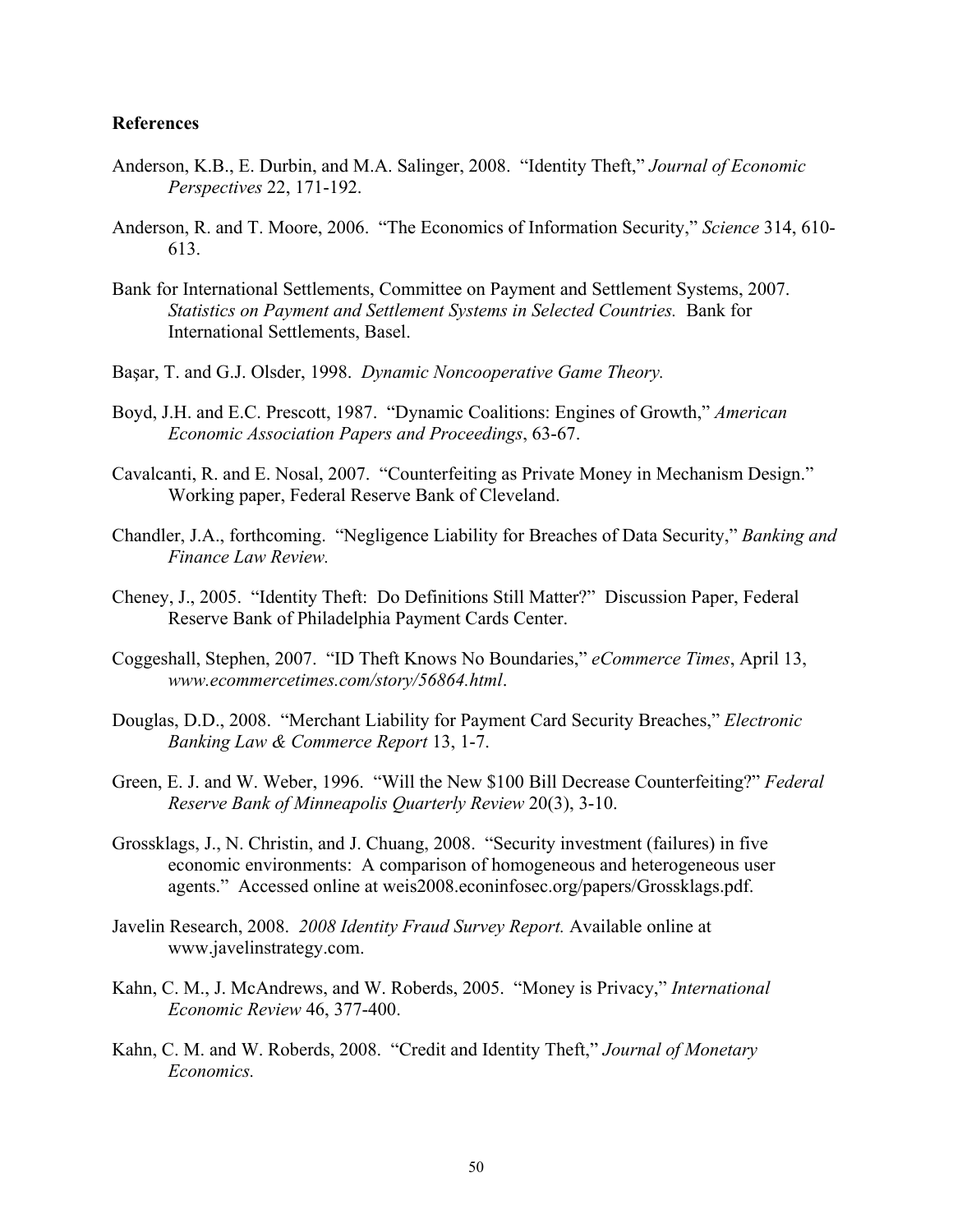- Kahn, C. M., and W. Roberds, forthcoming. "Why Pay? An Introduction to Payments Economics." *Journal of Financial Intermediation.*
- Kiyotaki, N. and Wright, R., 1989. "On Money as a Medium of Exchange," *Journal of Political Economy* 97, 927-954.
- Kocherlakota, N. R., 1998. "Money is Memory," *Journal of Economic Theory* 81, 232-251.
- Kultti, K., 1996. "A Monetary Economy with Counterfeiting," *Journal of Economics* 63, 175- 186.
- LoPucki, L., 2001. "Human Identification Theory and the Identity Theft Problem," *Texas Law Review* 80, 89-136.
- LoPucki, L., 2003. "Did Privacy Cause Identity Theft?" *Hastings Law Journal* 54, 1277-1298.
- Luenberger, D.G., 1969. *Optimization by Vector Space Methods*. John Wiley & Sons, New York.
- Martin, A., M. Orlando, and D. Skeie, 2008. "Payment Networks in a Search Model of Money," *Review of Economic Dynamics* 11, 104-132.
- Monnet, C., 2005. "Counterfeiting and inflation," working paper, European Central Bank.
- Monnet, C. and W. Roberds, forthcoming. "Pricing Payments as an Alternative to Cash," *Journal of Monetary Economics.*
- Nosal, E. and N. Wallace, 2006. "A Model of the (Threat of) Counterfeiting," *Journal of Monetary Economics* 54, 994-1001.
- Schreft, S. L., 2007. "Risks of Identity Theft: Can the Market Protect the Payment System?" *Federal Reserve Bank of Kansas City Economic Review* (Fourth Quarter), 5-40.
- Solove, D., 2003. "Identity Theft, Privacy, and the Architecture of Vulnerability," *Hastings Law Journal* 54, 1227-1253.
- Solove, D., 2004. "The New Vulnerability: Data Security and Personal Information," Working Paper, George Washington University Law School.
- Swire, P. P., 2003. "Efficient Confidentiality for Privacy, Security and Confidential Business Information," *Brookings-Wharton Papers on Financial Services*, 273-310.
- Synovate, 2007. *Federal Trade Commission—2006 Identity Theft Report.* Available online at www.ftc.gov.
- Varian, H. 1998. "Markets for Information Goods." Available online at http://people.ischool.berkeley.edu/~hal/Papers/japan/.
- Varian, H., 2004. "System Reliability and Free Riding." Available online at